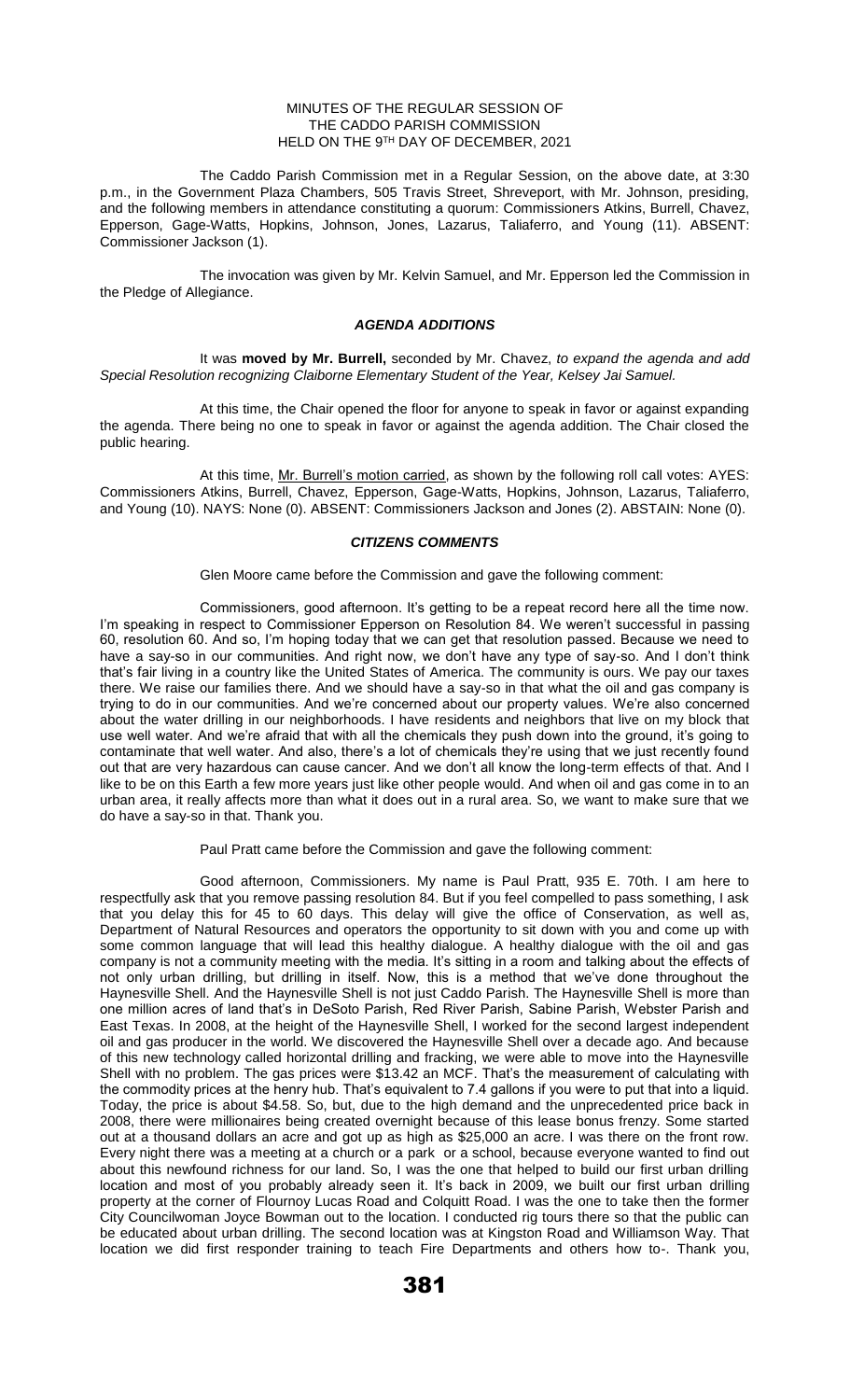Commissioners. Okay, at the height of the Haynesville Shell there were 143 rigs operating in Haynesville. And that was in 2005. But, by 2010, most of the rigs left the location because of price. At one point the price got down to \$1.60 a mcf. So, what's this reoccurrence that's going on right now Is prices have stabilized and what you see is an influx of companies wanted to come back into this mature field. Now, compared to 2010, 2005, there were 143 rigs in the Haynesville. There's only 37 rigs right now operating in the Haynesville Shell. And in Caddo Parish, there's only four or five. Not 37. So, I just asked that when you look at the point, this kind of language, it sends the message to the rest of the world. Because these companies are planning where they deploy their capital. The rig is on location about 45 days. There's two weeks for fracking and its gone. They spend between twelve, \$10-12 million every 50 days, but that rig has to go somewhere. Check around. There's a lot of operators here in Shreveport-Bossier. And they don't even drill in Louisiana. Over regulation de-incentivizes capital outlay for these companies. So, again I respectfully ask that you postpone or get rid of this resolution. Because the state already sets the rules for oil and gas drilling in Louisiana. So, let's drill for some clean abundant affordable natural gas right in our own country. Or we can get it from Russia. Thank you.

#### Gisele Proby-Bryant submitted the following comment:

I want to thank the seven (7) Commissioners who supported advancing Resolution No 84 OF 2021 [URGE AND REQUEST THE LOUISIANA DEPARTMENT OF NATURAL RESOURCES TO CONSIDER THE NEGATIVE IMPACTS OF OIL AND GAS DRILLING IN OR NEAR URBAN AREAS, IMPLEMENT RULES TO COMBAT THOSE NEGATIVE IMPACTS, AND TO OTHERWISE PROVIDE WITH RESPECT THERETO] to your December 9, 2021 agenda. Resolution No. 84 of 2021 will help level the playing field for the citizens of Caddo Parish, establishing a dialogue, and hopefully some procedural safeguards/regulations in collaboration with the oil and gas industry. Caddo Parish is OUR Parish, and citizens must have and will continue to demand environmental integrity. I had an opportunity to attend the entire Caddo Parish Commission work session on Monday, December 6, 2021. At the end of the work session, I heard a request from Commissioner Hopkins requesting that the Parish of Caddo get actively involved in strong collaboration with the state to create an alternative travel route for emergency vehicles due to the bridge closure LA 1. Commissioner Hopkins, your concern about the road closure and the adverse impact it will have on emergency services is worthy of consideration; just as important is the consideration of alternatives to lessen the negative effects as it relates to the oil and gas industry. We need RELIEF from the toxic air, water, sinkholes, tremors shaking of our homes' foundations, the noise level that is impacting our hearing threshold, and the suffering of upper respiratory illnesses from the dust and toxins that has invaded the exterior and interior of the places we call "Home." As we are not all privileged to have a medical plan like many of you who are opposing Resolution No 84, that ONLY seeks collaboration with the oil and gas industry to consider incorporating some regulations that allow the Caddo Parish Commission some leverage to monitor and hold companies accountable. I am concerned that these issues will continue to drive health issues and health costs to increasingly higher levels. I strongly encourage Commissioners who oppose Resolution No 84 to have a dialogue with any oncologist and/or pulmonologist who provides medical care for you, a family member or friend, and they may share many of the medical illnesses that become life threatening are related to toxins released by the oil and gas industry. Please take a moment and review your water bill if you live within the city limits, CITIZENS, not oil and gas companies pay a cost for the following: two (2) fee charges for the quantity of water used, safe drinking water fee, and a security fee; yet we are not holding these billion dollars companies FINANCIALLY accountable for the millions of gallons of water they are using daily, depleting our water supply. In the work session, there was discussion in support of a long-range plan to grow the Caddo Parish population—please review the densely populated areas that have lost its population. Oil and gas drilling companies' lack of accountability and lack of concern for the well-being of citizens may be one of factors of people deciding to move out of Caddo Parish. Citizens live in very close proximity of these sites and are exposed to pollutants on a daily basis. It is critically important that citizens have representation, and as a parish we need to move from a fixed mind-set to a growth mind-set. There is no doubt the citizens of Caddo Parish will be using oil and gas for decades to come. The oil and gas industry must meet the challenges of providing clean air and water while creating a partnership with the local governmental body and citizens. WE must all do our part. Move RESOLUTION NO 84 2021 forward and get a seat at the table of discussion for the citizens of Caddo Parish. We can no longer compromise the integrity of our health, well-being, water supply, environment and the livelihood of generations to come. Most importantly, special thanks to Commissioner Epperson for his unwavering service and commitment. Thank all of you for your service. Happy Holidays, and blessings for the New Year.

## Representative Cedric Glover submitted the following comment:

Dear Honorable Members of the Caddo Parish Commission, I write you today to express my full support for Resolution 84 of 2021. The advent of increased drilling activity within close proximity to densely populated communities calls for at the very least an examination of the existing capacity of the current measures in place to protect the safety and sanctity of the people who live within the neighborhoods of our state. The recommendations contained within Resolution 84 of 2021 encourage us to do just that. I can assure that these sentiments are shared by many of the residents of House District Four. A week ago today I co-hosted the third town hall meeting within my district since July of this year regarding these issues. The crowd gathered at the Bill Cockrell Community Center was standing room only. Almost everyone in attendance expressed firsthand concerns about the drilling activity currently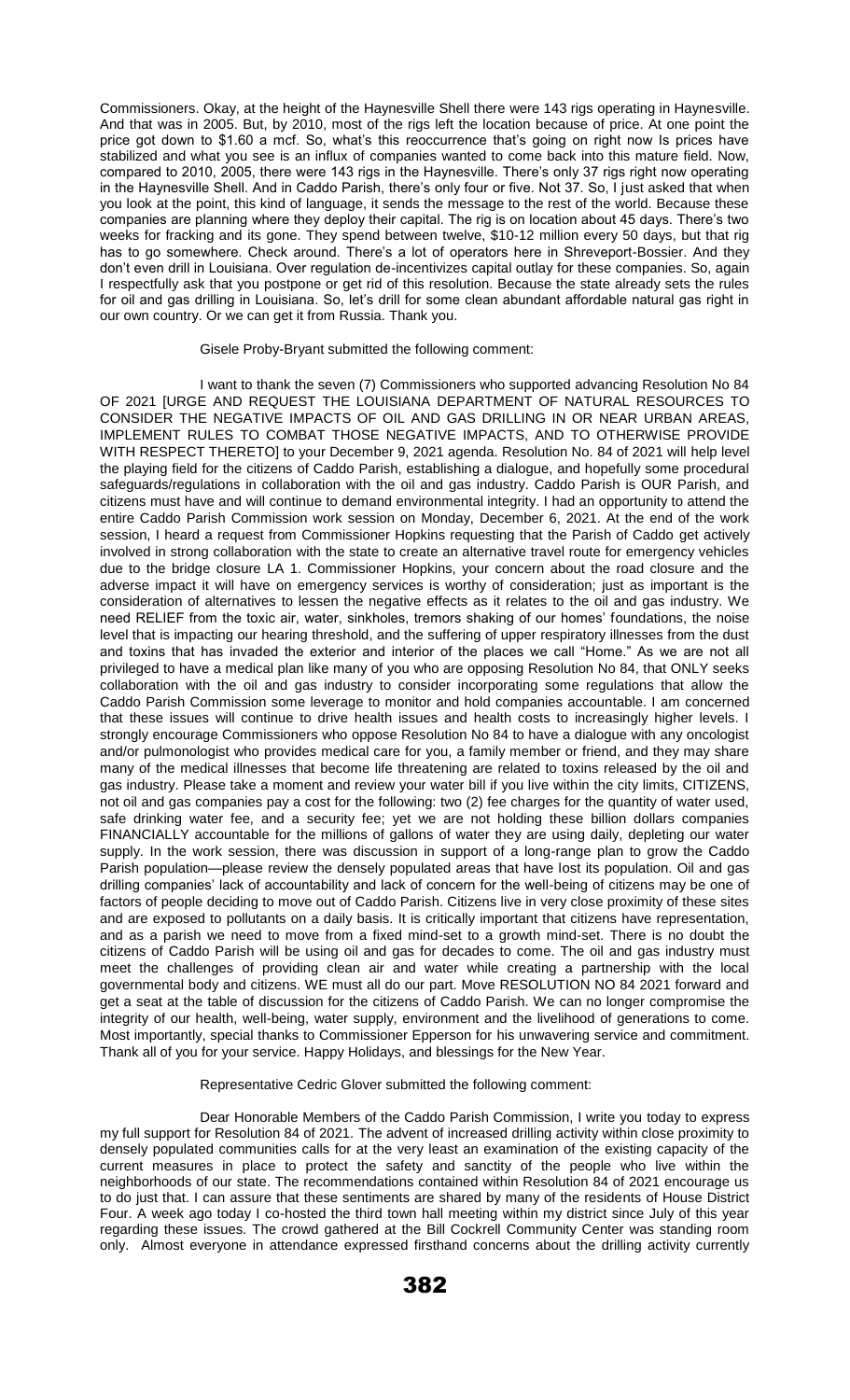taking place in the western portions of the city and parish. They were all dismayed to hear that their local governments are largely without authority to address any of their issues and concerns. They were equally disappointed to learn that the state measures currently in place are largely focused on addressing the issues of drillers, operators and large parcel landowners as opposed to people who live within populated neighborhoods. These reasons and more account for why a measure like Resolution 84 has come forth and is worthy of both your support and continued advancement. My thanks to each of you for your service and I wish you and your loved ones a Merry Christmas and the Happiest of Holidays.

David Zimmel came before the Commission and gave the following comment:

Sorry for looking for which. My name is David Zimmel. I live at 1450 Yale Avenue. I'm here on behalf of the People of Praise. We've applied for five different properties through the faith builders program. And we're very grateful that you've considered our application. I'm more here just to answer any questions that you all have about the application. We've asked for these five properties. We're planning to-there's a couple that have houses that will need to get demoed. Several lots that will need to get be cleared. Our hope long term is to continue what we've been doing, which is to be building low income quality houses for people who live in the neighborhood, people who want to foster community here. So, far we've built 11 homes. Bought and renovated another five. We've run a camp for kids in the neighborhood. We've done fix-it projects for about a hundred different neighbors. It's a wonderful thing. Real sense of community happening in this little pocket of Shreveport and your help will help us. So, I'm also here in case you have questions about our application.

Ron Gray came before the Commission and gave the following comment:

Good afternoon, my name is Ronald Gray. I live at 8132 Timmons Trail, just outside of Blanchard. I was asked to come down and reinforce what I had spoken to you all once before about. That for commercial industrial facilities that DEQ and EPA is there, does allow for public comments for any challenges. For if a business just suddenly announced they're going to build some nasty plant beside you. You must go through a long laborious process. There's always public comment. Watching the television show that you had this morning, someone said they were not aware of where EPA's office is. We're in region 6, Dallas is where their office is. Anytime you don't get satisfaction out of DEQ you can call EPA, because DEQ is like a contractor for the feds. Certainly the environmental justice about where you build your plants. If there's better places and all this is part of the application from DEQ. If you don't like those answers you always can appeal to them. Now, they also the question came up about DEQ. Yes, the headquarters is in Baton Rouge. But Shreveport, down on Fairfield, that's where the local office is. And that would be a place for citizens that has a concern to start with. Would be to contact them. And then they can also get them in touch with the experts for the particular problem or issue. Like the oil well thing came up, well if you had a problem with that you would call Baton Rouge and they would get their experts to discuss it with you and guide you and direct you where you need to go. Now I am retired from DEQ. I spent 23 years working for them and I've also work for a private environmental company. If you all, and I'm more than happy, I live here. I have a commitment to Caddo. I been here all my life. So, if you all have questions I will certainly make myself available to help answer questions, give guidance is what I spent seven years as the enforcement office for all of North Louisiana. So, we can certainly provide that for you. I am here in support of the Caddo Alliance and for the changes in the zoning. Thank you.

Larry Little came before the Commission and gave the following comment:

Yeah. My name's Larry Little. I live at 5057 Dixie Garden. I'm just here. I wanted to kind of make everybody aware. I have a business testament construction. We've been at 7115 Greenwood Road for over 20 years now. We are oil and gas contractor and we are a general contractor also. We had recently applied for zoning change that was voted down by you all's body. In the 20 years prior to that , I'd never had a complaint, never a issue, never any problems from any of my neighbors. We're located right across from Timberline Western Hill Subdivision. Since that time, I've had sales tax enforcement, DEQ, EPA, Property Standards all come to me wanting to inspect my property. Commissioner Epperson is one that told had directed him to come and inspect my property. I've had zero violations that they wrote me for. Here, the other day, I was told I had to have a certificate of Occupancy. Didn't know I had to have one. I'm now being fined \$500 per day for not having a Certificate of Occupancy. I can't even find out from anyone what I have to do to stop the fine. I went to the MPC's office today, they directed me to the Attorney's Office. I spoke with him. I'm waiting on a call back from him. I have a small business here in Caddo Parish. Been here all my life. We have about 120 employees. And I'm basically being shut down by this body. I just wanted you all to be aware of what you all are doing.

Chris Kracman came before the Commission and gave the following comment:

Chris Kracman. 4530 Pine Old Drive. I'll keep it simple and I won't put any bass in my voice this time I promise. I just one thing that we addressed really briefly and the Citizen's Advisory Committee was a lot of the smaller things about the UDC Master Plan, all you all know the issues. And a lot of the discussion and today and in our Committee meetings is about power plants, rendering plants, creosote plants that don't exist anymore. But a lot of these big issues that are actually very rare. And I know Attorney Bernstein was talking about a rare instance of a nursing home versus a parking lot and that's like a really rare occasion. And usually ends up going to court regardless of what this body or the MPC does. What I would like to really talk about is the smaller more common things, especially since we've been in. Well, the Caddo Alliance for Freedom we had a lot of public outreach. We talked to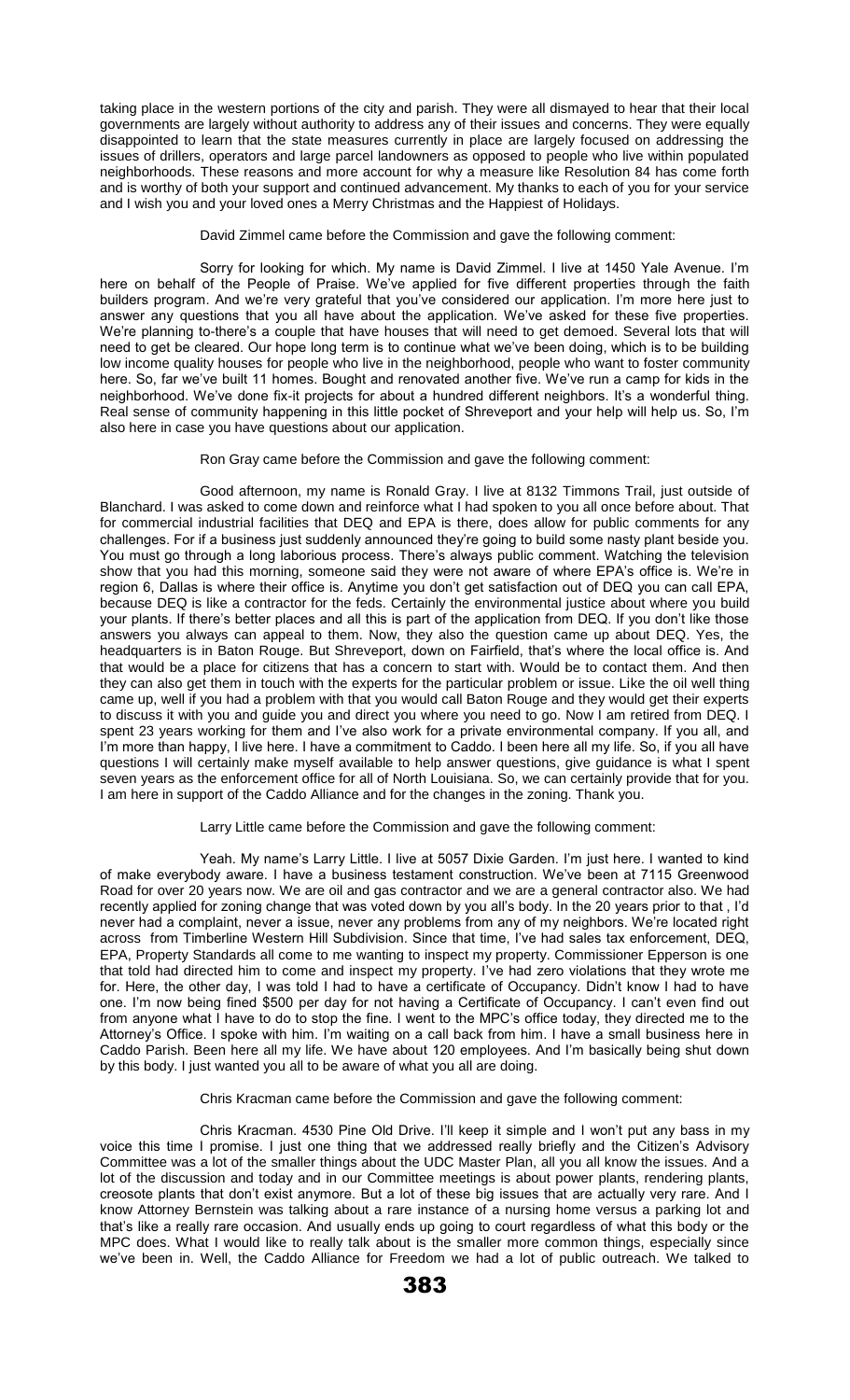thousands of people. And we never really came before this body and talked about the little things that we hear the most about. And since being put on the Citizen's Advisory Committee, we got even more outreach from people and the most common things that were addressed were real little small things. And I'm gonna give you a small example. Back in September, I think it was, there was a woman who's 86 years old. She lost her carport in the snow storm and she had one put back up that didn't match the one that fell in. And so, somebody called in and put in a blanket complaint on the whole neighborhood. It was Lakeview in District 2. And, put in a blanket complaint, and she got a violation warning. 86-year-old woman, she spent. She, of course, has a controlled income and she thought that she was going to either have to tear it down or pay a big fine. She didn't understand the warning and she sent us a copy of the warning. And looking at it, it was a pretty intimidating letter. But it's those little things like that that we hear a lot about people putting up carports, people doing things to their home where they're having to pay these fees and stuff. And I know from personal experience, when I put in our manufactured home in 2017, I believe it was, I had no idea that we had to jump through so many hoops. And a lot of it I did myself because I couldn't afford to do anything else. I couldn't hire anyone to do our blueprints and our site plan and all that. I had to do it myself. And it was taxing. But the fees really caught me off guard. Because we barely were able to afford what we were getting coming in. And then we had to attach on all this. And, so, a lot of that is something that we don't bring up a lot. But it's the little things. Okay.

#### Lorraine Guerrero came before the Commission and gave the following comment:

My name is Lorraine Guerrero. And I'm president of an organization called Nova's Heart. We help to feed, give collars, harnesses, leashes, vaccinations, a once a month rabies clinic and spay free spay neuters to the homeless pets of the homeless, low income, veterans and disabled. None of this cost anybody that qualifies a penny. I really wasn't prepared to speak, but had a situation that happened at our office today. we were supposed to take a beautiful Cane Corso 10-month old puppy in to get spayed. I called the owner to see why she didn't show up this morning. And she told me that she lost a dog a few months ago and a man had given her this pup. Well, she wanted to have the pup spayed, but when the man found out that she was going to get the dog spayed, he came back after three months and took the pup away from her. Because he thinks that he can make money selling the puppies. This dog is beautiful but is in no way a Cane Corse that should be bred. Just not that kind of dog. This is what we deal with every day. Every day in our organization the fight against spay neuter. Therefore, resulting in us seeing 7-10 litters of puppies every year that we give shots to. We never know where those puppies end up. Most of them are sold for \$50 because they think they can make a little money. It's not morally. And it's not ethically right to treat an animal like this who didn't ask to be here. Just like a child doesn't ask to be born an animal does not ask to be born. And we should treat those animals, the animals that God gave us the responsibility over, with respect and dignity. And I ask that you please pass the spay neuter ordinance in order to alleviate the problem we have at all of our local animal controls who are over populated with stray and unwanted animals. Do this. Do something for Shreveport to move ahead. Thank you.

# Linda Schemwell came before the Commission and gave the following comment:

I'm Linda Shimwell. Founder and president of Pet Savers No Kill Shelter. I can't say it much better than Lorraine just said it. Today, we took in two severely emaciated young lab mixes abandoned in an old trailer. Yesterday, we took in a tiny old dog left behind when his owners moved. A little research indicates, from talking to my phone volunteers, that we probably turned down about 2.000 dogs and cats a year. Where they come from? Strays, they were found somewhere, people were moving and didn't want to take them with them. In fact, most people come in and they're moving tomorrow and they want us to take their dogs. Most, most of those dogs are not spayed or neutered. It's an endless stream. It's a bottomless pit. Those of us in animal rescue are exhausted most of the time. So, we thank you if you pass this spay neuter mandate. We need it. Thank you.

## Chris Alwhite came before the Commission and gave the following comment:

I foster for Caddo Animal Control Parish PAS. I also do transports for Alone to Home and Kindred Hearts. Just this month alone, I run three local lost pet sites. I'm also a member of several other pet sites, because a lot of animals that are found are immediately re-homed to other people without even looking for the owners. The month of December, 638 puppies on my sites that I'm on were born. 509 kittens were born. Where are these animals going to go? On my street alone, two neighbors between the two of them have 29 puppies. One of my neighbors is selling the puppies for \$50 a piece unvaccinated, not wormed and they're 13 days old. She already has them on Facebook for sale. Wants them gone by Christmas time. In the last week, I've brought four dos to Caddo. Two weeks ago, I brought 6 dogs to Caddo. Yesterday, I spent four hours chasing three dogs off of Hearne and one on Jewella. It's never ending. There're not enough fosters. There are not enough rescues in this area. The animals do not stop. I live in Blanchard. And it is a daily occurrence for me to chase animals, try to find their homes, bringing them home. Last week, I was at Dollar General there was a woman out there at 9 o'clock at night with her three young children giving away free puppies in the Dollar General. They were not vaccinated. The mom runs loose. The mom again yesterday was out running loose. So, more than likely she's going to be pregnant again and give birth in 60 days. On my street alone, we have 12 dogs that regularly run loose. I'm sure Travis is sick of me calling Caddo, because I call non-stop. They're tired when I walk in Caddo it's what do you have with you today. it is a never-ending battle. We need to pass this ordinance. There're just not enough people in Shreveport Caddo Parish alone to help these rescues to foster. So, we are begging you to please consider passing this ordinance.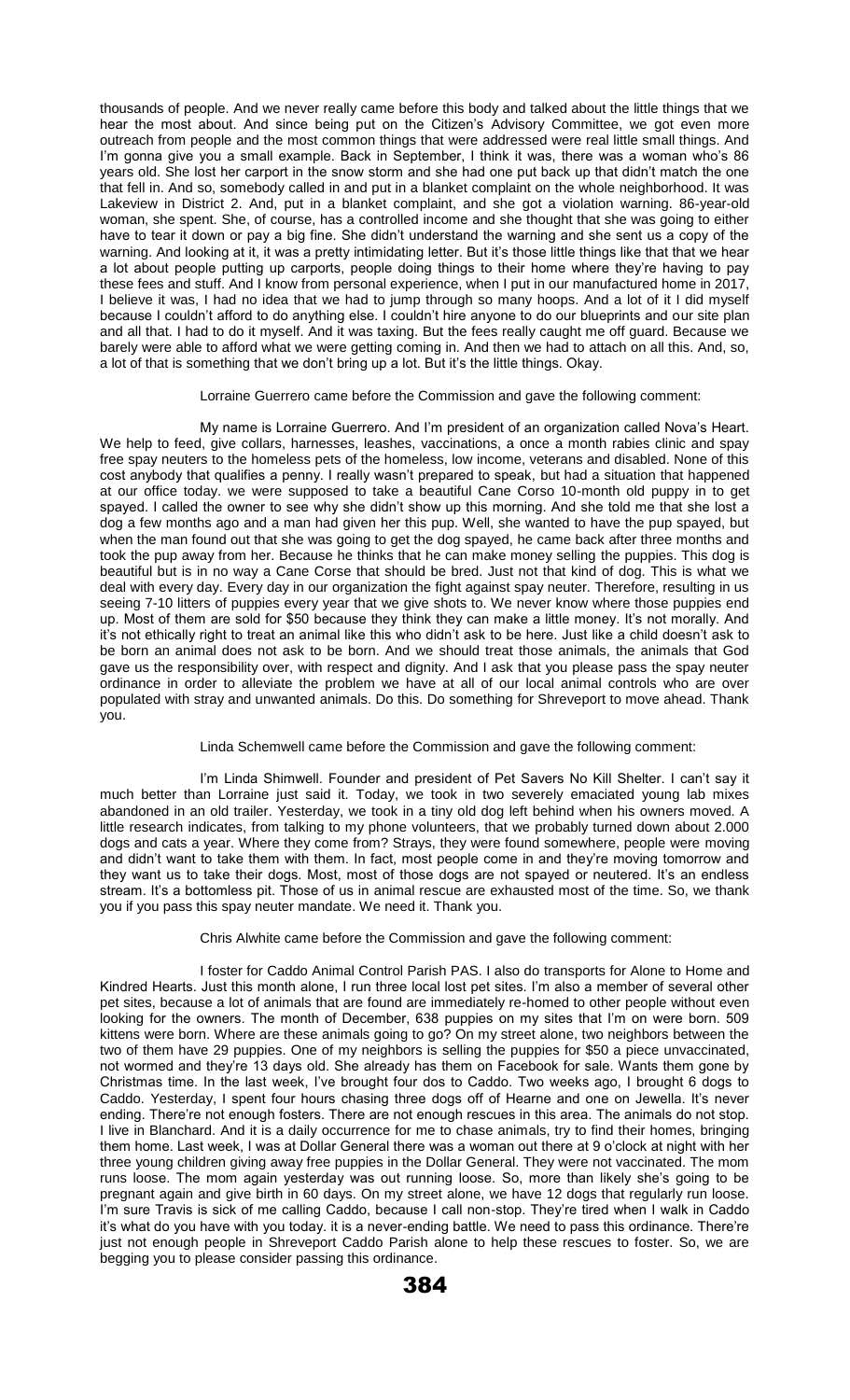#### Megan Everett came before the Commission and gave the following comment:

Hello, I'm Megan Everett. And I am the transport rescue foster, event coordinator for Parish PAS. Last time I came up here, we were at over 450 animals we had taken in and transported this year. Along with the 71 we too on the transport that I took the next day. Next week, I'm sending another 60. Three of those 60 are moms and, I believe, I'm at 20 of those 60 are puppies to those moms. There are two puppies. There are two mama dogs at Caddo right now with 7 puppies. And there are two pregnant moms at Caddo. I don't know where I can put them anymore. Commissioner Taliaferro you foster and I commend your efforts. I'm-we're grateful but you know as well as all of us do there's not enough of us. My home is full. I live in a duplex in on Kirby. And I am full of kittens and I am full of puppies. A guy today came in today with three puppies. And if I didn't post them immediately and get them out they would have sat at the shelter and possible caught something. I can't move. We can't and I say this as, myself, but my team, Linda, Lorraine. We can't move these animals quick enough. And I have been contacted by other people in other Parishes. They want to know what I did to get this started. I told him it wasn't me. It was you guys. It was Commissioner Young. And you guys have no idea how groundbreaking this would be if we could get this started here. We would be paving the way for the South and animal welfare. And I commend all of your efforts. And I am just super thankful for you guys for even bringing it up. And I really, really hope this pass. Because this-it would be a game changer down here. And it would be where she said most of us don't, you know, don't rest and, you know, all that with what Miss Schimwell said. We never do. It's never ending. And this, this would be a really great fix for it. So, thank you Commissioners.

#### Donna Chance Hall came before the Commission and gave the following comment:

Hi my name is Donna Chance Hall. And my husband and I, Wynston Hall. We live in south Shreveport on Bethlehem Lane. And I brought a picture. This might be too small for you all to see. But this puppy along with three of her sisters were at the end of a street in our neighborhood sitting in the middle of a street that cars drive on. And we saw this Friday morning at 10 am. And when I leaned down those puppies came right to me. So, somebody had those puppies. They were used to people and they dumped them. And we knocked on every door. We put we looked for signs. Nobody was missing these puppies. We took them in, tried to keep them safe. Our home was not set up for four puppies, but we tried our best thinking we could bring them to the Humane Society or to Pet Savers. When I started making phone calls, they told us we could not contact anybody for the whole weekend at any either Caddo Animal Control or Bossier Animal Control. I finally got somebody on the phone on Saturday and we were told that Bossier was completely full. Caddo said we couldn't bring them until Monday. So, that was three more days my husband and I got an hour of sleep trying to keep these puppies safe. And they obviously were not vaccinated their stomachs were extended, but we could see their ribs. So, they had not been dewormed or anything yet. No vaccines whatsoever. So, I called 29 rescues in five cities in Louisiana. Not one single rescue was available to take these animals. This was four little girl dogs. So, that means had we left them on the street, they could have possible had two litters a piece, possible, for 40 more dogs in our area. And, so, we kept them the whole time. A rescue in Wisconsin is who finally saved us. And they said we will help you. They arranged for a private transport of these four puppies. I'm a photographer and I took awesome photos like you can see in that one of these little puppies and they are transporting them tomorrow to Wisconsin at that rescue's cost. And she already has calls about adopting them and I asked her. She said that in since 2016, 7,000 dogs have been sent to them in Wisconsin and adopted out and I said why do you all not have the problem that we have. And she said we have very educated, you know, laws about spay and neuter and people abide by them. And I know it won't fix this problem, but I feel like it's a start. And we've got to start somewhere, because they are euthanizing healthy animals every day. And these littles are going to make somebody a great home, but they're not going to keep breeding, you know, continually. And I don't know the fix for that if you have to get a permit if you're a breeder or something. But we have to start reducing that, because if 29 shelters couldn't take four puppies to save them. Then, we have a problem. And I think this ordinance would be a great start to help solving that. Thank you so much.

### Ken Booth came before the Commission and gave the following comment:

Thank you for letting me talk. I'm Ken Booth. 10006 winding Ridge Shreveport. One of the multitudes of responsible pet owners in our Parish. I have some concerns about the ordinance that I'd like to express. Some of the particulars. One, our breed is a Kuvasz, which is a giant breed. My male weighs 114 pounds. Their skeletal systems not mature until probably 18 months and spaying them at 12 months is too early according to a lot of people. Some would recommend waiting until 18-24 months before spaying a giant breed dog. There are some exceptions including for show dogs. This wasn't supposed to involve show dogs. Well, not all quality breeders who show their dogs show every year. My breeder who is nationally renowned in her breed, teaches judges how to judge the breed, takes a puppy at 6 months, she starts showing it and by two years she expects to have the championship. Then, she starts waiting for the health certificates. The dog will be 2.5 to 3 years old before she even starts to breed it. Over the next three years, she'll get two or three litter from it. So, if she stops breeding at 6, that means that she bred this dog for four years after she stopped showing it. I tried to look at some of the exceptions for breeders. She certainly doesn't have a commercial kennel. She does not make money what she does. There are some apparently permits to possess intact dogs and spayed dogs. I don't know what the requirements or the expense of those are or if she could afford to pay it. Who's going to enforce this? They say we're not going door-to-door to check your dog and see if they've been spayed or neutered.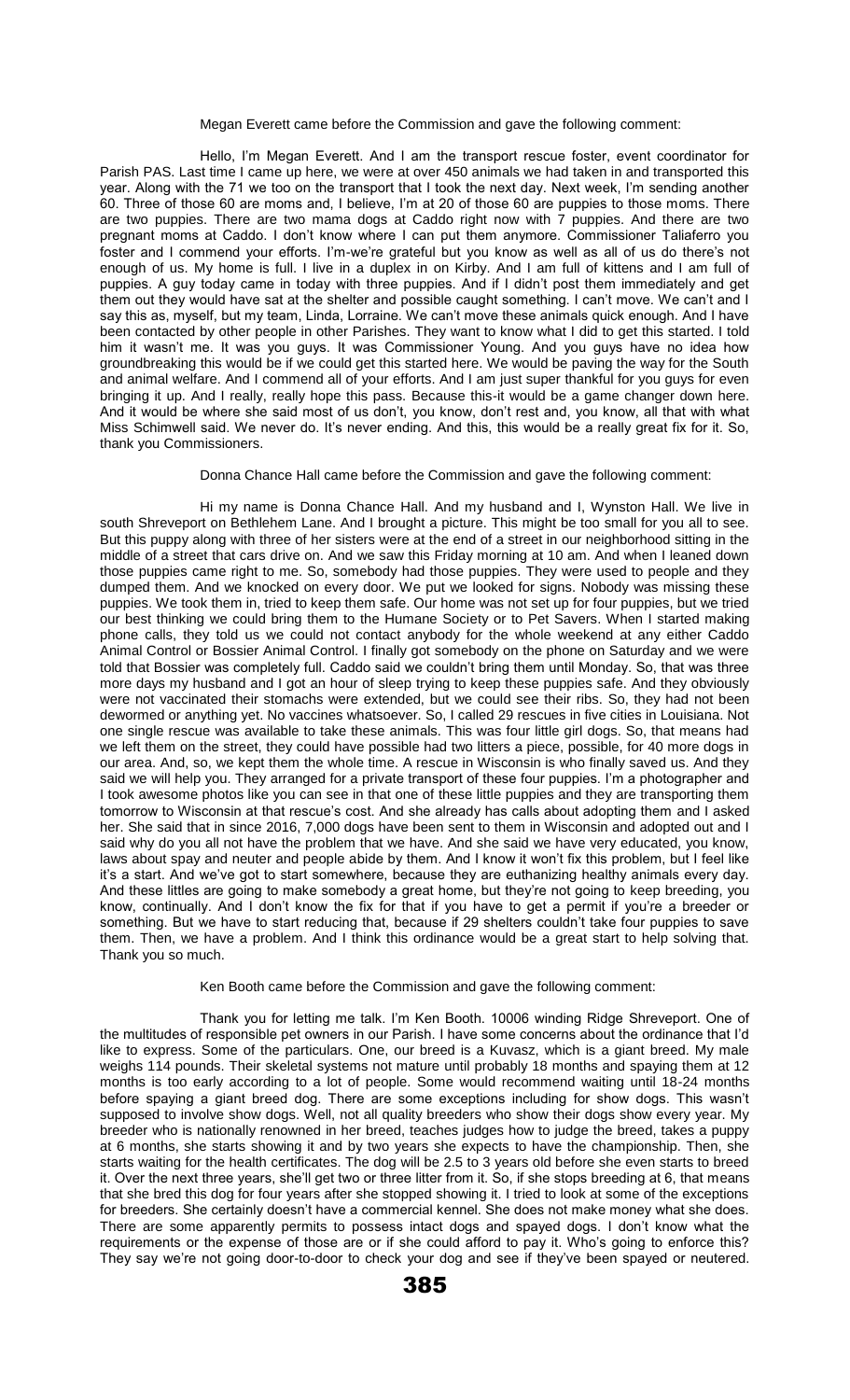We're going to ask our veterinarians to do it? Will this put them in a position of responsibility or liability for dogs that are not neutered or spayed that they continue to care for because they want to take care of their pets? There was an honest escape clause, which seemed to say that if your dog is vaccinated, has a collar and tag, or a chip that they won't be forcefully spayed or neutered. I was taught that a collar should be loose enough that the dog can slip out of it to keep it from strangulating if it gets caught on something. It's not uncommon for dogs to slip out of its collar. Our dogs ae collared, tagged, chipped and vaccinated. And then there's a question of the expense. It seems to say that the Parish is going to pay the expense to have all the dogs that are found over 12 months spayed or neutered. Does this include all the dogs that are currently in the rescues in this Parish? And are going in the future to be in the rescues in this Parish? I know that my tax bill is on my desk now. And I don't want my tax dollars going to have my neighbors Maltese spayed and neutered if she happens to slip out and slips out of her collar. So, I certainly agree there's an issue. I'm not sure mandatory spay neuter with these exceptions is the answer and I would suggest maybe looking at a different approach as far as what animals do you really wish to have spayed and neutered. The ones that are picked up with no owner? Thank you.

#### *VISITORS*

• Citizens Advisory Committee Maj. Gen. Jim Graves

It was **moved by Mr. Johnson,** seconded by Mr. Chavez, *that this item be removed from the agenda.* Motion carried, as shown by the following roll call votes: Commissioners Atkins, Burrell, Chavez, Epperson, Gage-Watts, Johnson, Jones, Lazarus, Taliaferro, and Young (10). NAYS: None (0). ABSENT: Commissioners Hopkins and Jackson (2). ABSTAIN: None (0).

• Fracking in Populated Areas—Scientific Concerns Dr. Brian Salvatore Dr. Peter Siska

Dr. Salvatore came before the Commission to discuss fracking in populated areas. He said that there has been a lot of oil and gas activity in Northwest Louisiana since 1977. Dr. Salvatore said that he is concerned with hydraulic fracturing in the Cross-Lake area. He believes there needs to be a greater exploration of geology in the area. Dr. Salvatore also said that there are several orphan wells, some even 100 years old.

Dr. Salvatore also talked about the Federal Bureau of Land Management's proposed fracking lease sales around Cross Lake. He said that they own the rights on navigable water, and they have already gone through and given their "go ahead" for these leases. Dr. Salvatore said that the federal government must undertake an environmental review, acre by acre, but that has not been done. He also mentioned that this would be "split lease" leases. The royalties would be split between the federal government, state, and the drilling company.

Dr. Salvatore showed a video of C.L. Bryant's property in Desoto Parish where the natural gas was bubbling up. They finally drilled a relief well to release some of the pressure, he said. Dr. Salvatore said that they also found benezene in C.L. Bryant's well water.

Dr. Salvatore said that some of his concerns about fracking include: air pollution around drill sites, depletion of fresh water, surface water contamination, ground water contamination, noise pollution, well explosions and fires, chemical spills, 18-wheeler traffic, rig accidents, and damage to our roads and bridges. He is also concerned with "forever chemicals", such as PFAS—Polyfluorinated Alkyl Substances, which bioaccumulate and stay in our bodies forever. Some of these chemicals have been associated with health effects including fertility problems, birth defects, altered metabolism, obesity, diabetes, and cancer. They are harmful at part per trillion levels (i.e. less than a one-liter bottle of Coke in Cross Lake).

Dr. Siska came before the Commission to talk about drilling in Caddo Parish. He said that there is a concern with the water sources being depleted and polluted.

# *ADOPT REGULAR SESSION MINUTES*

It was **moved by Mr. Epperson,** seconded by Mr. Young, *that Regular Session Minutes November 18, 2021* be adopted.

It was **moved by Mrs. Gage-Watts,** seconded by Mr. Young, *to englobo and adopt the following minutes:* 

- *Regular Session Minutes November 18, 2021*
- *Special Session Minutes Budget Intro October 28, 2021*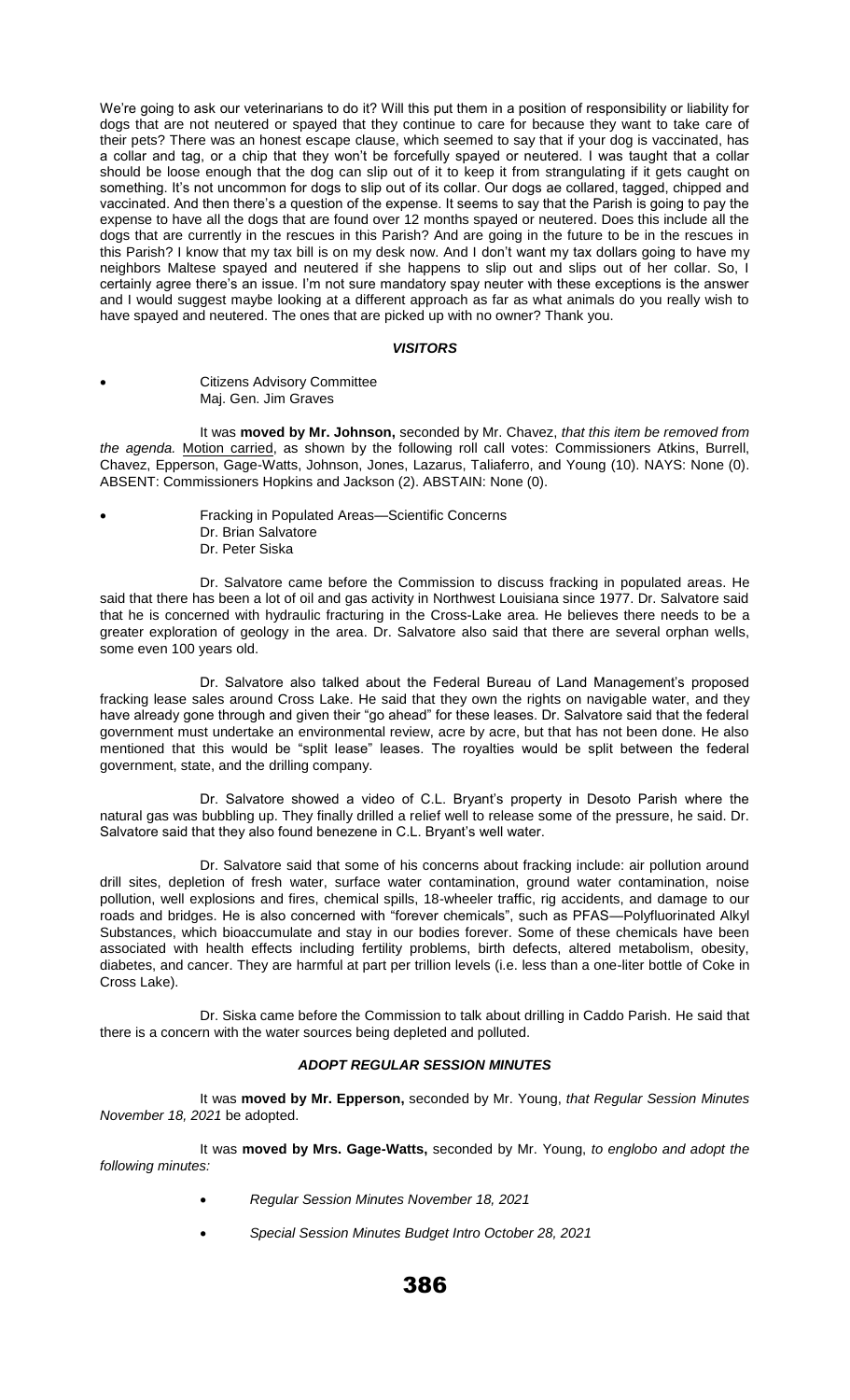- *Special Session Minutes Budget Adoption November 1, 2021*
- *Special Session Minutes Interim Commissioner District 6 November 29, 2021*

At this time, Mrs. Gage-Watts' motion carried, as shown by the following roll call votes: AYES: Commissioners Atkins, Chavez, Epperson, Gage-Watts, Hopkins, Johnson, Jones, Lazarus, Taliaferro, and Young (10). NAYS: None (0). ABSENT: Commissioners Burrell and Jackson (2). ABSTAIN: None (0).

## *SPECIAL RESOLUTIONS*

It was **moved by Mr. Johnson,** seconded by Mr. Chavez, *to englobo and adopt the following special resolutions:* 

• *Special Resolution of Appreciation & Recognition for James Flurry*

Mr. Chavez commended Mr. Flurry for all of his selfless hard work in the Southern Hills area. He wished him the best on his future endeavors.

Mr. Flurry said that it has been a pleasure to serve the citizens of City District E. He appreciated this special resolution and looks forward to his retirement.

Mr. Burrell thanked Mr. Flurry for his friendship. He also said that Mr. Flurry "reaches across the aisle to make things better for everybody".

Mr. Jones also thanked Mr. Flurry for his mentorship and encouragement. He wished Mr. Flurry the best on his retirement.

Mrs. Gage-Watts appreciates Mr. Flurry and his wife for everything that they have done. She also wished him well on his retirement.

• *Special Resolution for Southwood Student of the Year*

Mr. Chavez commended Mr. Caleb Taylor for all of his hard work at Southwood.

Mr. Taylor said that there is a lot of excellence at Southwood. He said that there are a lot of students who are low-income and told they would never be something, but are making something of themselves. He said that should be commended.

Mr. Epperson congratulated Mr. Taylor on being Student of the Year and commended him on "remembering his peers".

Mr. Jones commended Mr. Taylor for being the positive at Southwood.

Mr. Taliaferro said that the definition of a leader is someone who thinks of themselves last; someone who puts others before themselves. He also said that the job of a leader is to build other leaders. He congratulated Mr. Taylor on being Student of the Year and being a leader for his peers to follow.

• S*pecial Resolution Recognizing the Southwood Robotics Team*

The FIRST Robotics Team thanked the Commission for honoring them today.

• *Special Resolution Recognizing Claiborne Elementary Student of the Year Kelsey Jai Samuel*

Mr. Burrell said that Claiborne Elementary is one of the best kept secrets in Caddo Parish. He congratulated Ms. Samuel for all of her achievements.

Mr. Jones all congratulated Ms. Samuel for being a shining light for Caddo Parish.

Mrs. Gage-Watts also commended Ms. Samuel for all of her achievements. She wished her the best of luck on her future endeavors.

Principal Lester came before the Commission and said that Ms. Samuel is the shining example of a kind person. She pointed out that Ms. Samuel is dedicating her Christmas to helping someone else out.

At this time, Mr. Johnson's motion carried by acclamation.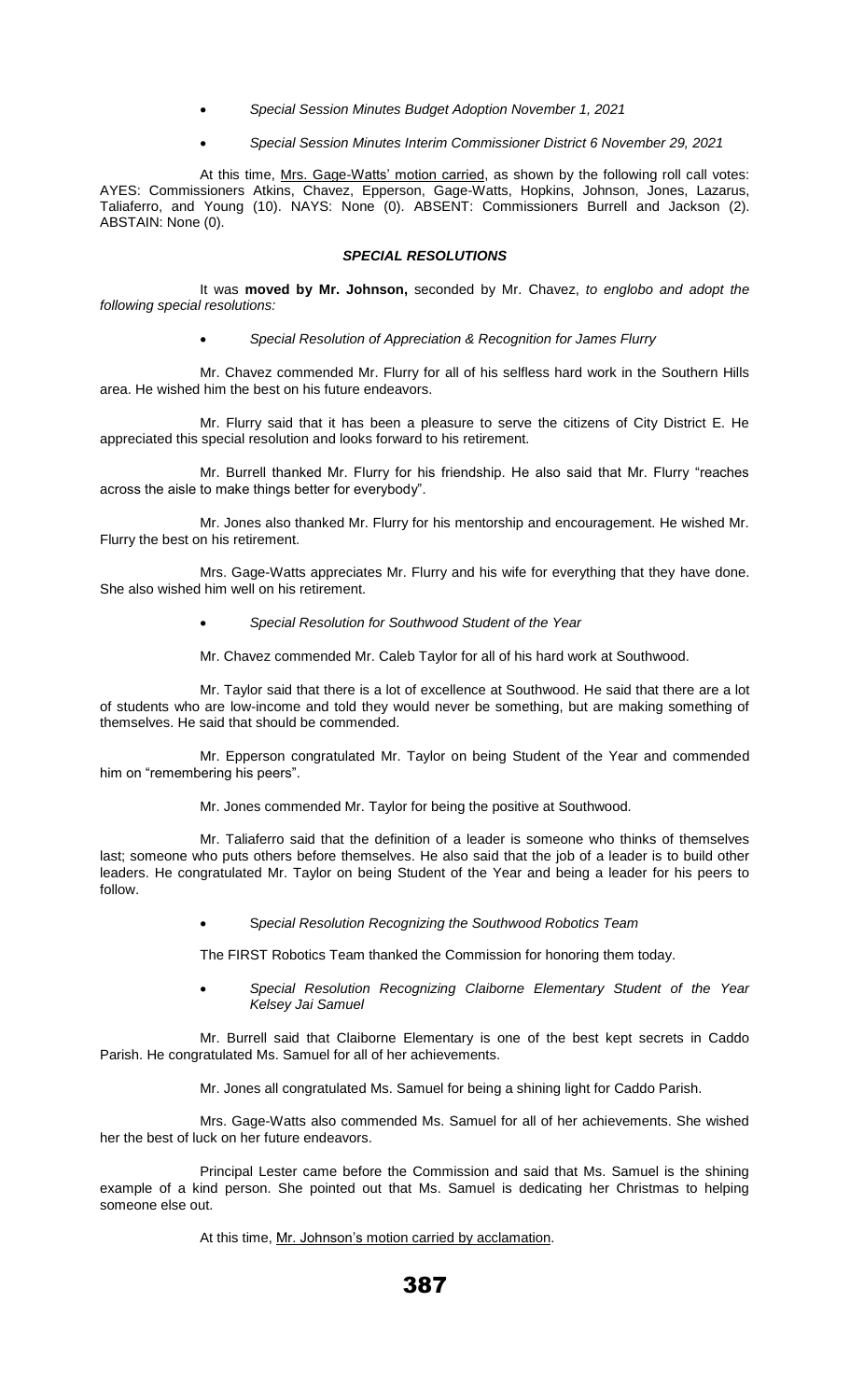#### **RESOLUTION OF APPRECIATION TO OUTGOING CITY COUNCILMAN JAMES FLURRY**

WHEREAS, the Caddo Parish Commission notes with regret that the relentless passage of time carries with it a succession of inevitabilities, among them the end of long and productive affiliations with valued colleagues and associates; and

WHEREAS, this body now pauses to bid "farewell" to one such friend, James Flurry, who is leaving his City Council seat after nearly 8 years of distinguished service as the District E City Councilman and retiring from his nearly 20 years in elected public service, including 12 years as a Justice of the Peace in Caddo Parish; and

WHEREAS, his departure from the City Council, in addition to being a personal milestone for him which will allow him to enjoy time with family and friends, is also an excellent opportunity to honor and thank him for his leadership which included an unprecedented run as Chairman of the City Council, a courageous and public battle with Cancer, and an accessible and relatable personality noted for his realistic but hopeful outlook and caring personality; and

WHEREAS, James was first elected to City Council in 2014 and was returned to office by the citizens of District E which is indicative of the esteem in which he was held by his constituents and colleagues alike. His warm personality endeared him to all, even those who were on the opposing end of his formidable and impassioned advocacy on behalf of those he represented. His sense of fairness and commitment to community radiate from him as witnessed volunteering for the Clerk of Court's office with his beloved wife, Pat, or enjoying the noted comradery of his friendship with former District A City Councilman Willie Bradford; and

WHEREAS, Mr. Flurry served with integrity, dedication, and commitment—traits which in every instance impelled him to seek to do the "right thing" in the service of the people of District E, the City of Shreveport and Caddo Parish. He judiciously guarded the taxpayer assets placed in his trust, cared deeply about public safety and worked to build relationships that cross traditional boundaries.

NOW, THEREFORE, BE IT RESOLVED, by the Caddo Parish Commission meeting in legal and regular session this 9<sup>th</sup> day of December, 2021, that it does hereby express a sense of regret that its esteemed colleague JAMES FLURRY has reached the end of his local elected service, but with profound appreciation for the efforts that he has long and faithfully expended in behalf of this institution and the people of our community.

BE IT FURTHER RESOLVED, that this Commission does wish James and his family many continued years of health, contentment and prosperity as they enjoy the fruits of his toil and devoted service.

## **RESOLUTION OF RECOGNITION CALEB TAYLOR**

WHEREAS, the Caddo Parish Commission is always pleased to recognize and honor those sons and daughters of Caddo Parish who have gone forth to gain singular and outstanding personal achievements, and in so doing, reflect favorably and positively upon their home community; and

WHEREAS, MR. CALEB TAYLOR, a Shreveport native and Senior at Southwood High School, has been named Student of the Year in recognition of his commitment to scholastic achievement, dedication to community and helping others, interview etiquette and leadership skills;

WHEREAS, Mr. Taylor's impressive resume includes not only academic success marked by awards like the Renaissance Gold Award and Principal's List, but also involvement in community service based organizations like Beta Club, academic leadership organizations like National Honor Society and Mu Alpha Theta, and activities as diverse as Southwood Powerlifting and Taylor's strongest passion and an activity which Taylor has distinguished himself time and again, First Robotics Club and Regional Autonomous Robotics; and

WHEREAS, Mr. Taylor's essay and interview highlight not only his achievements, but also his admirable character and powerful life perspectives as well, illustrating how he has overcome challenges, cultivated his love of learning and shared that love with others in extraordinary ways;

WHEREAS, Mr. Taylor is thankful to have the support of his family, classmates, educators, and the competitive robotics community who have guided him to becoming the leader that he is today, capable of accomplishing goals that he could never have imagined as a child facing challenges that were yet to be overcome while looking forward to a future unafraid of the challenges to come knowing that he has everything he needs to continue to set and reach higher aspirations and accomplishments,

NOW, THEREFORE, BE IT RESOLVED by the Caddo Parish Commission in legal and regular session this 9th day of December, 2021, that it does hereby extend its most sincere and heartfelt expressions of congratulation and appreciation to MR. CALEB TAYLOR for his praiseworthy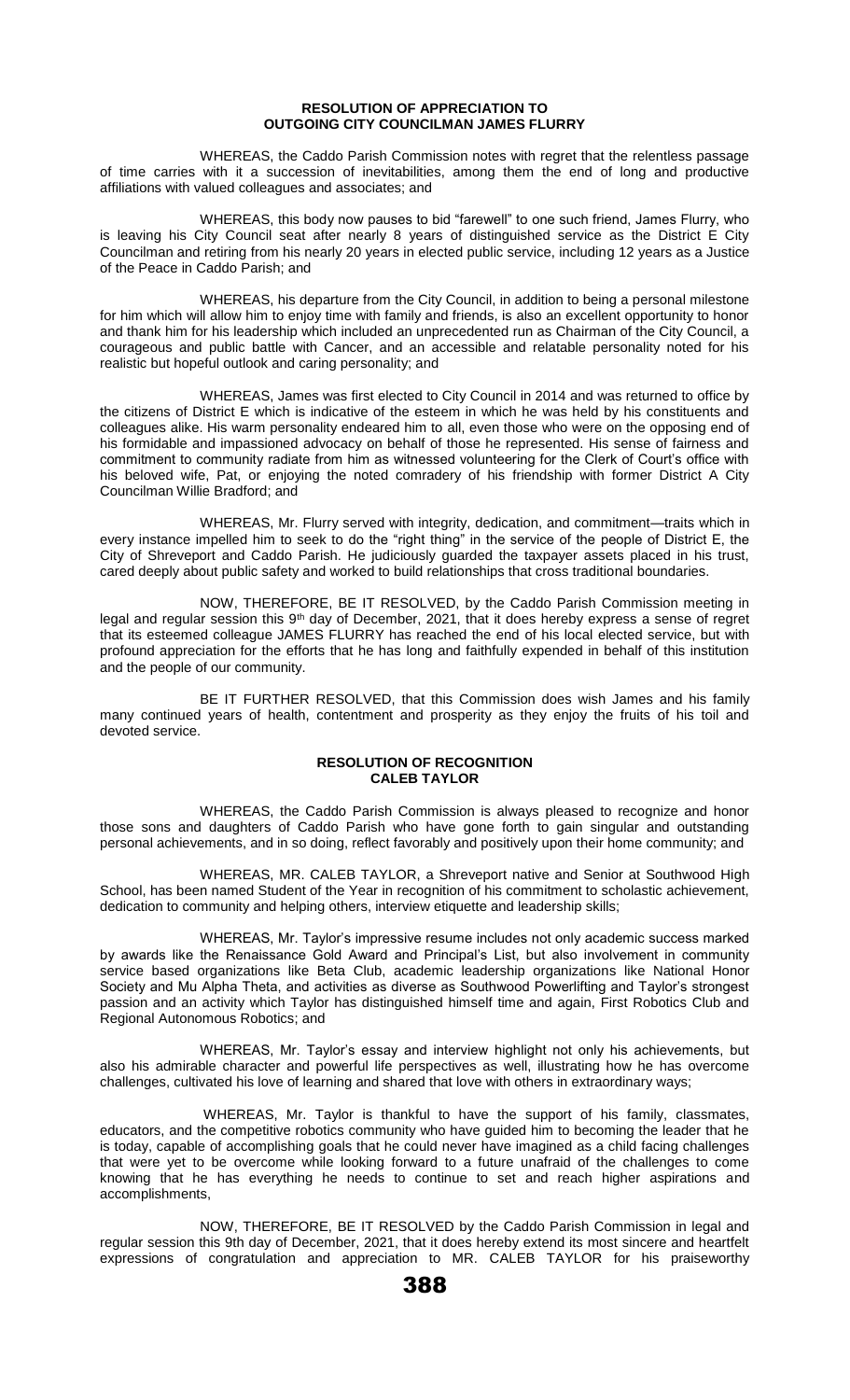achievements and for representing Caddo Parish with such distinguished leadership as the Southwood High School Student of the Year.

## **RESOLUTION OF RECOGNITION KELSEY SAMUEL**

WHEREAS, the Caddo Parish Commission is always pleased to recognize and honor those sons and daughters of Caddo Parish who have gone forth to gain singular and outstanding personal achievements, and in so doing, reflect favorably and positively upon their home community; and

WHEREAS, MS. KELSEY JAI SAMUEL, a Shreveport native and 5th grader at Claiborne Fundamental Magnet Elementary School, has been named Student of the Year in recognition of her commitment to scholastic achievement, dedication to community and helping others, interview etiquette and leadership skills;

WHEREAS, Ms. Samuel's impressive resume includes straight A's the entire year, receiving the Creative Writing Award along with other scholastic awards in Math and Science, serving as a 5th grade representative on Student Council, helping her classmates as a peer tutor, a Student Teacher's Aide & Teaching Assistant and participating in activities like 4H, Girl Scouts, the Fellowship of Christ Youth Ministry, where she serves multiple leadership roles, and even being named Queen of the Young Miss Mother/Daughter Pageant; and

WHEREAS, Ms. Samuel's essay and interview highlight not only her achievements, but her character, illustrating that she has a thankful and appreciative perspective on life, an appreciation for differences in people, and is able to maintain a strong work ethic while also being joyful and passionate about causes such as anti-bullying;

WHEREAS, Ms. Samuel is thankful to have the support of her loving parents, Kelvin and Kimberly Samuel, as well as the support of her community, classmates and educators who have guided her to becoming a leader capable of setting her goals high, while keeping a humble and generous heart to help those around her;

NOW, THEREFORE, BE IT RESOLVED by the Caddo Parish Commission in legal and regular session this 9th day of December, 2021, that it does hereby extend its most sincere and heartfelt expressions of congratulation and appreciation to KELSEY SAMUEL for her praiseworthy achievements and for representing Caddo Parish with such distinguished leadership as Claiborne Fundamental Magnet Elementary School's Student of the Year.

## **RESOLUTION OF RECOGNITION SOUTHWOOD HIGH SCHOOL'S ROBOTICS TEAM**

WHEREAS, the Caddo Parish Commission is always pleased to observe and enjoy the accomplishments of those Northwest Louisiana sons and daughters who have gone forth to attain success and distinction in the various endeavors they pursue; and

WHEREAS, FIRST is a robotics lab course that teams professionals and students in order to solve engineering design problems in an intense and competitive environment. The competitions, held at both the regional and national levels, show students that technological disciplines hold countless exciting opportunities for their futures; and

WHEREAS, the FIRST Robotics lab reinforces the importance of education and careers in science, technology, engineering, and math. In addition to enjoying a unique learning opportunity, participants in this class are also eligible to apply for a variety of scholarships through the program and is offered to students in grades 9-12; and

WHEREAS, FIRST is a robotics lab course that teams volunteer professional mentors and students to solve engineering design problems in a competitive environment. Often called the "Ultimate Sport for the Mind", FIRST Robotics Competition challenges students to build and program industrial-sized robots to complete specific tasks; and

WHEREAS, Southwood High School's Robotics Team has won several awards, including the Regional Autonomous Robotics Competition and the Gracious Professional Award.

NOW, THEREFORE, BE IT RESOLVED, by the Caddo Parish Commission, that it does hereby wish much continued success to the students on Southwood Highs School's Robotics Team as they continue to dream, to aspire, to strive, to achieve, and to excel as they face the challenges and opportunities their lives will present.

# *PUBLIC HEARING ON ZONING ORDINANCES & CASES*

389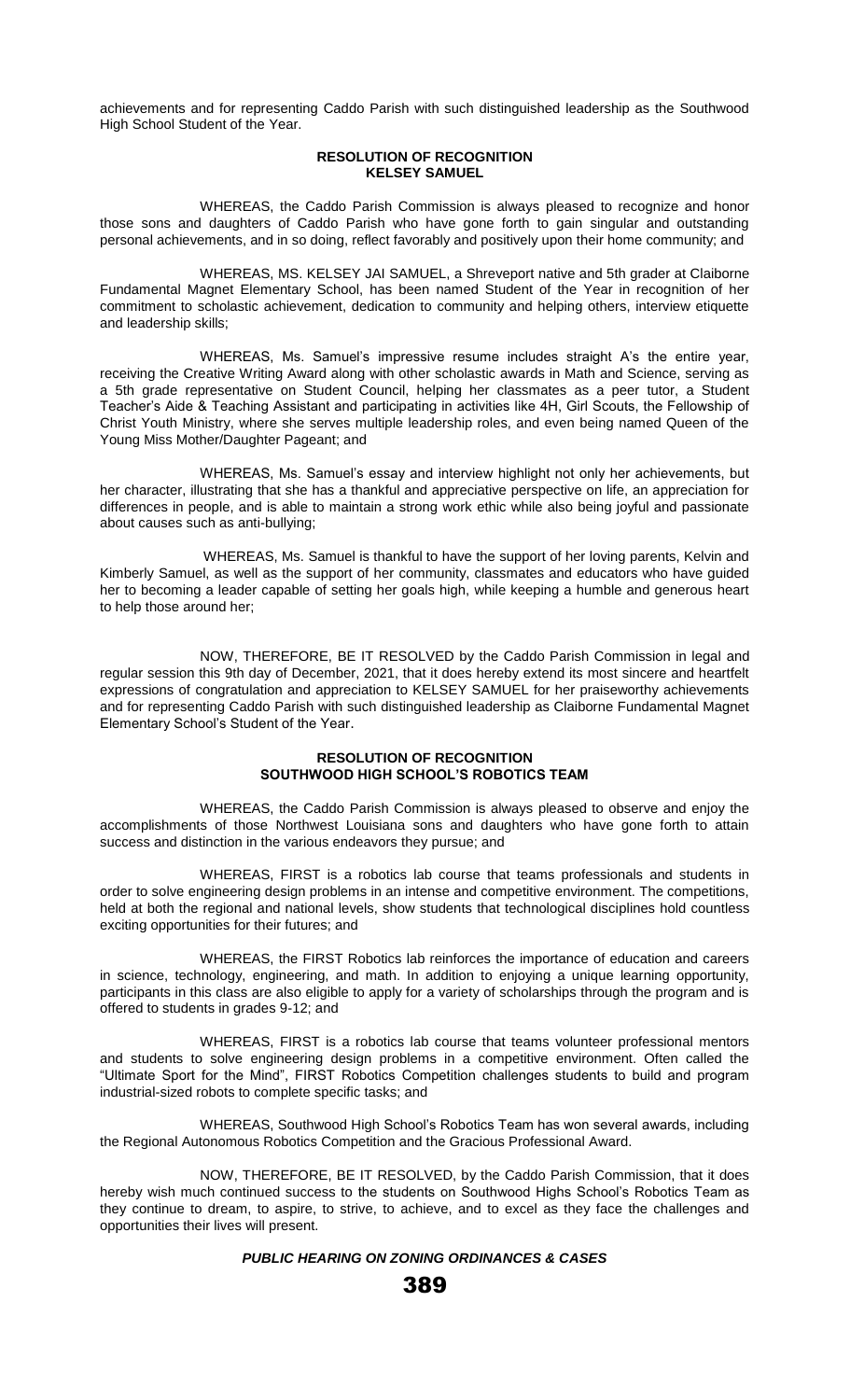The Chair of the Commission opened the public hearing on for the following zoning

ordinances:

• Ordinance No. 6145 of 2021, in regards to Zoning Case 21-30-P, an ordinance to amend Volume II of the Code of Ordinances of the Parish of Caddo, as amended, the Caddo Parish Unified Development Code, by amending the zoning of property located on the east side of Ratcliff Rd., approximately 400' south of S Roach Dr., Caddo Parish, LA., from C-1, Neighborhood Commercial District to I-1, Light Industrial District, and to otherwise provide with respect thereto

There being no one to speak in favor or against this zoning case, the Chair closed the public hearing.

## *PUBLIC HEARING ON ORDINANCES*

- Ordinance No. 6147 of 2021, an ordinance to donate surplus property under Chapter 19, Article II, Division 3 of the Code of Ordinances relative to donation of adjudicated property acquired by the Parish under LA.R.S. 47:2236 et seq., to authorize the donation of property to People of Praise, Incorporated to address substandard housing and provide a benefit to low and moderate income residents of distressed areas, and to otherwise provide with respect thereto
- Ordinance No. 6148 of 2021, an ordinance enacting Section 8-37.1 of the Caddo Parish Code of Ordinances regarding the mandatory sterilization of dogs and cats otherwise providing with respect thereto

There being no one to speak in favor or against the ordinances, the Chair closed the public hearing.

# *ZONING ORDINANCES (For Final Passage)*

It was **moved by Mrs. Gage-Watts,** seconded by Mr. Young, *that Ordinance No. 6145 of 2021, in regards to Zoning Case 21-30-P, an ordinance to amend Volume II of the Code of Ordinances of the Parish of Caddo, as amended, the Caddo Parish Unified Development Code, by amending the zoning of property located on the east side of Ratcliff Rd., approximately 400' south of S Roach Dr., Caddo Parish, LA., from C-1, Neighborhood Commercial District to I-1, Light Industrial District, and to otherwise provide with respect thereto* be adopted.

Mrs. Gage-Watts said that this has been an ongoing project. She asked for everyone's support on this ordinance.

At this time, Mrs. Gage-Watts' motion carried, as shown by the following roll call votes: AYES: Commissioners Atkins, Burrell, Chavez, Epperson, Gage-Watts, Hopkins, Johnson, Jones, Lazarus, Taliaferro, and Young (11). NAYS: None (0). ABSENT: Commissioner Jackson (1). ABSTAIN: None (0).

#### **ORDINANCE NO. 6145 OF 2021**

BY THE CADDO PARISH COMMISSION:

AN ORDINANCE TO AMEND VOLUME II OF THE CODE OF ORDINANCES OF THE PARISH OF CADDO, AS AMENDED, THE CADDO PARISH UNIFIED DEVELOPMENT CODE, BY AMENDING THE ZONING OF PROPERTY LOCATED ON THE EAST SIDE OF RATCLIFF RD., APPROX 400' SOUTH OF S ROACH DR., CADDO PARISH, LA., FROM C-1, NEIGHBORHOOD COMMERCIAL DISTRICT TO I-1, LIGHT INDUSTRIAL DISTRICT, AND TO OTHERWISE PROVIDE WITH RESPECT THERETO

BE IT ORDAINED by the Caddo Parish Commission in due, legal and regular session convened, that Volume II of the Code of Ordinances of the Parish of Caddo, as amended, the Caddo Parish Unified Development Code, is hereby amended and re-enacted to read as follows, to wit:

> The official Zoning Map of the Shreveport Metropolitan Planning Area of Caddo Parish, Louisiana, be amended by rezoning property located on the east side of Ratcliff Rd., approx 400' south of S Roach Dr., Caddo Parish, LA, more particularly described below, be and the same is hereby amended from C-1, Neighborhood Commercial District to 1-1, Light Industrial District: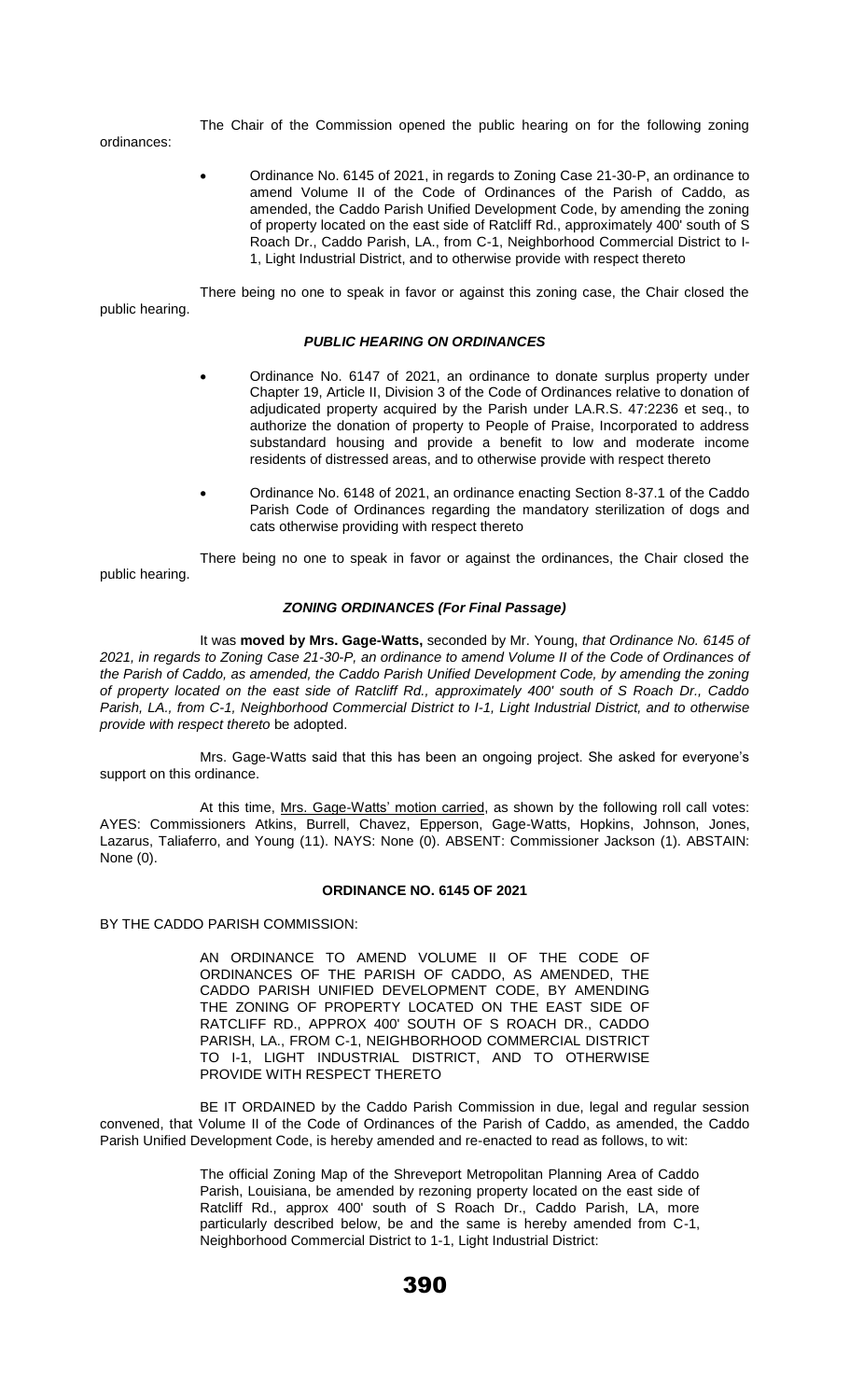THE SOUTH 450' OF THE NORTH 650' OF LOT 1 SWEPCO SHREVEPORT/BOSSIER OPERATION CENTER, AS RECORDED IN BOOK 1900, PAGE 152 (INST NO 2766765) OF THE RECORDS OF CADDO PARISH, LOUISIANA, SECTION 8, T17N, R14W, CADDO PARISH, LOUISIANA.

BE IT FURTHER ORDAINED, that if any provision or item of this ordinance or the application thereof is held invalid, such invalidity shall not affect other provisions, items or applications which can be given effect without the invalid provisions, items or applications, and to this end, the provisions of this ordinance are hereby declared severable.

BE IT FURTHER ORDAINED that this ordinance shall become effective ten (10) days after publication in the official journal.

BE IT FURTHER ORDAINED, that all ordinances or parts thereof in conflict herewith are hereby repealed.

# *ORDINANCES (For Final Passage)*

It was **moved by Mr. Hopkins,** seconded by Mr. Atkins, *that Ordinance No. 6147 of 2021, an ordinance to donate surplus property under Chapter 19, Article II, Division 3 of the Code of Ordinances relative to donation of adjudicated property acquired by the Parish under LA.R.S. 47:2236 et seq., to authorize the donation of property to People of Praise, Incorporated to address substandard housing and provide a benefit to low and moderate income residents of distressed areas, and to otherwise provide with respect thereto* be adopted.

Mr. Hopkins said that People of Praise are going to expand the school, create a garden, and recreational space for that neighborhood.

At this time, Mr. Hopkins' motion carried, as shown by the following roll call votes: AYES: Commissioners Atkins, Burrell, Chavez, Epperson, Gage-Watts, Hopkins, Johnson, Jones, Lazarus, Taliaferro, and Young (11). NAYS: None (0). ABSENT: Commissioner Jackson (1). ABSTAIN: None (0).

## **ORDINANCE NO. 6147 OF 2021**

BY THE CADDO PARISH COMMISSION:

AN ORDINANCE TO DONATE SURPLUS PROPERTY UNDER CHAPTER 19, ARTICLE II, DIVISION 3 OF THE CODE OF ORDINANCES RELATIVE TO DONATION OF ADJUDICATED PROPERTY ACQUIRED BY THE PARISH UNDER LA.R.S. 47:2236 ET SEQ., TO AUTHORIZE THE DONATION OF PROPERTY TO PEOPLE OF PRAISE, INCORPORATED TO ADDRESS SUBSTANDARD HOUSING AND PROVIDE A BENEFIT TO LOW AND MODERATE INCOME RESIDENTS OF DISTRESSED AREAS, AND TO OTHERWISE PROVIDE WITH RESPECT THERETO

WHEREAS, People of Praise, Inc., applied under Section 19-51 of the Code of Ordinances to acquire certain property adjudicated to the Parish for unpaid property taxes;

WHEREAS, People of Praise, Inc., met the requirements to acquire those properties by donation;

WHEREAS, those properties had previously been adjudicated to the Parish for unpaid property taxes;

WHEREAS, pursuant to La.R.S. 47:2236, the Parish took full ownership interest in those properties;

WHEREAS, under Section 19-51, those properties are deemed surplus and not needed for a public purpose;

WHEREAS, People of Praise, Inc., will use those properties to assist low and moderate income residents of distressed areas and specifically work to reduce or eliminate substandard and blighted structures in those areas which is an appropriate basis to donate public property; and

WHEREAS, the Parish is now ready to donate those properties to People of Praise, Inc.;

NOW, THEREFORE, BE IT ORDAINED, by the Caddo Parish Commission in due, legal and regular session convened, that, pursuant to La.R.S. 47:2236 and 2237, it does hereby donate, for the public purpose stated above to People of Praise, Inc., the following property: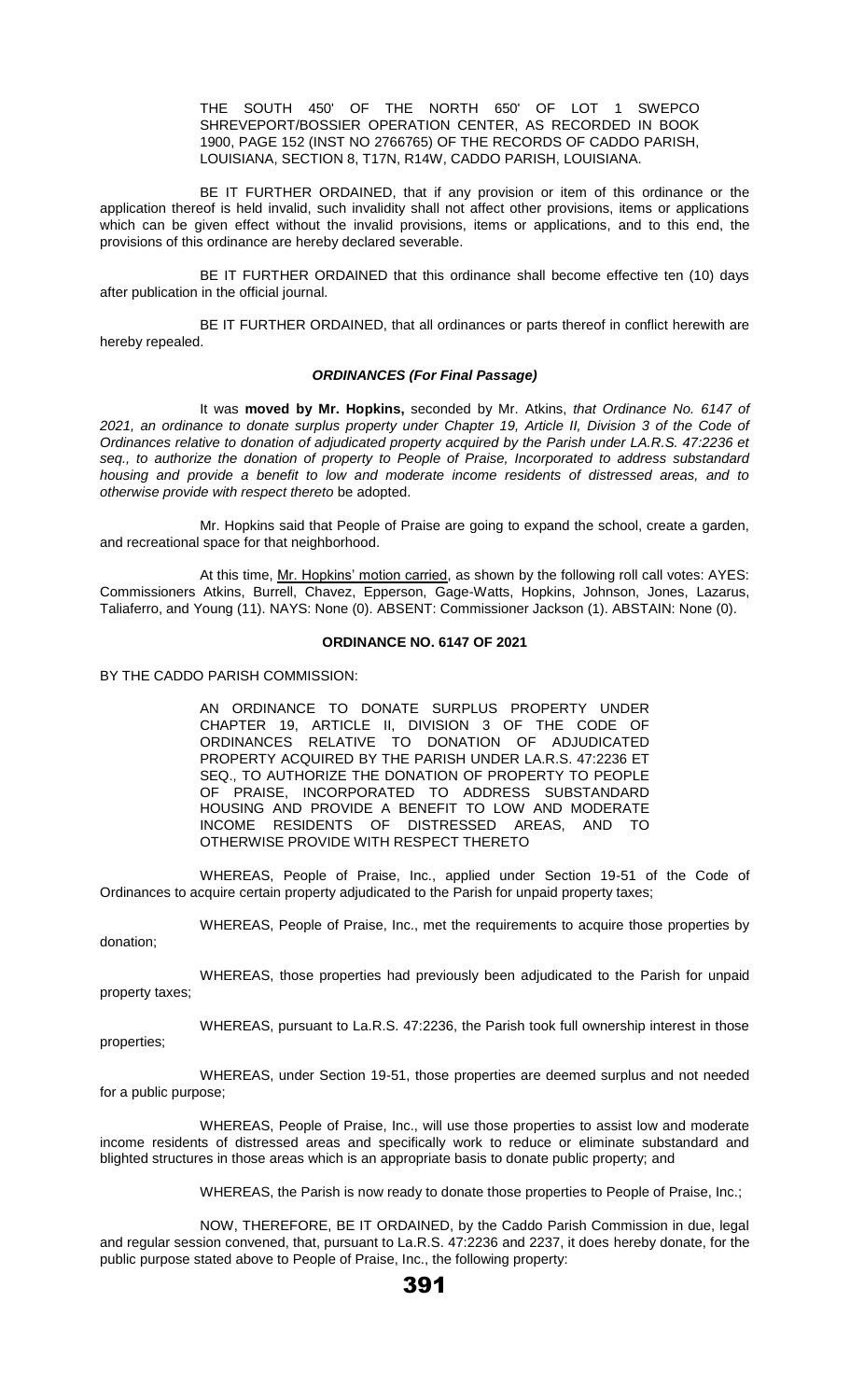- a. Lot 5 of Block 14, West End Subdivision, Shreveport, Caddo Parish, Louisiana, bearing municipal address 1435 Harvard Street (Geo. No. 171402-052-0005- 00);
- b. Lot 11 of Block 14, West End Subdivision, Shreveport, Caddo Parish, Louisiana, bearing municipal address 1407 Harvard Street (Geo. No. 171402- 052-0011-00);
- c. Lot 10 of Block 14, West End Subdivision, Shreveport, Caddo Parish, Louisiana, bearing municipal address 1415 Harvard Street (Geo. No. 171402- 052-0010-00);
- d. Lot 20 & the East Half of Lot 21 of Block 1, Currie Subdivision, Shreveport, Caddo Parish, Louisiana bearing municipal address 1912 W. Gary Street (Geo. No. 171402-021-0020-00; and
- e. Lot 7 of Block 9, Currie Subdivision, Shreveport, Caddo Parish, Louisiana bearing municipal address 1937 Walnut Street (Geo. No. 171402-029-0007-00.

BE IT FURTHER ORDAINED that the Parish Administrator or his designee is authorized to take all necessary actions to comply with the requirements of La.R.S. 47:2236-37 and this donation, subject to approval of the Parish Attorney of any documents or transactions.

BE IT FURTHER ORDAINED, that if any provision or item of this ordinance or the application thereof is held invalid, such invalidity shall not affect other provisions, items or applications which can be given effect without the invalid provisions, items or applications, and to this end the provisions of this ordinance are hereby declared severable.

BE IT FURTHER ORDAINED, that this ordinance shall take effect upon adoption.

BE IT FURTHER ORDAINED, that all ordinances or parts thereof in conflict herewith are hereby repealed.

It was **moved by Mr. Young,** seconded by Mr. Chavez, *that Ordinance No. 6148 of 2021, an ordinance enacting Section 8-37.1 of the Caddo Parish Code of Ordinances regarding the mandatory sterilization of dogs and cats otherwise providing with respect thereto be adopted.* 

Mr. Johnson wanted to know if dogs who a part of an organization or club exempt from this ordinance. Mr. Young said that they are. Mr. Johnson also wanted to know if puppies under 52 weeks are exempt. Mr. Young said that they are with the exception of the big breed dogs. Mr. Johnson also asked about the microchips. Mr. Young said that groomers/boarders are exempt, as well as intact permits for intact males/females. Mr. Johnson stated essentially this is for mixed breeds and those who do not have papers. Mr. Young agreed.

Mr. Johnson has concerns with dogs who are well taken care of, but are mixed breeds. He said now, according to this ordinance, they would have to be fixed. Mr. Young said that is an enforcement matter. If I'm not at your house, I don't know you have a pet, Mr. Travis Clark, Animal Services Director, said. Mr. Johnson gave an example of a dog barking complaint. Mr. Clark explained that they would have to do an investigation at that point. He said if the dog is not running loose, he will not lean on them to fix their animals, unless they have a history of dogs running at-large. He said that they will advise them on the ordinance, but they are not going to start seizing people's pets.

Mr. Hopkins said that his constituents are not in favor of this ordinance. He said that he will be voting no on this ordinance.

# Mr. Taliaferro gave the following statement:

Of course, this is a very emotional topic for a variety of us and it requires its due diligence. This ordinance is most likely one of the most discussed outside the chamber walls and with good reason. I commend Commissioner Young, who has been very thorough to be fair to all pet owners regarding bringing this legislation to our attention. As I said in our last time together as a proud member of the animal rescue community, there would be nothing more than I would like them to be out of the job as far as fostering. I think this effort has alluded to that, we just cannot keep up with the number of fosters that are requested. It is difficult for us, that are fosters, to have to turn fosters down. So it's very emotional for us, but I believe this will never happen regardless. I mean, I won't be out of a job and this will never happen regardless if this ordinance passes or not. We will always have animals that need fostering. I remain a strong advocate for licensing, rabies vaccination, tattooing, chipping, even identity registries, or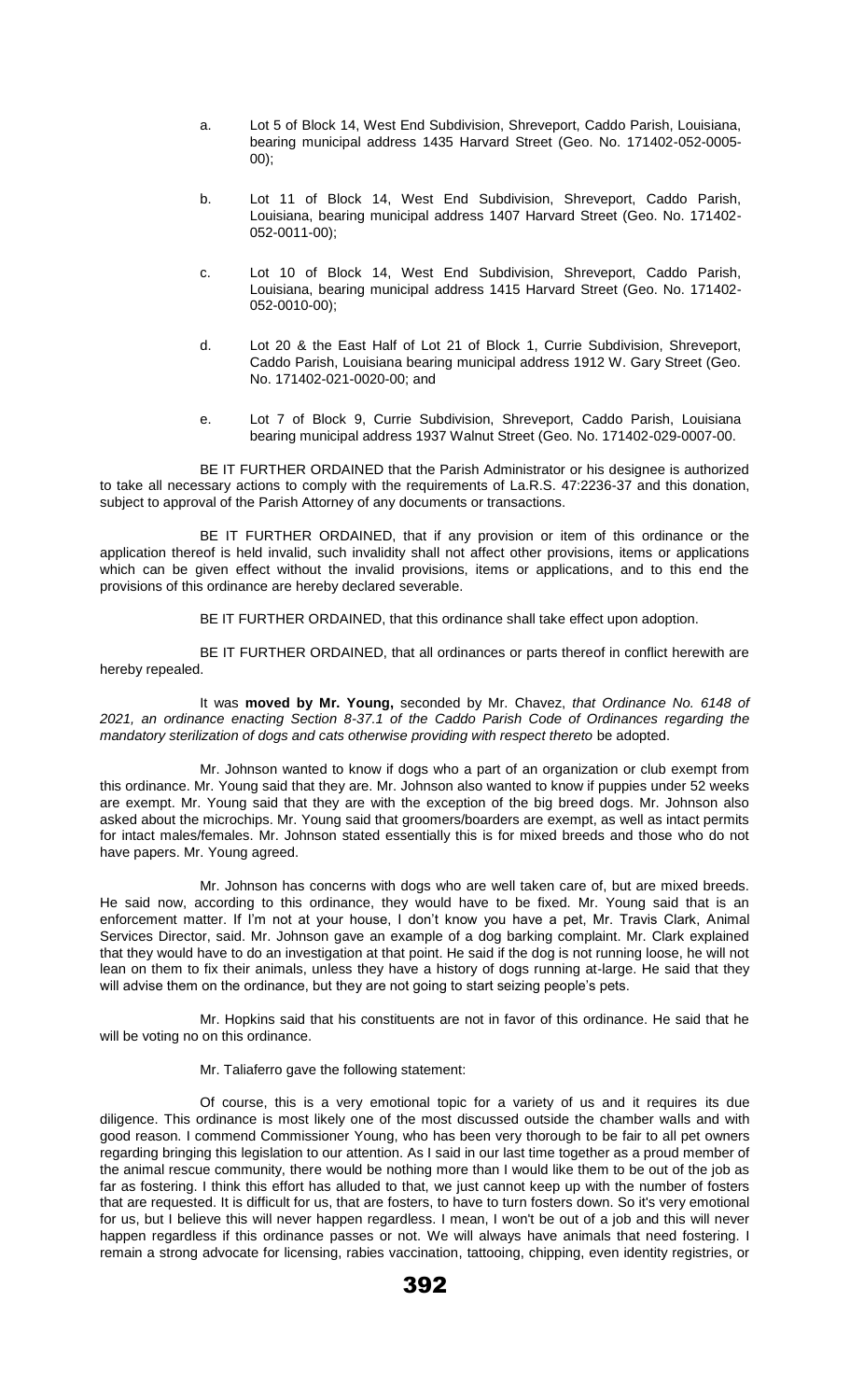utilizing advanced facial recognition technology—yes, it does exist—with whom our agencies come in contact with to ensure that these animals get back home. I will tell you that I know what I don't know and pride myself on relying on those people whom I value, and those organizations who are established in this specific field, such as the American Kennel Club, American Humane, ASPCA, natural interest Alliance, Cat Fanciers Association, and many more. The opinions of these organizations, as well as our local veterinarians on whether a mandatory spay neuter programs are effective vary, and they vary depending on the area and the shelter that they've been observing. However, the majority of these organizations have stated that the greatest obstacles to widespread spaying and neutering are the costs and education, not outright the opposition to the procedure itself. Many of these organizations have the opinion just the opinion that MSN does not and will not address the root problem. Again, this is dependent on the area in which they were a survey and the shelter in which was involved. I want less government involvement, and I'm hesitant to support more regulation that will require law enforcement attention because they're already spread thin. We need to enforce the laws currently on our books. We need to focus more on our efforts and money on the eradication of puppy mills, parking lot sales, illegal dog fighting, even using cyber technology. We should continue and encourage and promote education of responsible pet ownership. Since this ordinance was first introduced, I've had my concerns about its effectiveness. That is no secret. The ability to enforce such an ordinance, on what animal owners it would have a direct impact on, and the possibility of property rights. While I still have reservations and concerns I'm willing to work with all those involved for the implementation of this program and remain optimistic that with proper management and enforcement, we could be the exception to the rule for our success. Therefore, since this is a two-year pilot program, during which time we will be collecting data to reevaluate the program's effectiveness. We'll mainly focus on irresponsible animal owners whose animals repeatedly come in contact with CPAS. I will be supporting this ordinance with the expectation that CPAS and members of our rescue community make every effort to ensure this program is one of the successful ones.

Mr. Atkins said that he also has some reservations when this ordinance first came out, but working with Mr. Young on an honest escape clause, he will be supporting this ordinance.

Mr. Chavez applauded Mr. Young for bringing forth this ordinance.

**Substitute motion by Mr. Young,** seconded by Mrs. Gage-Watts, *that the amended version of Ordinance No. 6148 of 2021* be adopted.

Mr. Young thanked all of the Commissioners for contributing to the discussion regarding spaying/neutering of animals. He said that it was important to his constituents when running for this office to move towards a low-kill animal shelter. Mr. Young also thanked all of the rescuers and the animal rights activists for their work on this ordinance.

At this time, Mr. Young's motion carried, as shown by the following roll call votes: AYES: Commissioners Atkins, Burrell, Chavez, Epperson, Gage-Watts, Johnson, Jones, Lazarus, Taliaferro, and Young (10). NAYS: Commissioner Hopkins (1). ABSENT: Commissioner Jackson (1). ABSTAIN: None (0).

## **ORDINANCE NO. 6148 OF 2021**

BY THE CADDO PARISH COMMISSION:

AN ORDINANCE ENACTING SECTION 8-37.1 OF THE CADDO PARISH CODE OF ORDINANCES REGARDING THE MANDATORY STERILIZATION OF DOGS AND CATS AND OTHERWISE PROVIDING WITH RESPECT THERETO.

WHEREAS, dogs and cats are heavily overpopulated in the Parish of Caddo with 4,000 – 5,000 animals in Caddo Parish custody annually and 20% - 30% of animals euthanized by Caddo Parish staff or die while in Caddo Parish Custody; and

WHEREAS, it is in the interest of Caddo Parish citizens to reduce the number of dogs and cats taken in and euthanized at Caddo Parish Animal Services and Mosquito Control; and

WHEREAS, the Caddo Parish Commission, citizens of Caddo Parish, and animal rights advocates throughout the United States believe that sterilization of dogs and cats is far more humane than euthanization as a means of population control; and

WHEREAS, the Caddo Parish Commission finds it prudent to monitor and study the effect of mandatory sterilization of dogs and cats before making it a permanent part of the Parish Code of Ordinances;

NOW, THEREFORE, BE IT RESOLVED by the Caddo Parish Commission in due, regular and legal session convened, that Section 8-47.1 of the Caddo Parish Code of Ordinances is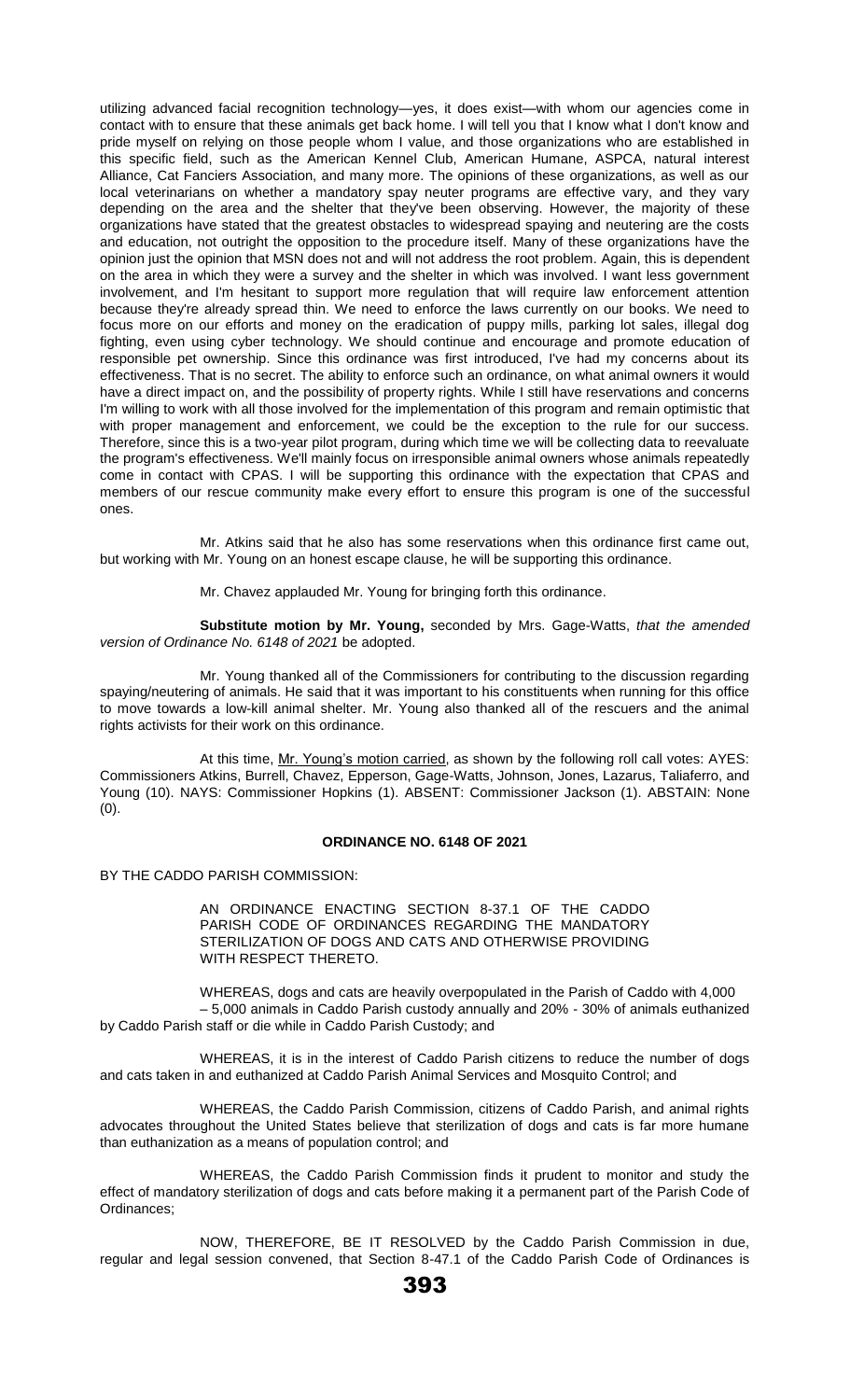## **Sec. 8-37.1 Owner Responsibilities-Dogs and Cats**

- (a) Dog means any member of the Canis lupus familiaris family.
- (b) Cat means any member of the Felidae (feline) family.
- (c) No person may own, keep, reside with or harbor a dog or cat within the parish that is not spayed or not neutered.
- (d) Subsection (c) does not apply to:
	- (1) Puppies 52 weeks or younger and Kittens 26 weeks or younger.
	- (2) Any dog or cat which is registered with the American Kennel Club, United Kennel Club, American Dog Breeding Association, Continental Kennel Club, Cat Fanciers Association, American Cat Fanciers Association or other nationally or internationally recognized organization and participates in shows sponsored by these organizations. An animal owner who presents proof of registration and participation in shows is exempt from the neutering and spaying requirements of this section.
	- (3) Animals with a chronic or debilitating disease or medical condition whose health will be seriously, permanently and detrimentally affected if it is spayed or neutered as documented by a licensed Veterinarian. This includes any developmental variation from the timeline expressed Subsection (d)(1) of this ordinance that would make sterilization of the animal inappropriate until maturity.
	- (4) Animal Establishment owners as defined in Section 8-2 of this code are exempted. Also exempted are those who obtain an intact permit (males)/ breeding permit (females) for their pet which is microchipped and the permit is to be obtained annually to expire on December 31st of every year.
	- (5) Honest Escape Exception: The spay/neuter requirement of this section shall not apply to any dog or cat intercepted by Caddo Parish Animal Control Officers if such dog is (a) collared and tagged with current rabies vaccination in accordance with section 8-37 of the parish code of ordinances; or (b) microchipped with information identifying the owner of such dog and current rabies vaccination in accordance with 8-37 of the parish codes of ordinances.
- (e) The primary penalty for violation of this Section shall be the impounding of the dog/cat believed to qualify under Subsection (c), the neutering/spaying of such dog/cat, and the return of such dog/cat to its owner after an appropriate time for healing after surgery. Any further penalty imposed for any violation of this Section of the Code of Ordinances shall follow the schedule as provided in Section 1-8 of this Code.

BE IT FURTHER RESOLVED that Caddo Parish shall, at Parish expense, spay or neuter as appropriate any dog found to be in violation of this Ordinance for the duration of this ordinance.

BE IT FURTHER RESOLVED that if any provision or item of this ordinance or the application thereof is held invalid, such invalidity shall not affect other provisions, items or applications which can be given effect without the invalid provisions, items or applications, and to this end, the provisions of this ordinance are hereby declared severable.

BE IT FURTHER RESOLVED that this ordinance shall take effect July 1, 2022.

BE IT FURTHER RESOLVED that this ordinance shall expire June 30, 2024, unless reenacted it as a permanent ordinance.

BE IT FURTHER RESOLVED that all ordinances or parts thereof in conflict herewith are hereby repealed.

#### *ORDINANCES (For Introduction By Title)*

• Ordinance No. 6152 of 2021, an ordinance to accept the streets in New Territory

394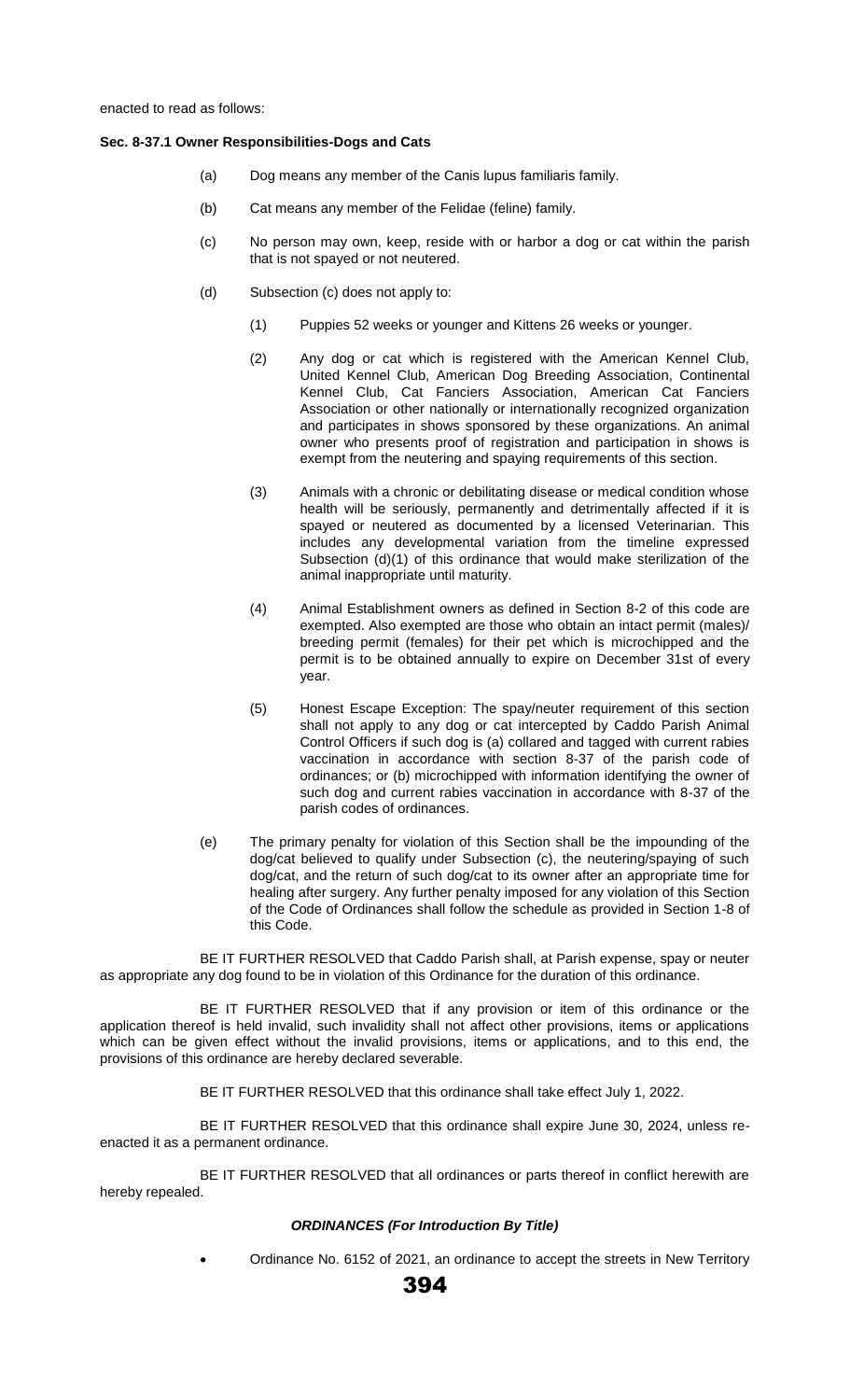Subdivision Unit VI into the Parish of Caddo Road System, and to otherwise provide with respect thereto

• Ordinance No. 6153 of 2021, an ordinance amending the Caddo Parish Personnel Policy to require that all parish employees hired, appointed or promoted to Parish Attorney, Assistant Parish Administrator, Parish Administrator/CEO, Department Director or Commission Clerk, must reside in Caddo Parish, and to otherwise provide with respect thereto.

#### *WORK SESSION MINUTES*

It was **moved by Mrs. Gage-Watts,** seconded by Mr. Jones, *that Work Session Minutes December 6, 2021* be ratified. Motion carried.

#### *RESOLUTIONS*

It was **moved by Mr. Johnson,** seconded by Mr. Atkins, *that Resolution No. 74 of 2021, a resolution to authorize the Caddo Parish Administrator to request and authorize the Louisiana State Mineral & Energy Board and the Office of Mineral Resources to accept nominations and advertise for oil, gas and mineral leases, accept bids, and award and execute oil, gas and mineral leases on certain mineral interests owned by the parish of caddo, and otherwise providing with respect thereto* be adopted. Motion carried, as shown by the following roll call votes: AYES: Commissioners Atkins, Burrell, Chavez, Epperson, Gage-Watts, Hopkins, Johnson, Jones, Lazarus, Taliaferro, and Young (11). NAYS: None (0). ABSENT: Commissioner Jackson (1). ABSTAIN: None (0).

### **RESOLUTION NO. 74 OF 2021**

BY THE CADDO PARISH COMMISSION:

A RESOLUTION TO AUTHORIZE THE CADDO PARISH ADMINISTRATOR TO REQUEST AND AUTHORIZE THE LOUISIANA STATE MINERAL AND ENERGY BOARD AND THE OFFICE OF MINERAL RESOURCES TO ACCEPT NOMINATIONS AND ADVERTISE FOR OIL, GAS AND MINERAL LEASES, ACCEPT BIDS, AND AWARD AND EXECUTE OIL, GAS AND MINERAL LEASES ON CERTAIN MINERAL INTERESTS OWNED BY THE PARISH OF CADDO, AND OTHERWISE PROVIDING WITH RESPECT THERETO

WHEREAS, the Parish of Caddo may own certain mineral rights underlying the following described property, to-wit:

> Those certain adjudicated properties located in Section 17, Township 18 North, Range 14 West described as W. 70 Ft of E. 220 Ft Of N. 77.57 Ft Of lot 349, Jones-Mabry Sub., Unit 4, Geo # 181417-001-0379; Lot 3, Joseph Redd Subn, Geo # 181417-003-0003; W. 50 Ft Of E. 115 Ft Of N. 120 Ft Of Lot 375, jones-Mabry Sub Unit 6, Geo # 181417-005- 0393; W/2 Of Lot 422, Jones-Mabry Sub, Unit #7, Geo # 181417-010-0009; E/2 Of Lot 390, Jones-Mabry Sub Unit 7, Geo # 181417-010-0011; N. 65 Ft Of S. 135 Ft Of Lot 398, Jones-Mabry subn., Unit #7, Less R/W, Geo # 181417-010-0014; South 45 Ft. Of North 135 Ft. Of Lot 418, jones-Mabry Sub., Unit 7, Less R/W, Geo # 181417-010-0027; South 45 Ft. Of North 135 Ft. Of Lot 418, jones-Mabry Sub., Unit 7, Less R/W, Geo # 181417- 010-0027; N. 90 Ft Of Lot 418, Jones-Mabry Sub Unit 7 less R/W, Geo # 181417-010- 0036; W. 66 Ft. Of E. 132 Ft. Of N. 80 Ft. Of Lot 412, jones Mabry Subn., Unit #7, Geo # 181417-010-0087; Lot 416 Jones-Mabry #7, Geo # 181417-010-0416; Lot 421, Jones-Mabry Sub., Unit #7, Geo # 181417-010-0421; Lot C, Reed Subn, Geo # 181417- 011- 0003; Lot E, Reed Subn., Geo # 181417-011-0005; Lot F, Reed Sub., Geo # 181417- 011-0006; Lot G, Reed Subn, Geo # 181417-011-0007; Lot I, Reed Subn, Geo # 181417- 011-0009; Lot J, Reed Subn., Geo # 181417-011-0010; Lot K, Reed Subn, Geo # 181417-011-0011; Lot L, Reed Subn., Geo # 181417-011-0012; S/2 Of Lot 457, Jones-Mabry Subn., Unit 7, Geo # 181417-013-0469; Lot 432, Jones-Mabry Sub. 7, Less west 70 Ft. Of South 310 Ft. Thereof, Geo # 181417-013-0479; S/2 Of W. 40 Ft. Of E/2 Of Lot 429, Jones-Mabry sub., Unit #7, Geo # 181417-013-0532; W. 10 Ft. Of E. 40 Ft. Of N. 10 Ft. Of S. 140 Ft of Lot 456, Jones Mabry Subn. Unit #7, Geo 181417-013-0545; S. 40 Ft Of N. 120 Ft Of E. 119.285 Ft Of Lot 439, Jones Mabry Sub, Unit 7, Geo # 181417-013- 0574; S. 35 Ft. Of The N. 80 Ft. Of The E. 119.285 Ft. Of Lot 439, Jones-Mabry Subn.unit #7, Geo # 181417-013-0581; S. 17.27 Ft. Of N. 117.27 Ft. Of W. 119.285 Ft. of Lot 439, Jones Mabry Subn., Unit No. 7, Geo # 181417-013-0584; N. 37 Ft. Of S. 79 Ft. Of E. 119.285 Ft. of Lot 439, Jones-Mabry Subn., Unit No. 7, Geo # 181417-013-0588; N. 72.78 Ft. Of S. 151.78 Ft. Of E. 119.285 Ft. of Lot 439, Jones-Mabry Subn., Unit No. 7, Geo # 181417-013-0590; Lot 6, Mary Joe Place Subn., Geo # 181417-016-0006; N. 37.6 Ft Of S. 46.3 Ft Of Lot 9, 181417-16-21 mary Joe Place, Geo # 181417-016-0021; West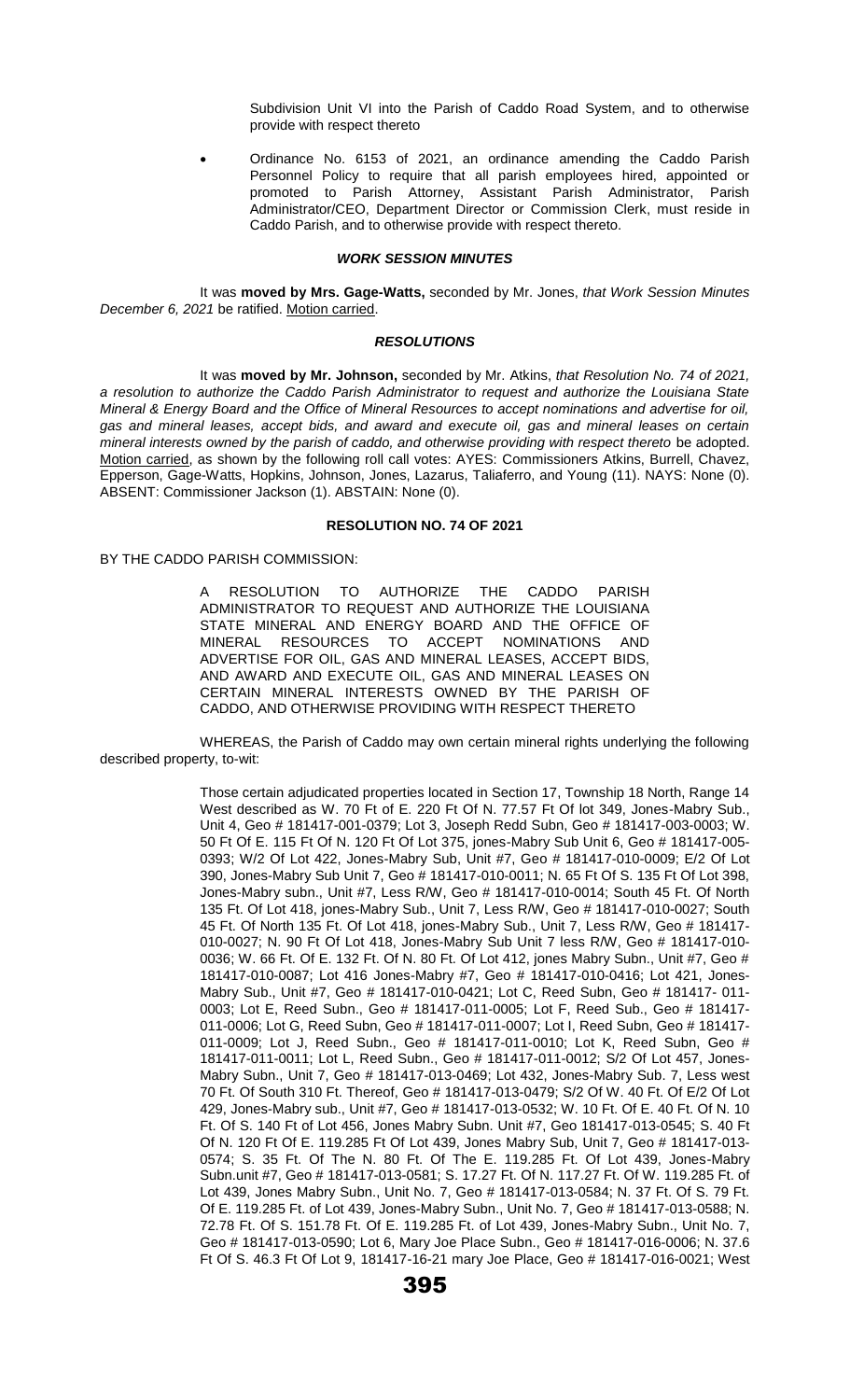35.23 Ft. Of North 140.75 Ft. Of Lot 12, van Sub, Geo # 181417-017-0025; Lot 7, Knox Subn, Geo # 181417-019- 0007; Lot 10, Knox Sub, Geo # 181417-019-0010; N. 6 Ft Of E. 15 Ft Of Lot 1, Knox Sub, Geo # 181417-019-0012; North 20.75 Ft. Of East 15.4 Ft. Of Lot A, alex Lee Park, Geo # 181417-024- 0004; Lot 1-A, Alex Lee Park, Unit #1-A, Geo # 181417-026-0001; Lot 3-A, Alex Lee Park, Unit #1-A, Geo # 181417-026-0003; Lot 4-A, Alex Lee Park, Unit #1-A, Geo # 181417-026-0004; Lot 5-A, Alex Lee Park, Unit #1-A, Geo # 181417-026-0005; Lot 7-A, Alex Lee Park, Unit #1-A, Geo # 181417-026-0007; Lot 9-A, Alex Lee Park Sub, Unit #1-A, Geo # 181417-026-0009; Lot 10-A, Alex Lee Park, Unit #1-A, Geo # 181417-026-0010; Lot 11-A, Alex Lee Park, Unit #1-A, Geo # 181417- 026-0011; Lot 16-A, Alex Lee Park, Unit #1-A, Geo # 181417-026-0016; Lot 17-A, Alex Lee Park, Unit #1-A, Geo # 181417-026-0017; E. 0.97 Acre Of Lot 601, Jones-Mabry sub., Unit 10, Geo # 181417-028-0625; E/2 Of Lot 607, Jones-Mabry Sub., Unit #10, Geo # 181417-028- 0642; E. 59.65 Ft. Of Lot 606 & W/2 Of Lot 607, Jones-mabry, Sub., Unit #10, Geo # 181417- 028-0643; South 65 Ft Of E. 1 Ac Of Lot 618, Jones-mabry Sub 10, Geo # 181417-028-0651; W. 60 Ft Of E/2 Of Lot 596, Jones-Mabry Subn., unit #10., Geo # 181417-028-0661; E/2 Of Lot 596, Less W. 60 Ft. Thereof, Jones mabry Subn., Unit 10, Geo # 181417-028-0662; N. 1 Acre Of Lot 614, Jones-Mabry Sub, Unit 10, Geo # 181417-028-0672; Lot 631 Jones Mabry Sub 10, Geo # 181417-029-0631; S. 50 Ft Of N. 250 Ft Of Lot 624, Jones-mabry Sub., Unit 10, Geo # 181417- 029-0648; N. 200 Ft Of Lot 624 & N. 150 Ft Of S. 356.9 Ft of Lot 624, Jones-Mabry Sub., Unit #10, Geo # 181417- 029-0649; N. 50 Ft Of S. 106.9 Ft Of Lot 624, Jones-mabry Sub., Unit 10, Geo # 181417- 029-0658; S. 56.9 Ft. & N. 100 Ft. Of The S. 206.9 Ft. Of lot 624, Jones-Mabry Sub., Unit 10, Geo # 181417-029-0659; 1 Ac. W/2 Of Lot 643, Jones-Mabry Sub 10, Less s. 5 Ft For St, Geo # 181417-029-0664; The N. 89.57 Ft. Of S. 179.14 Ft. Of Lot 641, jones-Mabry Subn., Unit #10, Geo # 181417-029-0667; Lot 647, Jones-Mabry Sub., Unit 10, Geo # 181417- 030-0647; W. 1/2 Of Lot 659, Jones-Mabry Sub, Unit 10, Geo # 181417- 030-0668; W/2 Of Lot 661, Less Drainage Ditch, Jones-Mabry subn., Unit 10, Geo # 181417-030-0674; W/2 Of Lot 646 Jones Mabry Sub., Unit #10, Geo # 181417-030-0678; South 40 Ft. Of North 80 Ft. Of E/2 Of Lot 646, jones Mabry Sub., Unit #10, Geo # 181417-030-0680; South 45 Ft. Of North 315 Ft. Of Lot 664, Jones-mabry Sub., Unit 10, Geo # 181417-030-0691; E/2 Lot 648 Jones-Mabry Subn. 10, Geo # 181417-030-0696, E. 72.15 Ft. Of N. 151.19 Ft. Of S. 302.38 Ft. of Lot 660, Jones Mabry Sub., Unit 10, Less drain Eas., Geo # 181417-030-0719; W. 72.16 Ft. Of S. 151.19 Ft. Of Lot 660, jones Mabry Sub., Unit #10, Geo # 181417-030-0721; E. 72.15 Ft. Of N. 151.20 Ft. Of S. 453.58 Ft. of Lot 660, Jones Mabry Sub., Unit #10, Geo # 181417-030-0722; N. 151.19 Ft. Of S. 302.38 Ft. Of W. 72.16 Ft. of Lot 660,Jomes Mabry Sub, Unit 10, Geo # 181417- 030-0723, 0.46 Ac.-M/L-E. 44.44 Ft. Of Lot 657, Less N. 150 Ft. Thereof, Jones-Mabry Sub., Unit #10, Geo # 181417-030-0725, All That Part Of Lot 662, Jones-Mabry unit No. 10, Lying S. Of A Drainage Ditch, Geo # 181417-030-0741; Lot A, Mims Sub, Geo # 181417-031-0001; Lot B, Mims Sub, Geo # 181417-031-0002; Lot C, Mims Sub, Geo # 181417-031-0003; Lot D, Mims Sub, Geo # 181417-031-0004; Lot E, Mims Sub, Geo # 181417-031-0005; Lot 1, Mary Pearl Subn., Geo # 181417-033-0001; Lot 2, Mary Pearl Subn, Geo # 181417-033-0002; Lots 3, 4, 5, 6, 7, 8, Mary Pearl Subn., Geo # 181417- 033-0003; Lot 9, Mary Pearl Subn, Geo # 181417-033-0009; Lot 10, Mary Pearl Subn., Geo # 181417-033-0010; Lot 7, Peach Tree Subn., Geo # 181417-040-0007; Lot 1, Heritage Sub, Geo # 181417-042-0001; Lot 3, W. W. Jones Sub., Unit #1, less Drainage Ditch, Geo # 181417-043-0003; Inst. # 2529592 - W/2 Of Lot 8, W. W. Jones Sub., Unit #1, Less drainage Ditch R/W, Geo # 181417-043-0028; E. 131.94 Ft Of Lot 9, Less Drainage Ditch R/W, w. W. Jones Subn., Unit No. 1, Geo # 181417-043-0031; North 200.39 Ft. Of W/2 Of Lot 7, W. W. Jones subn., Unit No. 1, Geo # 181417-043-0040; Lot 6, Less N. 50 Ft. Thereof, W. W. Jones Subn. unit No. 1, Less R/W, Geo # 181417-043- 0044; Lot 6, Legardy Oaks Sub., Unit #1, Geo # 181417-045-0006; Lot C, Legardy Oaks, Unit #2, Geo # 181417-046-0003; Lot D, Legardy Oaks, Unit #2, Geo # 181417-046- 0004; Lot 4, Legardy Hills Sub. Unit #1, Geo # 181417-047-0004; Lot 5, Legardy Hills Sub., Unit #1, Geo # 181417-047-0005; Lot 6, Legardy Hills Sub., Unit #1, Geo # 181417-047-0006; Lot 25, Legardy Hills Sub, Unit 1., Geo # 181417-047-0025; Lot 32, Legardy Hills Subn., Unit 1, Geo # 181417-047-0032; Lot 33, Legardy Hills Subn., Unit 1, Geo # 181417- 047-0033; Lot 53, Legardy Hills Sub., Unit 1, Geo # 181417-047-0053; Lot 55, Legardy Hills Subn., Unit 1, Geo # 181417-047-0055; Lot 58, Legardy Hills Sub., Unit 1, Geo # 181417-047- 0058; Lot 61, Legardy Hills Sub., Unit 1, Geo # 181417-047- 0061; Lot 67, Legardy Hills Subn Unit #1, Geo # 181417-047-0067; Lot 81, Legardy Hills Subn., Unit 1, Geo # 181417-047-0081; Lot 85, Legardy Hills Subn., Unit 1, Geo # 181417-047-0085; Lot 87, Legardy Hills Sub., Unit 1, Geo # 181417-047-0087; Lot B, Legardy Hills Park., Geo # 181417-048-0002; Lot 91, Legardy Hills Sub Unit 2, Geo # 181417-050-0091; Lot 93, Legardy Hills Subn., Unit 2, Geo # 181417-050- 0093; Lot 101, Legardy Hills Subn., Unit 2, Geo # 181417-050-0101; Lot 102, Legardy Hills Subn., Unit 2, Geo # 181417-050-0102; Lot 112, Legardy Hills Subn., Unit #2, Geo # 181417- 050- 0112; Legardy Hills Sub lot 118, Geo # 181417-050-0118; Lot 124, Legardy Hills Subn., Unit 2, Geo # 181417-050-0124; Lot 129, Legardy Hills Subn., Unit 2, Geo # 181417-050- 0129; Lot 1, Cooperville Subn., Unit 1, Geo # 181417-051-0001; Lot 2, Cooperville Subn,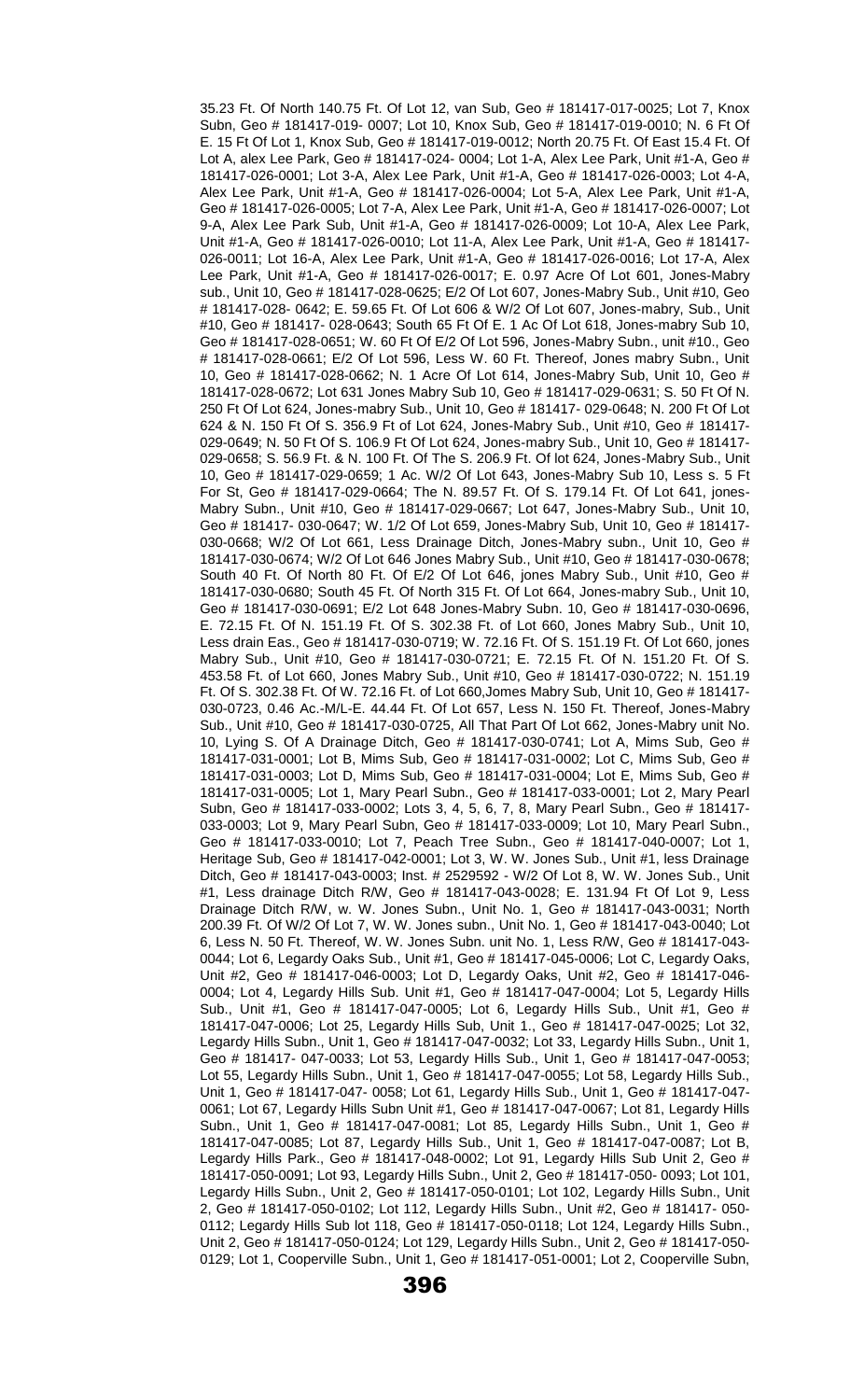Unit #1, Geo # 181417-051-0002; Lot 15, Cooperville Subn., Unit 1, Geo # 181417-051- 0015; Lot 18, Cooperville Subn., Unit 2, Geo # 181417-052-0018; Lot 20, Cooperville Subn., Unit 2, Geo # 181417-052- 0020; Lot 21, Cooperville Subn., Unit 2, Geo # 181417-052-0021; Lot 28, Cooperville Subn. Unit #2, Geo # 181417-052-0028; Lot 29, Cooperville Subn., Unit 2, Geo # 181417-052-0029; Lot 30, Cooperville Subn., Unit 2, Geo # 181417-052-0030; Lot 58, Cooperville Subn., Unit 2, Geo # 181417-052-0058; Lot 59, Cooperville Subn., Unit 2, Geo # 181417-052-0059; Lot 64, Cooperville Subn., Unit 2, Geo # 181417-052-0064; Lot 65, Cooperville Subn., Unit 2, Geo # 181417-052- 0065; Lot 66, Cooperville Subn., Unit 2, Geo # 181417-052-0066; Lot 67, Cooperville Subn., Unit 2, Geo # 181417-052-0067; Lot 72, Cooperville Subn., Unit #2., Geo # 181417-052-0072; Lot 107, Cooperville Subn., Unit 2, Geo # 181417-052-0107; Lot 109, Cooperville Subn., Unit 2, Geo # 181417-052-0109; Lot 114, Cooperville Subn., Unit 2, Geo # 181417-052- 0114; Lot 115, Cooperville Subn., Unit 2, Geo # 181417-052-0115; Lot 116, Cooperville Subn., Unit 2, Geo # 181417-052-0116; Lot 117, Cooperville Subn., Unit 2, Geo # 181417-052-0117; Lot 118, Cooperville Subn., Unit 2, Geo # 181417-052-0118; Lot 119, Cooperville Subn., Unit 2, Geo # 181417-052-0119; Lot 120, Cooperville Subn., Unit 2, Geo # 181417-052-0120; Lot 34, Cooperville Subn., Unit 2, Geo # 181417-053-0034; Lot 36, Cooperville Sub., Unit #2, Geo # 181417-053-0036; Lot 37, Cooperville Subn., Unit 2, Geo # 181417-053-0037; Lot 38, Cooperville Subn., Unit 2, Geo # 181417-053-0038; Lot 39, Cooperville Subn., Unit 2, Geo # 181417-053- 0039; Lot 94, Cooperville Subn., Unit 2, Geo # 181417-053-0094; Lot 95, Cooperville Subn., Unit 2, Geo # 181417-053-0095; Lot 96, Cooperville Subn., Unit 2, Geo # 181417-053-0096; Lot 158, Less R/W, Cooperville Sub., Unit 2, Geo # 181417-053-0158; Lot 159, Less R/W, Cooperville Sub., Unit 2, Geo # 181417-053-0159; Lot 160, Cooperville Subn., Unit 2, Geo # 181417-053- 0160; Lot 162, Cooperville Subn., Unit 2, Geo # 181417-053-0162; Lot 165, Cooperville Subn., Unit 2, Geo # 181417-053-0165; Lot 166, Cooperville Subn., Unit 2, Geo # 181417-053-0166; Lot 167, Cooperville Subn., Unit 2, Geo # 181417-053-0167; Lot 169, Cooperville Subn., Unit 2, Geo # 181417-053-0169; Lot 171, Cooperville Sub., Unit #2, Geo # 181417-053-0171; Lot 172, Cooperville Sub Unit 2, Geo # 181417-053-0172; Lot 175, Cooperville Subn., Unit 2, Geo # 181417-053-0175; Lot 176, Cooperville Subn., Unit 2, Geo # 181417-053-0176; Lot 177, Cooperville Subn., Unit 2, Geo # 181417-053-0177; Lot 10, Legardy Village, Geo # 181417-057- 0010; Lot 54, Legardy Village, Geo # 181417-057-0054; W. 65 Ft. Of E. 485 Ft. Of N. 77.57 Ft. Of lot 349, Jones-Mabry Sub., Unit 4, Geo # 181417-001-0383; Lot 352, Less W. 50 Ft. On N. 125 Ft. Thereof & less E. 125 Ft. Thereof, Jones-Mabry Subn. Unit #4, Geo # 181417-001-0401; W. 132 Ft Of S. 82.5 Ft Of N. 165 Ft Of lot 413, Jones-Mabry Sub., Unit #7, Geo # 181417-010- 0044, S. 45 Ft Of N. 180 Ft Of Lot 418 Jones-Mabry sub., Unit #7, Less R/W, Geo # 181417-010- 0052; S. 80 Ft. Of E/2 Of Lot 412, E/2 Of Lot 412, less N. 80 Ft….Of Lot 412, Jones-Mabry subn., Unit 7, Geo # 181417-010-0098; 2.00 Acs- Lot 386, Jones-Mabry Sub, Unit 7 181417-10-386., Geo # 181417-010-0386; Lot 404, Jones-Mabry Sub, Unit # 7, Geo # 181417-010-0404; Lot D, Reed Sub, Geo # 181417-011-0004; Lot 458, Jones-Mabry Sub, Unit 7, Geo # 181417-013-0458; W. 70 Ft. Of S. 310 Ft. Of Lot 432, Jones-Mabry Sub, Unit 7, Geo # 181417-013-0478; North 44 Ft. Of South 263 Ft. Of West 1/2 Of Lot 442, Jones-Mabry Sub. 7, Geo # 181417-013-0515S. 52 Ft Of The N. 361.46 Ft Of Lot 456, Jones-mabry Subn., Unit 7, Geo # 181417-013-0527; S. 51 Ft Of N. 102.46 Ft Of Lot 456, Unit #7, jones-Mabry Subn, Geo # 181417-013-0541; N. 41 Ft. Of S. 192.78 Ft. Of E. 119.285 Ft. Of lot 439, Jones-Mabry Subn., Unit No. 7, Geo # 181417-013-0589; S.31.44 Ft. Of N. 148.71 Ft. Of W. 119.285 Ft. of Lot 439, Jones-Mabry Subn., Unit #7, Geo # 181417-013-0592; Lots 9 Thru 13, Savoy Subn., Geo # 181417-014-0018; Lot 3, Knox Subn., Geo # 181417-019-0003; Lot 2, Norton Subn., Geo # 181417-020-0002; Lot 4, Norton Sub., Geo # 181417-020-0004; Lot 8, Norton Sub, Geo # 181417-020-0008; Lot 6-A, Alex Lee Park, Unit #1- A, Geo # 181417-026-0006; Lot 8-A, Alex Lee Park Sub, Unit #1-A, Geo # 181417-026-0008; E. 109.24 Ft Of W. 218.48 Ft Of Lot 606, Jonesmabry Sub, Unit 10., Geo # 181417-028-0669; Lot 633, Jones-Mabry Sub., Unit # 10, Geo # 181417-029-0633; E/2 Of Lot 661, Less N. 150 Ft. Thereof, less R/W, Jones-Mabry Sub, Unit #10, Geo # 181417-030-0712; All That Part Of Lot 662, Jones-Mabry unit No. 10, Lying N. Of A Drainage Ditch, Geo # 181417-030-0740; Lot 2, Heritage Sub, Geo # 181417-042-0002; Lot 3, Heriatage Subn. 181417-42-3., Geo # 181417- 042- 0003; Lot 5, Heriatage Subn., Geo # 181417-042-0005; Lot 3, Reese Sub, Geo # 181417- 044-0003; Lot 21, Legardy Hills Sub Unit 1, Geo # 181417-047-0021; Lot 23, Legardy Hills Sub Unit 1, Geo # 181417-047-0023; Nwly Portion Of Lot 52, Legardy Hills Sub., Unit #1, Measuring 55 Ft. On Street & 70.3 Ft. On rear, Geo # 181417-047-0091; Lot 3, Cooperville Subn., Unit 1, Geo # 181417-051-0003; Lot 31, Cooperville Subn., Unit 2, Geo # 181417-052-0031; Lot 42, Cooperville Subn., Unit 2, Geo # 181417-052-0042; Lot 43, Cooperville Subn., Unit 2, Geo # 181417-052-0043; Lot 47, Cooperville Subn., Unit 2, Geo # 181417-052-0047; Lot 48, Cooperville Subn., Unit 2, Geo # 181417-052- 0048; Lot 98, Cooperville Sub., Unit 2, Geo # 181417-053- 0098; Lot 127, Cooperville Subn., Unit 2, Geo # 181417-053-0127; Lot 129, Cooperville Subn., Unit 2, Geo # 181417-053-0129; Lot 135, Cooperville Sub., Unit 2, Geo # 181417-053-0135; Lot 161, Cooperville Subn., Unit #2, Geo # 181417-053-0161; Lot 1, Audrey Park Sub., Geo #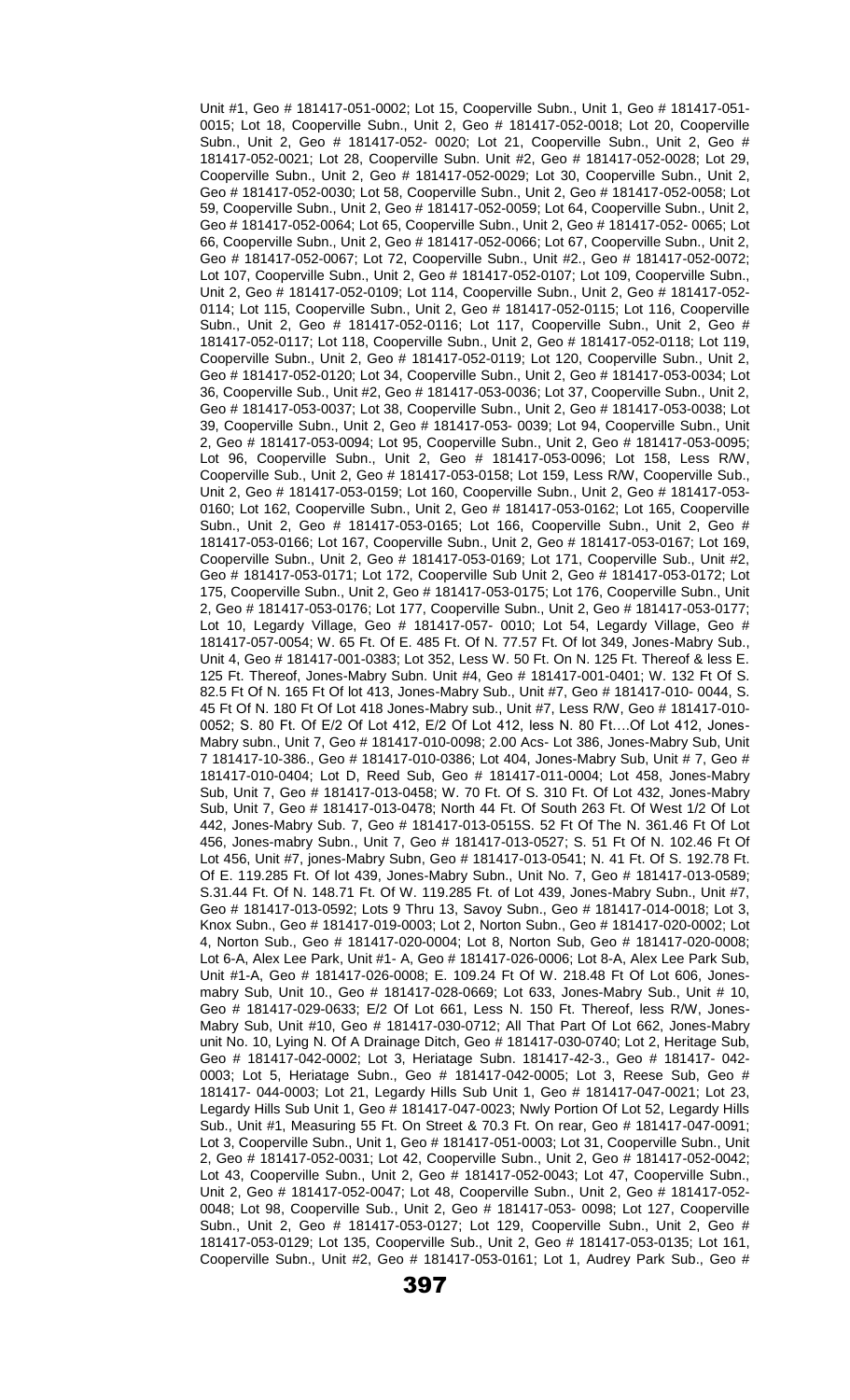181417-054-0001; Lot 2, Ballard Park Subn., Less Ditch, Geo # 181417-061-0002; Lot 1, Casey Park, Geo # 181417-062-0001, said adjudicated property total acreage being 45.81 acres, more or less situated within Section 17, Township 18 North, Range 14 West, Caddo Parish, Louisiana

Those certain adjudicated properties located in Section 18, Township 18 North, Range 14 West described as LOT 15, E-Z LIVING SUB, Geo # 181418-001-0015; LOT 95, E-Z LIVING SUB., Geo # 181418-001-0095; LOT 96, E-Z LIVING SUB., Geo # 181418-001- 0096; LOT 16, E- Z LIVING SUB, Geo # 181418-002-0016; LOT 17, E-Z LIVING SUBN, Geo # 181418-002-0017; LOT 60, E-Z LIVING SUBN, Geo # 181418-002-0060; LOT 107 E-Z LIVING SUBN., Geo # 181418-002-0107; LOT 148, E-Z LIVING SUB, Geo # 181418-002-0148; LOT 153, E-Z LIVING SUB, Geo # 181418-002-0153; LOT 154, E-Z LIVING SUB, Geo # 181418-002-0154; A TRIANGLE TR. IN SW COR OF LOT 142, MEASURING 87.08 FT ON W. LINE & 57.7 FT ON S. LINE, E-Z LIVING SUBN. , Geo # 181418-002-0158; LOT 143 LESS TRIANGULAR TR. OFF NE COR MEASURING 37.12 FT ON N. LINE & 56.02 FT OF E. LINE E-Z LIVING SUBN, Geo # 181418-002-0159; THAT PART OF LOT 61 E-Z LIVING SUB., LYING N. & E. OF SHREVEPORT-BLANCHARD ROAD, Geo # 181418-002-0161; LOT 32, E-Z LIVING SUB, Geo # 181418-003-0032; LOT 37, E-Z LIVING SUB, Geo # 181418-003-0037; LOT 39, E-Z LIVING SUB, Geo # 181418-003-0039; LOT 52, E-Z LIVING SUB., Geo # 181418-003- 0052; LOT 115, E- Z LIVING SUB, Geo # 181418-003-0115; LOT 128, E-Z LIVING SUBN, Geo # 181418-003-0128; LOT 131, E-Z LIVING SUB, Geo # 181418-003-0131; LOT 132, E-Z LIVING SUBN, Geo # 181418-003-0132; LOT 136 E-Z LIVING SUBN, Geo # 181418-003-0136; LOT 137, E-Z LIVING SUB, Geo # 181418-003-0137; LOT 138 E-Z LIVING SUB, Geo # 181418-003-0138; LOT 2, JOHNNIE ROBINSON SUB, Geo # 181418-004-0002; LOT 3, JOHNNIE ROBINSON SUB, Geo # 181418-004-0003; LOT 6, JOHNNIE ROBINSON SUB., Geo # 181418-004-0006; LOT 8, JOHNNIE ROBINSON SUBN, Geo # 181418-004-0008; LOT A, JOHNNIE ROBINSON SUB, UNIT 2, Geo # 181418-005-0001; LOT 187, E-Z LIVING SUBN., UNIT 2, Geo # 181418-007-0187; LOT 194, E-Z LIVING SUB, UNIT 2, Geo # 181418-007-0194; W. 40 FT OF S. 150 FT OF TR. C, WASH & MARY SOLOMON PARTN. OF SE/4 OF NE/4 SEC 18-18-14, Geo # 181418- 009-0003; E. 40 FT OF W. 80 FT OF S. 150 FT, TR. C, WASH & MARY SOLOMAN PARTN. OF SE/4 OF NE/4 SEC 18-18-14 181418-9-5., Geo # 181418-009- 0005; E. 40 FT OF W. 120 FT OF S. 150 FT OF TR C, WASH & MARY SOLOMON PARTN OF SE/4 OF NE/4, Geo # 181418-009- 0007; WEST 120 FT. OF NORTH 181.5 FT. OF SOUTH 331.5 FT. OF LOT C, WASH & MARY SOLOMON PARTN. OF SE/4 OF NE/4 SEC 18-18-14., Geo # 181418-009-0010; LOT 7, PRINCE HALL VILLAGE SUBN¸ Geo # 181418-010-0007; LOT 10, PRINCE HALL VILLAGE SUB, Geo # 181418-010- 0010; LOT 18, PRINCE HALL VILLAGE SUBN, Geo # 181418-011- 0018; LOT 31, PRINCE HALL VILLAGE SUB., Geo # 181418-011-0031; LOT 38, PRINCE HALL VILLAGE SUB, Geo # 181418-011-0038; LOT 66, PRINCE HALL VILLAGE SUBN, Geo # 181418-011-0066; LOT 7, FAIRYLAND PARK, Geo # 181418-013-0007; LOT 72, FAIRYLAND PARK, Geo # 181418-013-0072; LOTS 54, 55, 56, 57, 58, 59, 69 & 70, FAIRYLAND PARK, Geo # 181418-013-0076; LOT 114, FAIRY LAND PARK, Geo # 181418-014-0114; LOT 115, FAIRYLAND PARK SUBN, Geo # 181418-014-0115; LOT 118, FAIRYLAND PARK SUB, Geo # 181418-014-0118; LOTS 9, 10, 11, 12, 84, 85, 86, 87, 88, 99, 100, 101, 102, 103 & 104, FAIRY LAND PARK, LESS R/W ADJ. LOTS 9, 10, 11 & 12, Geo # 181418-014-0120; LOTS 116 & 117, FAIRY LAND PARK, Geo # 181418- 014-0121; LOT 15, FAIRY LAND PARK, Geo # 181418-015- 0015; LOT 16, FAIRY LAND PARK, Geo # 181418-015-0016; LOT 17, FAIRY LAND PARK, Geo # 181418- 015-0017; LOT 18, FAIRY LAND PARK, Geo # 181418-015-0018; LOT 19, FAIRY LAND PARK, Geo # 181418-015-0019; LOT 20, FAIRY LAND PARK, Geo # 181418-015-0020; LOT 21, FAIRY LAND PARK, Geo # 181418-015-0021; LOT 22, FAIRY LAND PARK, Geo # 181418-015-0022; LOT 23, FAIRY LAND PARK, Geo # 181418-015-0023; LOT 30, FAIRY LAND PARK, Geo # 181418-015-0030; LOT 31, FAIRY LAND PARK, Geo # 181418-015-0031; LOT 32, FAIRY LAND PARK, Geo # 181418-015-0032; LOT 33, FAIRY LAND PARK, Geo # 181418-015- 0033; LOT 34, FAIRY LAND PARK, Geo # 181418-015-0034; LOT 35, FAIRY LAND PARK, Geo # 181418-015-0035; LOT 36, FAIRY LAND PARK, Geo # 181418-015-0036; LOT 37, FAIRY LAND PARK, Geo # 181418-015-0037; LOT 38, FAIRY LAND PARK, Geo # 181418-015-0038; LOT 45, FAIRY LAND PARK, Geo # 181418-015-0045; LOT 46, FAIRY LAND PARK, Geo # 181418-015-0046; LOT 47, FAIRY LAND PARK, Geo # 181418-015-0047; LOT 48, FAIRY LAND PARK, Geo # 181418-015-0048; LOT 49, FAIRY LAND PARK, Geo # 181418-015-0049, LOT 50, FAIRY LAND PARK, Geo # 181418-015-0050; LOT 51, FAIRY LAND PARK, Geo # 181418-015- 0051; LOT 52, FAIRY LAND PARK, Geo # 181418-015-0052; LOT 53, FAIRY LAND PARK, Geo # 181418-015-0053; LOT 60, FAIRY LAND PARK, Geo # 181418-015-0060; LOT 61, FAIRY LAND PARK, Geo # 181418-015-0061; LOT 62, FAIRY LAND PARK, Geo # 181418-015-0062; LOT 63, FAIRY LAND PARK, Geo # 181418-015-0063; LOT 64, FAIRY LAND PARK, Geo # 181418-015-0064; LOT 65, FAIRY LAND PARK, Geo # 181418-015-0065; LOT 66,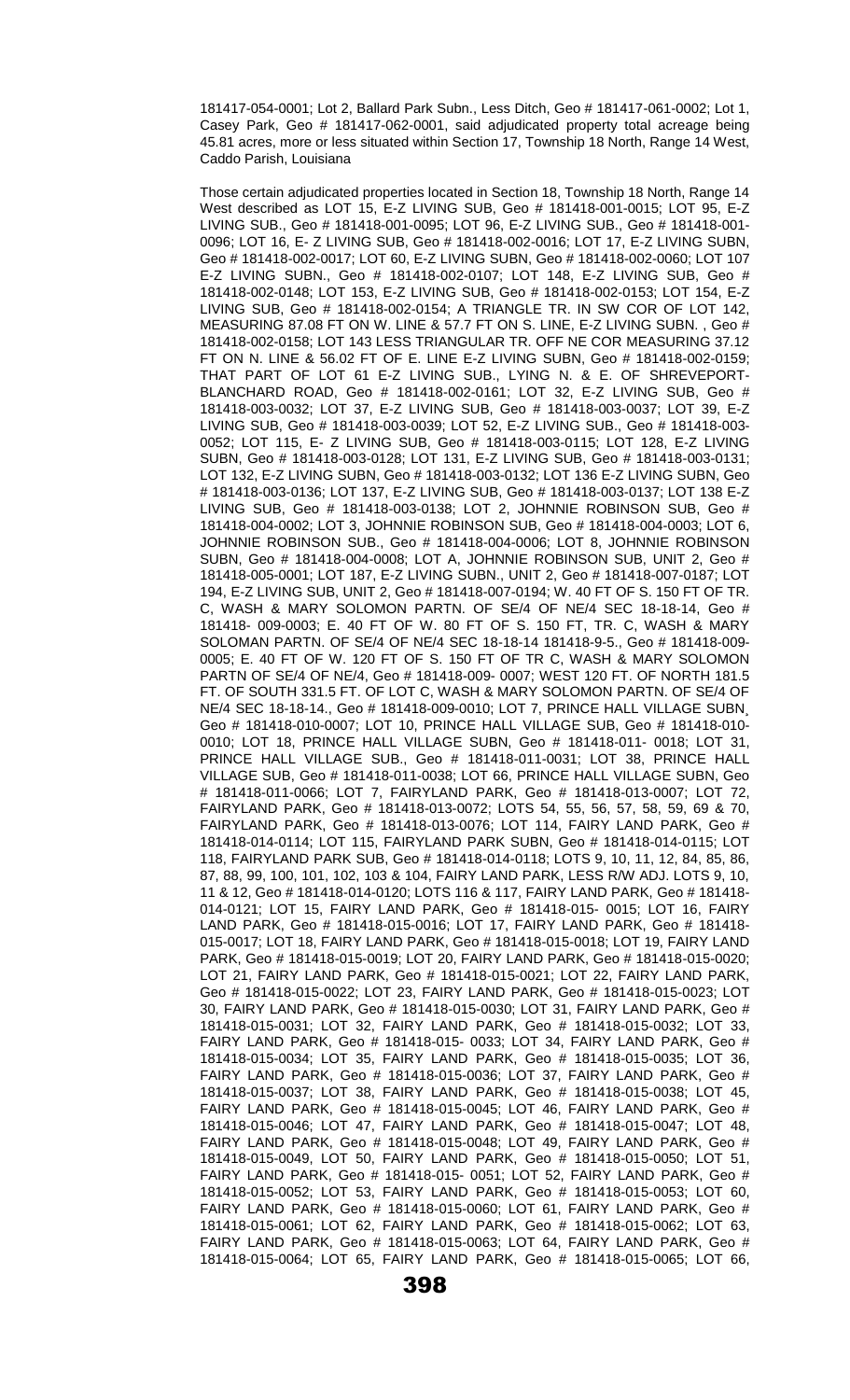FAIRY LAND PARK, Geo # 181418-015-0066; LOT 67, FAIRY LAND PARK, Geo # 181418-015-0067; LOT 68, FAIRY LAND PARK, Geo # 181418-015-0068; LOT 75, FAIRY LAND PARK, Geo # 181418-016- 0075; LOT 76, FAIRY LAND PARK, Geo # 181418-016-0076; LOT 77, FAIRY LAND PARK, Geo # 181418-016-0077; LOT 78, FAIRY LAND PARK, Geo # 181418-016-0078; LOT 79, FAIRY LAND PARK, Geo # 181418-016-0079; LOT 80, FAIRY LAND PARK, Geo # 181418-016-0080; LOT 81, FAIRY LAND PARK, Geo # 181418-016-0081; LOT 82, FAIRY LAND PARK, Geo # 181418-016-0082; LOT 83, FAIRY LAND PARK, Geo # 181418-016-0083; LOT 90, FAIRY LAND PARK, Geo # 181418-016-0090; LOT 91, FAIRY LAND PARK, Geo # 181418-016-0091; LOT 92, FAIRY LAND PARK, Geo # 181418-016-0092; LOT 93, FAIRY LAND PARK, Geo # 181418-016- 0093; LOT 94, FAIRY LAND PARK, Geo # 181418-016-0094; LOT 95, FAIRY LAND PARK, Geo # 181418-016-0095; LOT 96, FAIRY LAND PARK, Geo # 181418-016-0096; LOT 97, FAIRY LAND PARK, Geo # 181418-016-0097; LOT 98, FAIRY LAND PARK, Geo # 181418-016-0098; LOT 105, FAIRY LAND PARK, Geo # 181418-016-0105; LOT 106, FAIRY LAND PARK, Geo # 181418-016-0106; LOT 107, FAIRY LAND PARK, Geo # 181418-016-0107; LOT 108, FAIRY LAND PARK, Geo # 181418-016-0108; LOT 109, FAIRY LAND PARK, Geo # 181418-016-0109; LOT 110, FAIRY LAND PARK, Geo # 181418-016-0110; LOT 111, FAIRY LAND PARK, Geo # 181418-016-0111; LOT 112, FAIRY LAND PARK, Geo # 181418-016-0112; LOT 112, FAIRY LAND PARK, Geo # 181418-016-0112; L0T 113, FAIRY LAND PARK, Geo # 181418-016-0113; LOT 15, COOPER HEIGHTS SUBN., UNIT 1, Geo # 181418-019-0015; LOT 24, COOPER HTS. SUBN., UNIT 1, Geo # 181418-019-0024; LOT 28, COOPER HEIGHTS SUB, UNIT 2, Geo # 181418-020-0028; LOT 37, COOPER HEIGHTS SUBN., UNIT 2, Geo # 181418-020-0037; LOT 49, COOPER HEIGHTS SUBN., UNIT 2, Geo # 181418-020-0049; LOT 50, COOPER HEIGHTS SUBN., UNIT 3, Geo # 181418-021-0050; LOT 57 COOPER HTS SUB UNIT 3, Geo # 181418-021-0057; LOT 57 COOPER HTS SUB UNIT 3, Geo # 181418-021- 0059; LOT 61, COOPER HEIGHTS SUB UNIT 3, Geo # 181418-021-0061; LOT 68, COOPER HEIGHTS SUBN., UNIT 3, Geo # 181418-021-0068; LOT 69, COOPER HEIGHTS SUBN., UNIT 3, Geo # 181418-021-0069; LOT 71, COOPER HEIGHTS SUB., UNIT 3, Geo # 181418-021-0071; LOT 72, COOPER HEIGHTS SUBN., UNIT 3, Geo # 181418-021-0072; LOT 73, COOPER HTS SUBN., UNIT 3, Geo # 181418-021-0073; LOT 74, COOPER HEIGHTS SUBN., UNIT 4 , Geo # 181418-022- 0074; LOT 75, COOPER HTS. SUB., UNIT #4, Geo # 181418-022-0075; LOT 77, COOPER HEIGHTS SUBN., UNIT 4 , Geo # 181418-022-0077; LOT 78, COOPER HEIGHTS SUBN., UNIT 4, Geo # 181418-022-0078; LOT 81, COOPER HEIGHTS SUBN., UNIT 4, Geo # 181418- 022-0081; LOT 82, COOPER HEIGHTS SUBN., UNIT 4, Geo # 181418-022-0082; LOT 83, COOPER HEIGHTS SUBN., UNIT 4, Geo # 181418-022-0083; LOT 85, COOPER HEIGHTS SUBN., UNIT 4, Geo # 181418-022-0085; LOT 86, COOPER HEIGHTS SUBN., UNIT 4, Geo # 181418-022-0086; LOT 87, COOPER HEIGHTS SUB. 4, Geo # 181418-022-0087; LOT 88, COOPER HEIGHTS SUB., UNIT 4, Geo # 181418-022-0088; LOT 89, COOPER HEIGHTS SUBN., UNIT 4, Geo # 181418-022-0089; LOT 92, COOPER HEIGHTS SUBN., UNIT 4, Geo # 181418-022-0092; LOT 93, COOPER HEIGHTS SUBN., UNIT 4, Geo # 181418-022-0093; LOT 94, COOPER HEIGHTS SUB. UNIT 4, Geo # 181418-022-0094; LOT 95, COOPER HEIGHTS SUBN., UNIT 4, 181418- 022-0095; LOT 98, COOPER HEIGHTS SUBN., UNIT 4, Geo # 181418-022-0098; LOT 99, COOPER HEIGHTS SUBN., UNIT 4, Geo # 181418-022-0099; LOT 100, COOPER HEIGHTS SUBN., UNIT 4 , Geo # 181418-022-0100; LOT 103, COOPER HEIGHTS SUB, UNIT 4, Geo # 181418-022-0103; LOT 104, COOPER HEIGHTS SUB, UNIT 4 , Geo # 181418-022-0104; LOT 105, COOPER HEIGHTS SUBN., UNIT 4, Geo # 181418- 022-0105; LOT 110 COOPER HEIGHTS SUB UNIT 4, Geo # 181418-022-0110; LOT 112, COOPER HEIGHTS SUBN., UNIT 4, Geo # 181418-022-0112; LOT 116, COOPER HEIGHTS SUBN., UNIT 4, Geo # 181418-022-0116; LOT 117, COOPER HEIGHTS SUBN., UNIT 4 , Geo # 181418-022-0117; LOT 119, COOPER HEIGHTS SUBN, UNIT #4, Geo # 181418-022-0119; LOT 125, COOPER HTS SUB UNIT 4; Geo # 181418-022- 0125; LOT 126, COOPER HTS SUB., UNIT #4, Geo # 181418-022-0126; LOT 127, COOPER HEIGHTS SUB., UNIT #4, Geo # 181418-022-0127; LOT 133, COOPER HEIGHTS SUBN., UNIT 4, Geo # 181418-022-0133; LOT 43, UNIVERSITY VILLAGE, UNIT #1-A, Geo # 181418-027-0043, FROM SW'LY COR. OF LOT 43, UNIVERSITY VILLAGE UNIT #1-A, RUN SE'LY ALONG AN EXTENSION OF THE SW'LY LINE OF SAID LOT, 75 FT., THENCE NE'LY 114.42 FT. PARALLEL TO SW LINE OF SAID LOT, THENCE SW'LY 114.42 FT. ALONG SE LINE OF SAID LOT, TO POINT OF BEGIN., Geo # 181418-000-0075; LOT 21, E-Z LIVING SUBN., Geo # 181418-002-0021; LOT 28, E-Z LIVING SUB, Geo # 181418- 002-0028; LOTS 68 & 69, E-Z LIVING SUB, Geo # 181418-002-0068; LOT 144, E-Z LIVING SUB., Geo # 181418-002-0144; LOT 36, E-Z LIVING SUBN, Geo # 181418-003-0036; LOT 119, E-Z LIVING SUBN, Geo # 181418- 003-0119; LOT 129, E-Z LIVING SUB, Geo # 181418-003- 0129; LOT 133, E-Z LIVING SUB, Geo # 181418-003-0133; LOT 7, JOHNNIE ROBINSON SUB, Geo # 181418-004- 0007; Geo # 181418-006-0249; 312.55 FT. & E. 30 FT. OF N. 347.13 FT. OF LOT D, WASHINGTON & MARY SOLOMON PARTN., SEC. 18-18-14, LESS S. 94.31 FT OF E.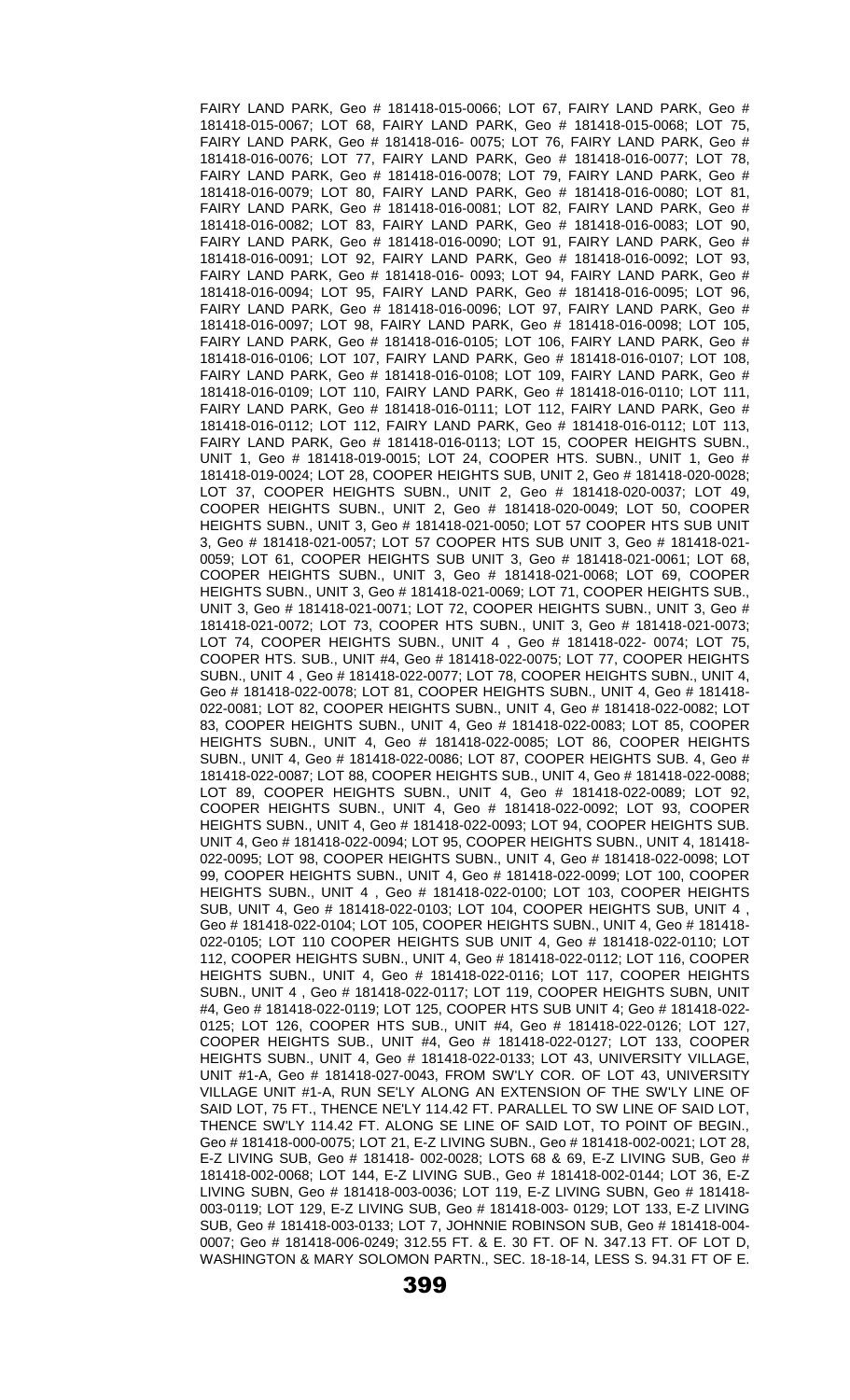230.94 FT., LESS R/W, Geo # 181418-009-0026; LOT 2, PRINCE HALL VILLAGE SUB, Geo # 181418-010-0002; LOT 47, PRINCE HALL VILLAGE SUBN, Geo # 181418-010- 0047; LOT 25, PRINCE HALL VILLAGE SUBN, Geo # 181418-011-0025; LOT 37, PRINCE HALL VILLAGE SUBN, Geo # 181418-011-0037; LOT 39, PRINCE HALL VILLAGE SUB, Geo # 181418-011- 0039; LOT 40, PRINCE HALL VILLAGE SUB, Geo # 181418-011-0040; LOT 6, FAIRYLAND PARK, LESS R/W, Geo # 181418-013-0006; LOTS 24, 25, 26, 27, 28, 39, 40, 41, 42 & 43, FAIRYLAND PARK, Geo # 181418-013- 0075; LOT 32, COOPER HTS SUB UNIT 2, Geo # 181418-020-0032; LOT 34, COOPER HEIGHTS SUB, UNIT 2, Geo # 181418-020-0034; LOT 58, COOPER HEIGHTS SUB, UNIT 3, Geo # 181418-021-0058; LOT 67, COOPER HEIGHTS SUB, UNIT 3, Geo # 181418-021-0067; LOT 70, COOPER HEIGHTS, UNIT 3, Geo # 181418-021-0070; LOT 76, COOPER HEIGHTS SUB. UNIT #4, Geo # 181418-022-0076; LOT 131, COOPER HEIGHTS SUBN., UNIT 4 , Geo # 181418-022-0131; LOT 132, COOPER HTS UNIT 4, Geo # 181418-022-0132; LOT 1, E-Z LIVING SUB., UNIT NO. 3, Geo # 181418-032- 0001, said adjudicated property total acreage being 32.78 acres, more or less situated within Section 18, Township 18 North, Range 14 West, Caddo Parish, Louisiana

WHEREAS, the Parish of Caddo has received a written request from USG Properties Haynesville, LLC, that the Parish seek public bids for an oil, gas and mineral lease covering said property; and

WHEREAS, the Parish of Caddo does not have the knowledge or resources available to determine if it owns the mineral rights and the Parish of Caddo will rely on the expertise and experience of the lessee in determining ownership; and

WHEREAS, it is expressly agreed that any lease granted by the Parish of Caddo and accepted by lessee is without any warranty of title and without any recourse against the Parish of Caddo whatsoever, either express or implied, and it is expressly agreed that the Parish of Caddo shall not be required to return any payments received or be otherwise responsible to lessee therefore; and

WHEREAS, the Louisiana State Mineral and Energy Board and the Office of Mineral Resources, is available upon the request of Caddo Parish to lease the aforesaid property for oil, gas and other minerals if requested to do so by Caddo Parish.

NOW, THEREFORE, BE IT RESOLVED by the Caddo Parish Commission in due, regular and legal session convened, that the Louisiana State Mineral and Energy Board and the Office of Mineral Resources, be and it is hereby requested and authorized to accept nominations and advertise for oil, gas and mineral leases, accept bids and award and execute oil, gas and mineral leases on the aforesaid properties of certain mineral interests owned by the Parish of Caddo.

BE IT FURTHER RESOLVED that any such lease contain a no surface operations provision as follows: Lessee, its successors or assigns, may produce oil, gas and other minerals from the leased premises by drilling from a surface location on other lands, but notwithstanding any other provision of this lease, Lessee, its successors or assigns, shall not use the surface of the Lessor's property for drilling or any other operations without prior written permission of Lessor, which permission may be withheld at Lessor's discretion.

BE IT FURTHER RESOLVED that any such lease contain a horizontal pugh provision as follows: Notwithstanding anything to the contrary herein contained, at the end of the primary term or any extension thereof by operations, if the Commission of Conservation of the State of Louisiana establishes a drilling unit which includes a part of the land herein leased, the production of oil, gas and other minerals from such unit shall maintain this lease in full force and effect only as to such portions of the leased land embraced in said pooled unit; and this lease shall expire as to that part of the land herein leased not included in such unit; and lessee, its successors and assigns agrees to relinquish by formal instrument any portion of the leased land not included in a unit created by the Commission of Conservation while this lease is in effect

BE IT FURTHER RESOLVED that any such lease contain a vertical pugh provision as follows: Upon the expiration of the primary term hereof or any extension thereof by operations, this lease shall automatically terminate and be of no further force or effect except as to all that part of the leased premises then included within the geographical boundaries of a producing unit duly established by governmental agency or authority having jurisdiction, from the surface of the earth to a depth of 100 feet below the deepest depth from which any well commenced during the primary term hereof on the leased premises or on lands pooled therewith is completed and from which there is production in paying quantities, such depth determination to be made on a unit by unit basis. In the absence of units so established, this lease shall terminate except as to 40 acres around each producing oil well and 160 acres around each producing or shut-in gas well located on the leased premises, in as near the form of a square as is practicable, from the surface of the earth down to a depth of 100 feet below the deepest depth from which said well or wells are completed and from which there is production in paying quantities, such depth determination to be made on a well by well basis.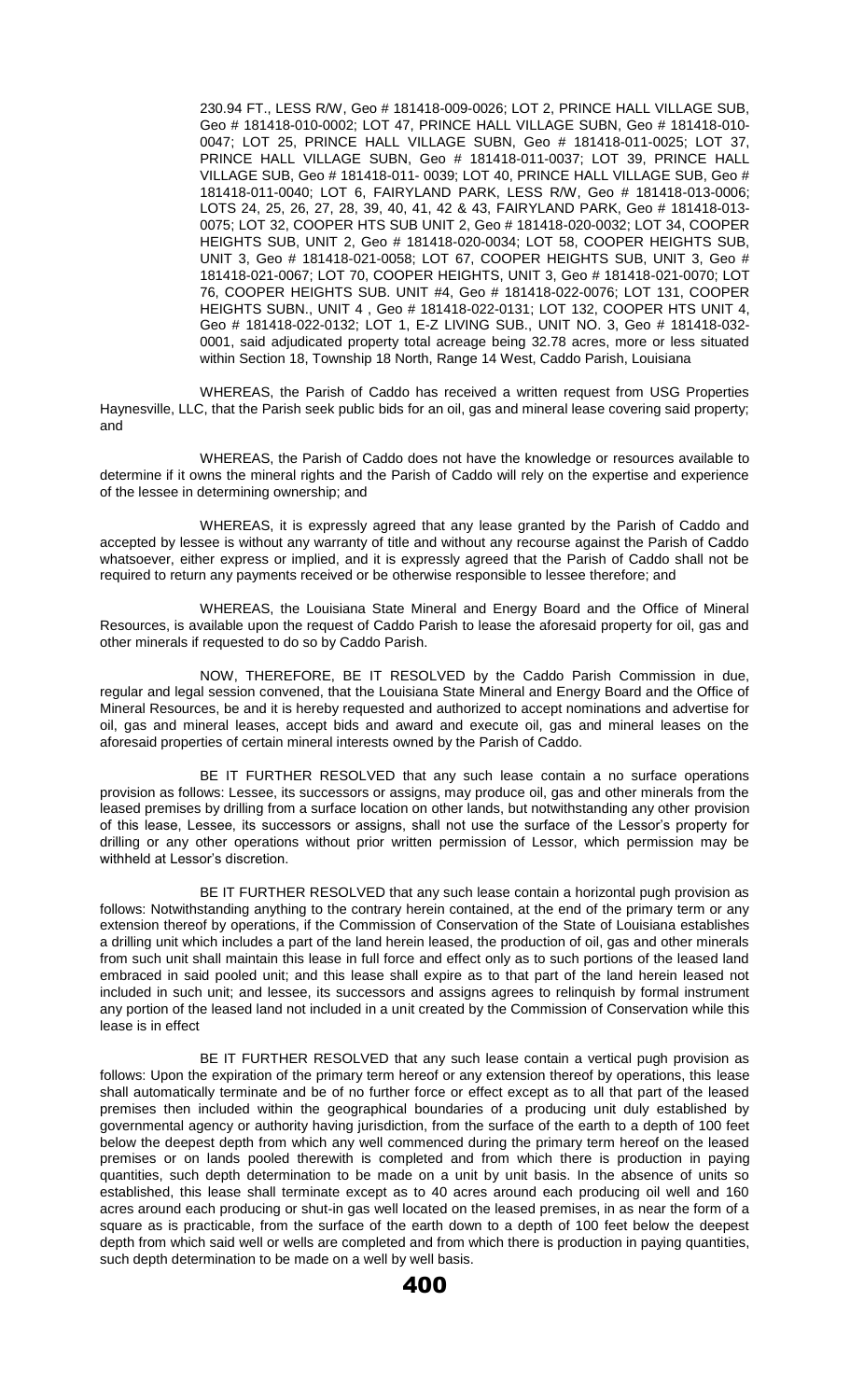BE IT FURTHER RESOLVED that any such lease contain a minimum royalty provision as follows: Royalty of not less than 1/5th or 20%.

BE IT FURTHER RESOLVED that any such lease contain a minimum bonus provision as follows: Bonus of not less than \$1,500.00 per acre.

BE IT FURTHER RESOLVED that any such lease contain a hard or solid mineral exclusion provision as follows: This lease shall exclude free sulphur, potash, lignite, salt and any other hard or solid mineral. Lessee shall not have any rights to explore, drill for, mine, produce or take any action whatsoever in regard to any such hard or solid mineral deposits.

BE IT FURTHER RESOLVED that any such lease contain a maximum term provision as follows: Primary term of lease shall not exceed three (3) years.

BE IT FURTHER RESOLVED if any provision or item of this resolution or the application thereof is held invalid, such invalidity shall not affect other provisions, items or applications which can be given effect without the invalid provisions, items or applications, and to this end, the provisions of this resolution are hereby declared severable.

BE IT FURTHER RESOLVED that this resolution shall take effect immediately.

BE IT FURTHER RESOLVED that all resolutions or parts thereof in conflict herewith are hereby repealed.

It was **moved by Mr. Hopkins,** seconded by Mr. Atkins, *that Resolution No. 83 of 2021, a resolution amending the Rules & By-Laws of the Caddo Parish Commission in order to modernize, remove redundant language, reflect current commission practices, and otherwise providing with respect thereto* be adopted.

Mr. Epperson asked about the amendments that were made during the last Regular Session. The Clerk of the Commission stated that there was an amendment to remove the seating from the President's power and remove having the Sheriff compel Commissioners for attendance.

Mr. Johnson suggested that the seating chart be placed by seniority and maybe in alphabetical order. Mr. Hopkins said that the seating chart is typically done by district with the exception of the officers.

**Amendment by Mr. Epperson,** seconded by Mrs. Gage-Watts, *that the seating chart be first based on seniority and secondly by drawing lots.* 

Mr. Burrell suggested that everyone draw lots.

Mr. Chavez wanted to know which seat is the best seat. Mr. Jones agreed and feels that this should be voted on and move on.

At this time, Mr. Epperson's motion carried, as shown by the following roll call votes: AYES: Commissioners Atkins, Burrell, Chavez, Epperson, Gage-Watts, Johnson, Jones, Lazarus, Taliaferro, and Young (10). NAYS: Commissioner Hopkins (1). ABSENT: Commissioner Jackson (1). ABSTAIN: None (0).

At this time, Mr. Hopkins' motion carried as amended, as shown by the following roll call votes: AYES: Commissioners Atkins, Burrell, Chavez, Epperson, Gage-Watts, Hopkins, Johnson, Jones, Lazarus, Taliaferro, and Young (11). NAYS: None (0). ABSENT: Commissioner Jackson (1). ABSTAIN: None (0).

## **RESOLUTION NO. 83 OF 2021**

BY THE CADDO PARISH COMMISSION:

A RESOLUTION AMENDING THE RULES AND BY-LAWS OF THE CADDO PARISH COMMISSION IN ORDER TO MODERNIZE, REMOVE REDUNDANT LANGUAGE, REFLECT CURRENT COMMISSION PRACTICES, AND OTHERWISE PROVIDING WITH RESPECT THERETO.

WHEREAS, it has come to the attention of the Caddo Parish Commission that the By-Laws contain repeated language from the Charter, gender specific language, formatting errors and some outdated practices; and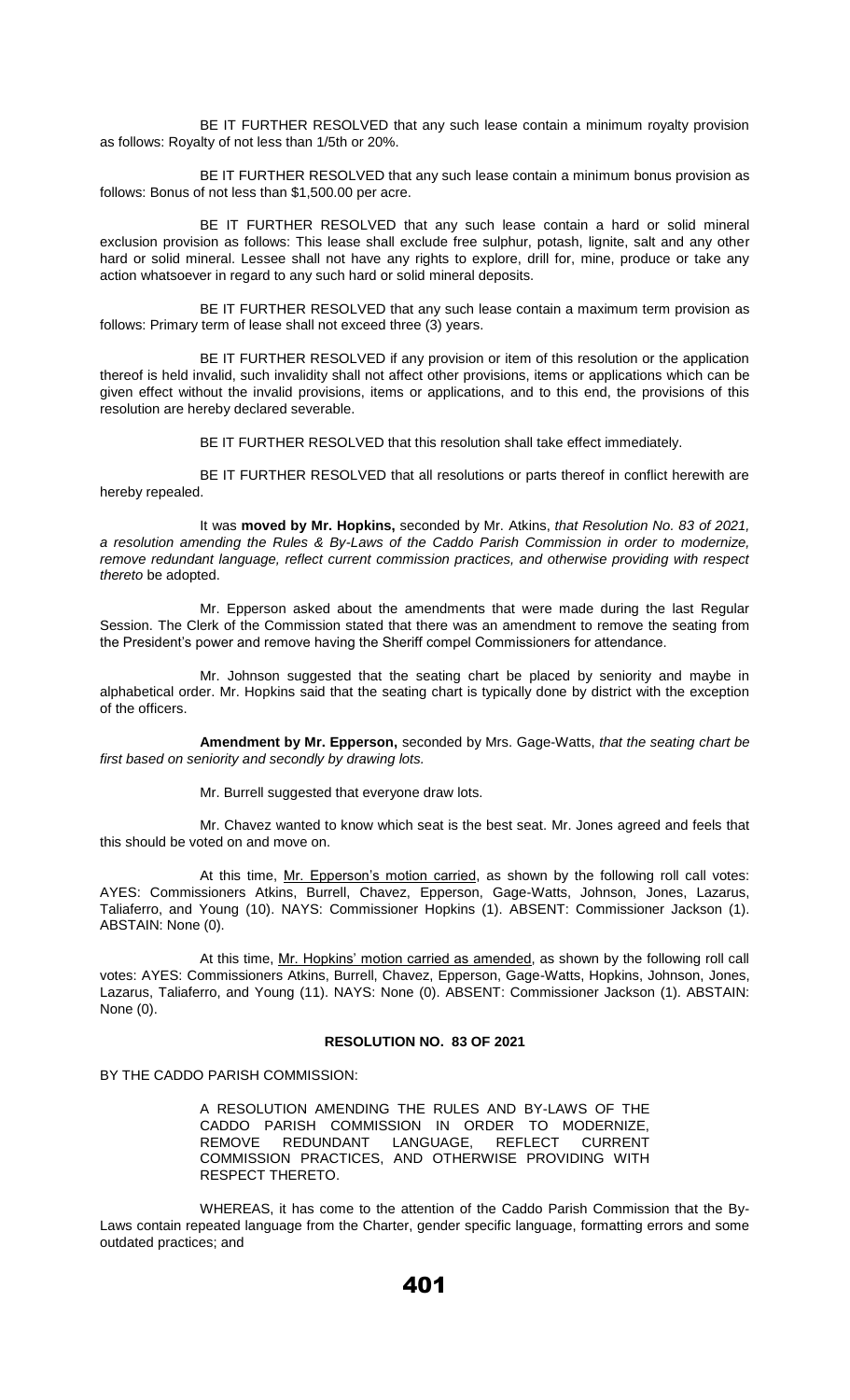WHEREAS, this causes the potential for inconsistencies, inefficiency, and confusion;

NOW, THEREFORE, BE IT RESOLVED by the Caddo Parish Commission in due, regular and legal session convened, that the Bylaws of the Caddo Parish Commission Bylaws be amended and reenacted to read as described in Attachment (A).

BE IT FURTHER RESOLVED that this resolution shall take effect immediately.

BE IT FURTHER RESOLVED that all resolutions or parts thereof in conflict herewith are hereby repealed.

## **EXHIBIT A**

#### **RULES AND BY-LAWS OF THE CADDO PARISH COMMISSION RESOLUTION NO. 77 OF 1984**

As, amended by:

Resolution No. 47 of 1991 Resolution No. 39 of 1992 Resolution No. 6 of 1993 Resolution No. 5 of 1994 Resolution No. 11 of 1994 Resolution No. 30 of 1994 Resolution No. 32 of 1995 Resolution No. 21 of 1996 Resolution No. 3 of 2000 Resolution No. 24 of 2000 Resolution No. 4 of 2001 Resolution No. 25 of 2001 Resolution No. 30 of 2010

Resolution No. 74 of 2013 Resolution No. 48 of 2015 Resolution No. 7 of 2016 Resolution No. 88 of 2016 Resolution No. 89 of 2016 Resolution No. 99 of 2016 Resolution No. 61 of 2017 Resolution No. 71 of 2017 Resolution No. 23 of 2018 Resolution No. 26 of 2021 Resolution No. 84 of 2021

## **RULES AND BY-LAWS OF THE COMMISSION OF CADDO PARISH, LOUISIANA**

#### ARTICLE I

# Powers of Duties of the President

- RULE 1: The President shall take the Chair on the Thursday following the first and third Tuesday of each month at 3:30 p.m., unless otherwise provided for by the Caddo Parish Commission. In case the President is absent or unable to preside, the Vice President shall call the Commission to order and preside during the absence or inability of the President. The President shall call the Commission to order, direct a call of the roll, and, except in the absence of a quorum, proceed to business in a manner prescribed by these rules. A special meeting may be called by the President with twenty-four hours previous notice, but not on weekends or holidays, except in extreme emergencies.
- RULE 2: The President shall possess the following powers and perform the following duties:
	- A. The President shall preserve order and decorum.
	- B. The President shall decide all questions of order subject to appeal to the Commission. The Parliamentarian may render an opinion on parliamentary procedures only at the request of the President. However, the President shall not be bound by such opinion.
	- C. In the Vice President's absence, the President may substitute any member of the commission to perform the duties of the Chair.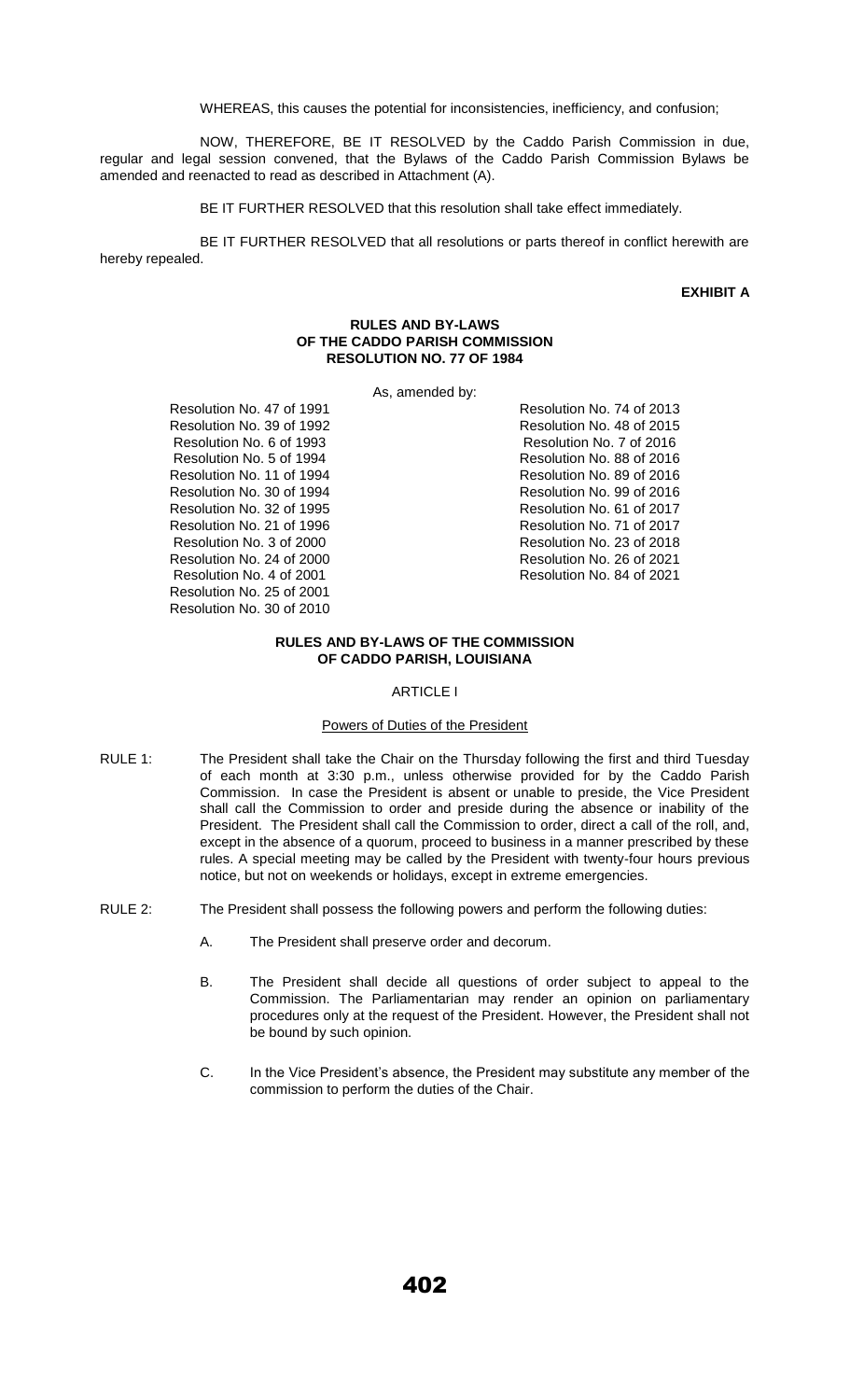- D. When the Commission shall be ready to go into the Committee of the Whole, the President shall preside therein or name a Chairman from the body to preside therein or name a Chairman from the body to preside therein.
- E. The President shall be a member ex officio of all committees and shall have the right of notice of all meetings thereof and to vote on all propositions before any such committees, and in their absence, the Vice President shall serve.
- F. The President shall assign all members of the Caddo Parish Commission to their respective committees and chairmanships. There shall be twelve standing committees of the Caddo Parish Commission whose duties respectively shall be to take into consideration all such subjects as properly pertain to the subjects and purposes assigned to each of them and which may be referred to them by the Caddo Commission. Those committees are as follows:
	- (1) Animal Services Committee: To this committee shall be referred, legislation relating to the following subjects: creation and modification of Animal and Fowl ordinances.
	- (2) Appropriations Committee: To this committee shall be referred legislation relating to the following subjects: appropriation of parish funds from the Riverboat Fund; budgetary requirements and procedures; comprehensive parish capital budget.
	- (3) Code Enforcement and Property Standards Committee: To this committee shall be referred all legislation relating to the following subjects: all matters related to the dereliction of public and private lands within the parish outside incorporated municipalities; building code modifications, all matters related to subdivision creation; all matters related to health and safety issues effecting the public.
	- (4) Commission Clerk and Parish Administrator Evaluation Committee: To this committee shall be referred the annual evaluation of Caddo Parish Administrator and Caddo Parish Commission Clerk; setting forth annual recommendation for pay raises and other matters.
	- (5) Economic Development Committee: legislation relating to the following subjects: appropriation of funds from the parish's video poker proceeds; Caddo Parish industrial inducement; economic development districts and special industrial taxing districts, industrial parks and enhancement avenues for new and existing businesses within the Parish of Caddo.
	- (6) Juvenile Justice and Related Services Committee: To this committee shall be referred legislation relating to the following subjects: matters related to Juvenile Court, and Juvenile detention in Caddo Parish; matters regarding community and faith based juvenile programs in the parish.
	- (7) Natural Resource Committee: To this committee shall be referred legislation relating to the following subjects: natural resources generally; mineral resources of parish owned lands; all matters relating to parish parks and recreation and parish waterways.
	- (8) Personnel Policies and Procedures Committee: To this committee shall be referred legislation regarding matters encompassed by the Parish Charter, Commission By-Laws, and Parish Personnel Policies.
	- (9) Veterans Affairs and Services: To this committee shall be referred legislation relating to the following subjects: matters related to Veteran issues, including parish veteran affairs offices, issues effecting veteran care, and support for various programs veterans' throughout the parish.
	- (10) Long Range Planning & Special Needs Committee: To this committee shall be referred legislation relating to the following subjects: matters related to issues not covered in the other nine standing committees, including but not limited to long range planning, alcohol licenses, constables and justices of the peace, facilities and space utilization, and all matters related to disaster relief and emergency response.
	- (11) Audit/Finance Committee: To this committee the Administrator shall present his recommended process for a comprehensive internal audit of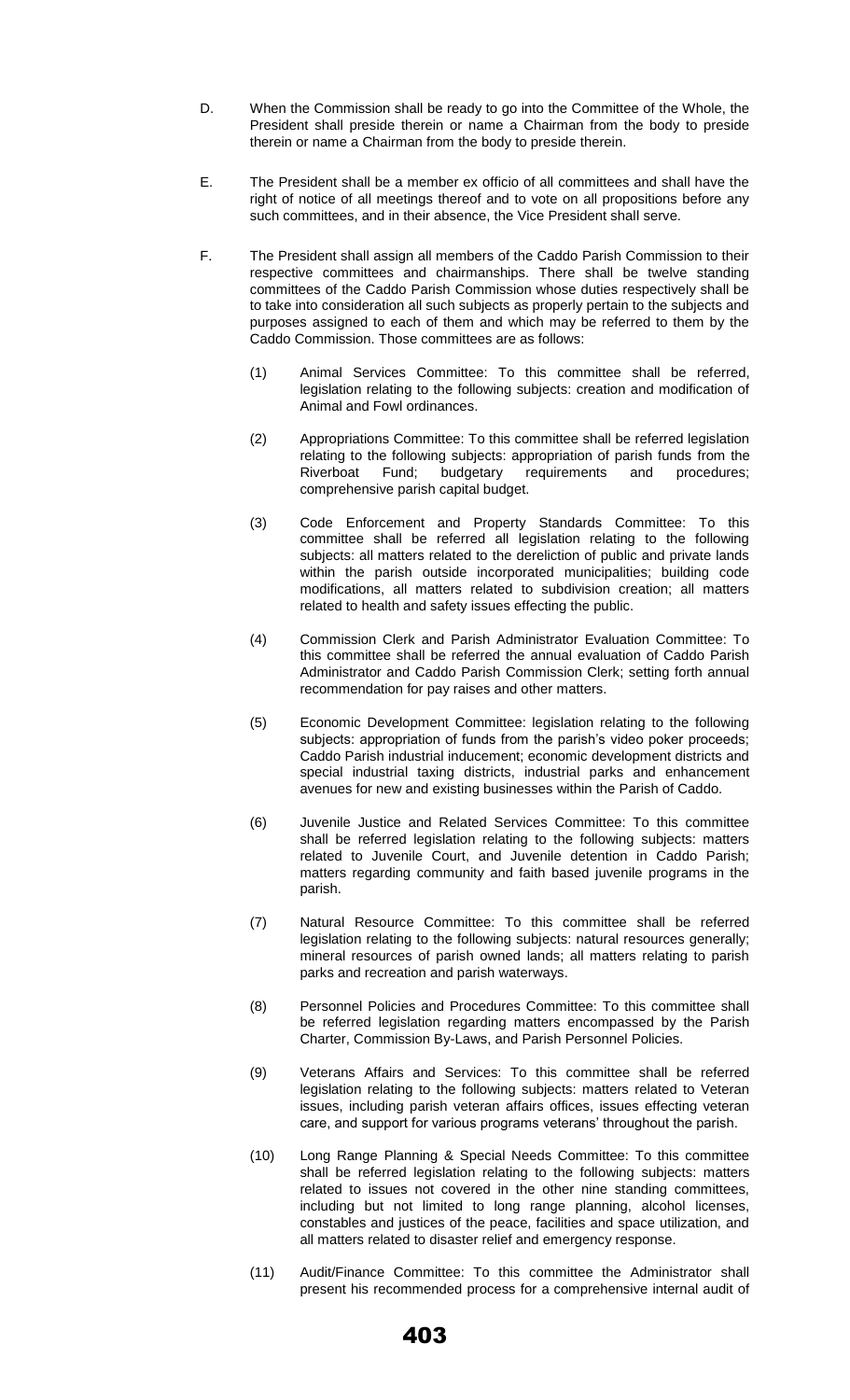the parish no later than the second regular Commission meeting of each year. This committee shall make a recommendation regarding approval of that process to the Commission body no later than the first regular February meeting of each year. The Administrator and Director of Finance shall also present an overview of the financial matters of the Parish to this committee on a quarterly basis and this committee shall make recommendations to the Commission body regarding any budget amendments requested by agencies or departments included in the Parish budget

- (12) Alcoholic Beverage Committee: The committee shall consist of five members of the Parish Commission appointed by the President of the Commission. The purpose of the alcoholic beverage permit committee shall be to hold hearings and recommend penalties for violations of parish ordinances on alcoholic beverage permits and to consider and make recommendations for changes in the alcoholic beverage ordinances of the Parish.
- G. The President shall represent the Caddo Parish Commission in all public functions, ceremonies, and events, or assign this responsibility.
- H. The President shall be authorized to assign appointees on all boards and other bodies that require Caddo Commission appointments with adoption by the Commission.
- I. The President is authorized to sign the State Constable Supplemental Pay Warrant.
- RULE 3: All of the above duties and responsibilities of the President apply to the Vice President in the absence or at the direction of the President. This includes the right of notice to all meetings.

## ARTICLE II

## Order of Business

- RULE 1: The business of each regular Caddo Parish Commission meeting shall be as follows, and shall not be departed from except by a majority vote of the members present.
	- A. Roll Call
	- B. Invocation
	- C. Pledge of Allegiance
	- D. Agenda Additions
	- E. Citizen Comments
	- F. Visitors
	- G. Special Resolutions
	- H. Approval of the minutes of any preceding meeting and correction of any error that may exist therein
	- I. Communiques and Reports (includes Administrator, Committee & President's Reports)
	- J. Public Hearings
	- K. Ordinances
	- L. Work Session Minutes
	- M. Resolutions
	- N. Unfinished Business
	- O. New Business
	- P. Communiques and Reports
	- Q. Citizen Comments (late arrivals)
	- R. Adjourn

## ARTICLE III

#### Rights and Duties of Members of the Caddo Parish Commission

- RULE 1: Petitions, memorials, and any other papers addressed to the Caddo Parish Commission shall be presented by the President, Administrator, or by any member.
- RULE 2: All resolutions and ordinances to be presented to the Commission shall be filed with the Commission Clerk by 1:00 p.m. on the Thursday preceding the Commission's Work Session meeting. The Commission Clerk shall have a synopsis of all such resolutions and ordinances and make them all Ordinances and Resolutions available to all members prior to the commencement of such meeting. The parish attorney or other departments shall prepare all ordinances or resolutions to be sponsored by parish commissioners for

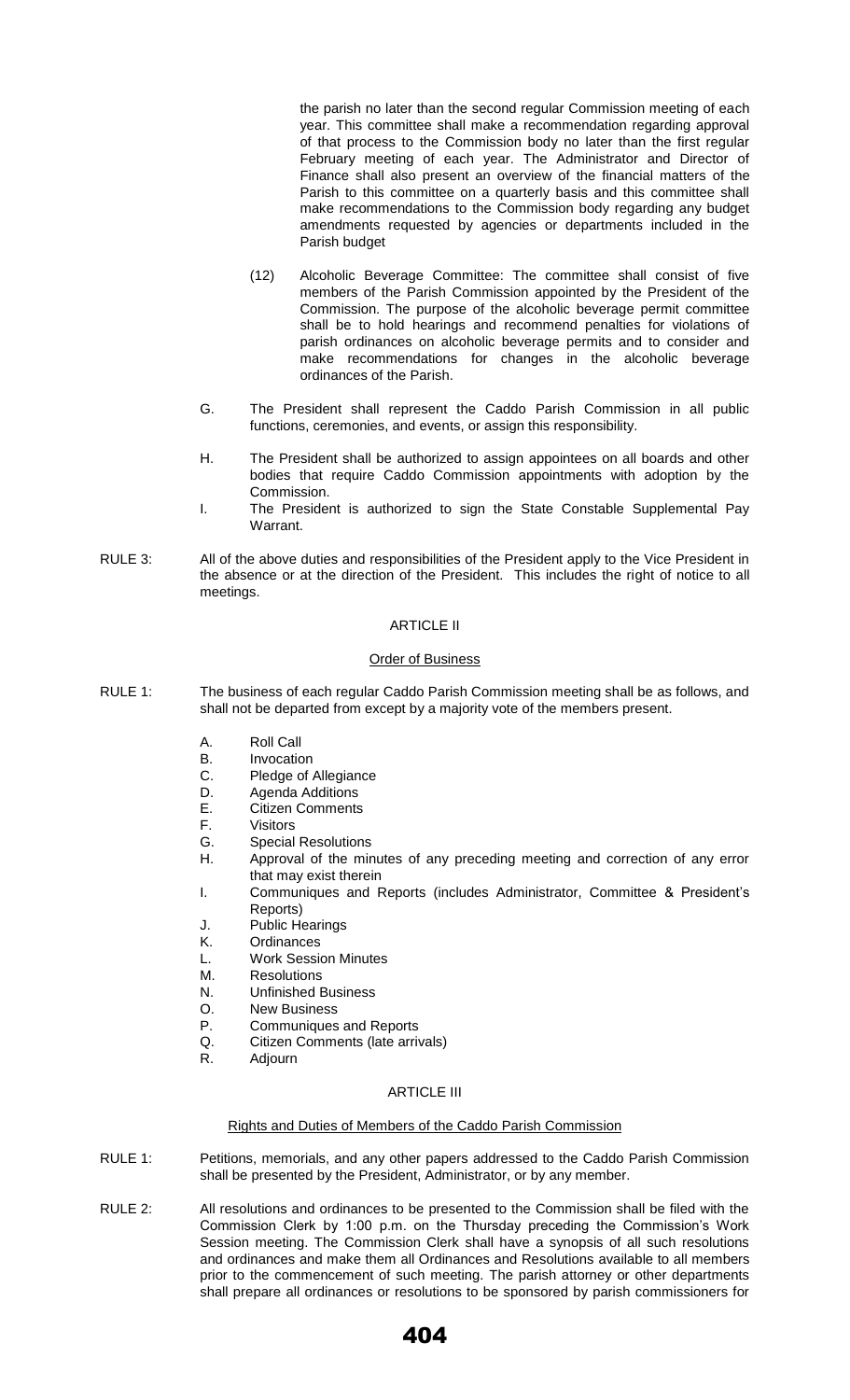the consideration of the commission. All resolutions and ordinances presented to the Commission shall be reviewed and approved as to legal form by the Parish Attorney. All resolutions and ordinances presented to the Commission Clerk in contravention of the time limitations imposed herein shall not be considered by the Caddo Parish Commission unless specifically exempted from this rule.

- RULE 3: To fill any vacancy or vacancies by appointment, and solely for the purpose of filling any vacancy or vacancies by appointment, a majority of the membership of the Commission shall be a majority of the remaining Commissioners. For the purpose(s) of this Rule 3, vacancy(ies) shall mean the death, resignation, removal or forfeiture of office of any Commissioner.
- RULE 4: Any member requesting to be excused from voting, may when his name is called, and before the results shall be announced, make a brief statement of the reason for making such a request, and the President shall excuse from voting any member who wishes to be excused. After a vote has been taken, no member passing or abstaining shall be allowed to vote on the issue.
- RULE 5: A full roll call vote shall be taken on any question whenever requested by a member. The election of officers shall be by roll call voice vote. No member shall speak during the call of the roll except to request to be excused from voting. Any member desiring to leave the meeting of the Caddo Parish Commission shall notify the President.
- RULE 6: All roll call votes shall be called in order of District, from 1 to 12.

### ARTICLE IV

## Order and Decorum

- RULE 1: No member rising to debate, to give a notice, to make a motion or report, or to present a petition or other paper, shall proceed until they have addressed the President and been recognized.
- RULE 2: While a member is speaking, no other member shall speak, carry on any private discourse, or pass between the speaker and the President.
- RULE 3: While the President is putting a question or while the roll is being called, no member shall speak or leave their place. Member places are determined by a seating chart which places the President in the Center of the body, with the Vice President to the right of the President and the Parliamentarian to the left of the President and the remaining seating chart, should there be a disagreement will be determined based on seniority and when seniority is shared, then a drawing is done or those most senior members and the name drawn will finalize the seating chart.
- RULE 4: When a motion to adjourn is carried, the members shall keep their seats until the President declares the Commission adjourned.
- RULE 5: No member shall speak more than once to the same question before all members of the commission desiring to speak have been heard. Members wishing to speak shall seek recognition to be put in order of debate, and shall speak when called upon by the President. Members of the Commission shall not speak on a question, nor on items presented during "Communiques and Committee Reports", for a period in excess of seven (7) minutes except by a vote of the full body which can vote to extend up to three (3) minutes. No member shall speak more than two times at the same meeting on the same question. Such limitations, as listed herein, may be changed upon a majority vote of the commission in the case of an emergency.
- RULE 6: If any member in speaking transgresses these rules, the President shall call them to order, in which case the member so called to order shall immediately sit down and shall not rise unless to explain or proceed in order. In the event the member does not follow this procedure, the President shall call them out of order. In cases when a member, after being called out of order by the President, continues to disrupt decorum, they may be instructed to leave the meeting on order of the President.

# ARTICLE V

## Rights and Duties of the Commission

RULE 1: In the absence of a quorum during a session of the Commission, the members present may take such measures as they deem necessary to secure the presence of a quorum and may request the Sheriff of Caddo Parish to compel the attendance of any absent member and may impose such censure or pecuniary penalty, not exceeding \$10.00, as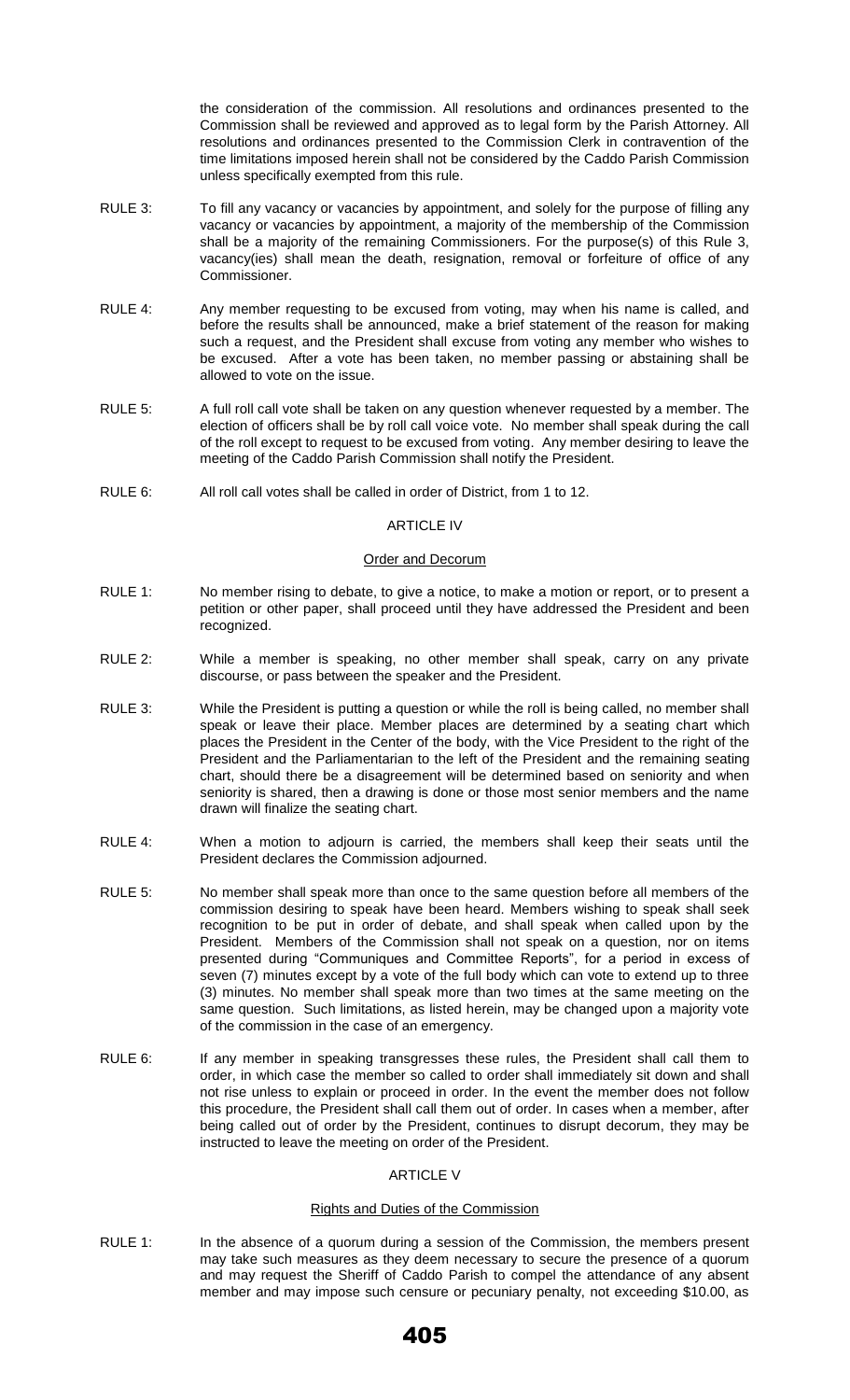provided in the Louisiana Statutes (R.S. 1227-1235), on a member who, on being called for that purpose shall render no sufficient reason for their absence.

- RULE 2: When the Commission shall be equally divided on any question, including the President's vote, the question shall be deemed lost.
- RULE 3: Sessions of the Commission, Work Sessions, Standing and ad hoc committees shall be open to the public, except when the Commission or committee shall meet in executive session in accordance with State law, at which time all persons not invited by the Commission to remain shall be excluded.
- RULE 4: Annually in January, the Caddo Parish Commission shall give written public notice of its meetings by resolution showing the dates, times and places of the meetings.
- RULE 5: Election of all officers shall be by electronic voting method. The passage of all other questions shall be by electronic voting method, voice or hand vote, and shall be by majority of the members constituting a quorum or as required by the Charter.
- RULE 6: At the first regular meeting of a newly elected Commission and annually thereafter, a President and Vice President shall be elected by the Commission from among its members. Said officers shall be elected for a one-year term or until a successor is elected. No person may serve more than one consecutive term as President, Vice President or Parliamentarian. The President shall preside at meetings of the Commission, and in the absence or disqualification of the President, the Vice President shall preside. n the absence or disqualification of both the President and the Vice President, the Commission shall designate one of its other members as temporary presiding officer. The President, Vice President, and temporary presiding officer shall be voting members of the Commission. The President or Vice President may be removed by the procedure outlined in Rule 10 of this section.
- RULE 7: The Commission may elect annually a Parliamentarian. The Parliamentarian shall be elected for a one-year term or until a successor is elected. The parliamentarian may be removed by the procedure outlined in Rule 10 of this section. On any question, at the request of the President, the Parliamentarian may advise. If there is any question, any Commission member may call for a Division of the House.
- RULE 8: The Commission may remove the President, Vice President or Parliamentarian for one or more of the following causes: persistent violation of the rules; assaults on the floor; slanderous or insulting remarks such as calling a member 'liar' or 'thief', etc.; disorderly conduct; reference to personalities; misconduct in office; neglect of duty; disobedience to instructions by delegates or committees; threats to hurt a member of the organization; defrauding or cheating the organization; bribery; conspiracy; larceny; misuse of funds; false charges and accusations; violation of the oath; disloyalty; secession; vilification of a member or the presiding officer or the organization; willful destruction of organization property; absenteeism. The procedure for removal is:
	- (1) The commission shall adopt by affirmative vote a resolution calling for an investigation committee to investigate the behavior of the officer. The investigation committee shall not include the commissioner making the resolution or the officer to be investigated. The investigation committee shall consist of five members of the commission, appointed by and headed by the most senior officer not under investigation. No more than two members of the committee, total, shall be members of the same political party as the officer being investigated.
	- (2) Within thirty (30) days of the time an investigation committee is convened, the investigation committee shall either (a) report to the entire commission, in writing, that it found no cause for removal or (b) report to the entire commission, in writing, that it found evidence of cause for removal and recommend a written resolution specifying the cause(s) along with supporting evidence thereof and recommending trial.
	- (3) If a resolution of the investigation committee recommending trial is adopted, a trial date shall be set no sooner than thirty (30) days and no later than forty-five (45) days from the date the resolution is adopted. A special meeting for the purpose of the trial shall be called by the most senior officer not under investigation, and notice of the time and date of the meeting shall be sent by the commission clerk to the officer to be tried, within five days of the date the trial resolution is adopted.
		- (a) The trial shall be held in executive session of the commission unless the officer being tried requests it be held publicly.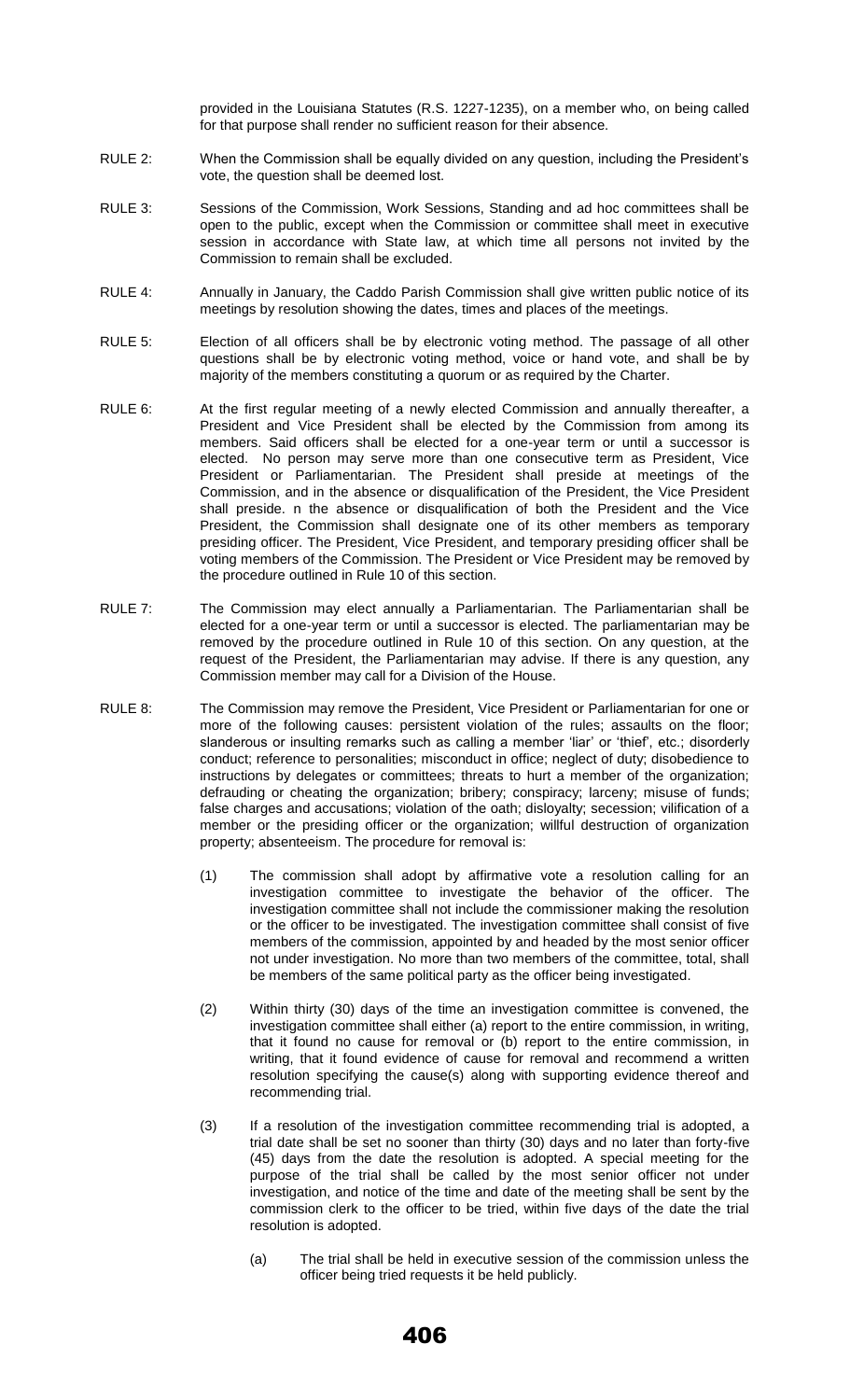- (b) The trial shall be held before a quorum of the commission.
- (c) The regular rules regarding speakers before the commission shall govern speakers at the trial.
- (d) At the end of the trial, the commissioners hearing the trial will convene into regular session and adopt a resolution of "no cause for removal" or resolutions of cause for removal for each charge cited in the investigation committee's resolution for trial. Resolutions of cause for removal will require a majority vote of the quorum to move to the full body. Resolutions of no cause for removal shall end the matter.
- (e) Resolutions of cause for removal shall be placed on the next regular commission meeting agenda and if adopted by a majority of the entire commission, they will cause the removal of the officer as recommended.

# ARTICLE VI

#### **Ordinances**

RULE 1: All ordinances shall be introduced in writing and in the form required for adoption and, except for codifications, the operating budget and capital improvement budget, shall be confined to one subject, expressed clearly in the title.

#### ARTICLE VII

#### Motions and Their Precedence

- RULE 1: Every motion, ordinance or resolution shall be read by title or definition by the President or the Commission Clerk before debate or putting of the question.
- RULE 2: After a motion, ordinance or resolution is stated by the President, the Commission may act upon it, but it may be withdrawn by the maker and the second at any time before it is amended or voted upon.
- RULE 3: A motion to adjourn or to take a recess shall always be in order except when the President is putting a question, while a member has the floor, after the previous question has been ordered, or while the Commission Clerk is calling the roll.
- RULE 4: An amendment to an amendment cannot be amended. An amendment to an amendment can be reconsidered under a Motion of Reconsideration by a member of the prevailing side. [Additional language from Robert's Rules]

# ARTICLE VIII

#### The Previous Question

RULE 1: The previous question shall be as follows: A vote on the main question must be taken and until it is decided, it shall preclude all amendments of debate. When, on taking the previous question, the Commission shall decide that the main question shall not now be put to a vote, the main question shall be considered as still remaining under debate. The main question shall be considered as still remaining under debate. The main question shall be on passage of the motion, ordinance, or resolution, but when the amendments are pending, the question shall first be taken upon such amendments in their order. The previous question is a motion to close debate that can only be made by someone who has been recognized by the chair and it requires a two-thirds vote. If the previous question isn't adopted, you continue with unrestricted debate. Unrestricted debate means that you keep debating until the cows come home or until no one else has anything else to say, whichever comes first.

## ARTICLE IX

#### **General Provisions**

RULE 1: The Caddo Parish Commission shall meet on the Thursday following the first and third Tuesday of each month at 3:30 p.m. in the Government Chamber on the first floor of the Government Plaza Building, 505 Travis Street, Shreveport, Louisiana, unless a holiday, and then on the business day following, and on such other days as the Commission may adjourn to. Special meetings may be called by the President or a majority of all members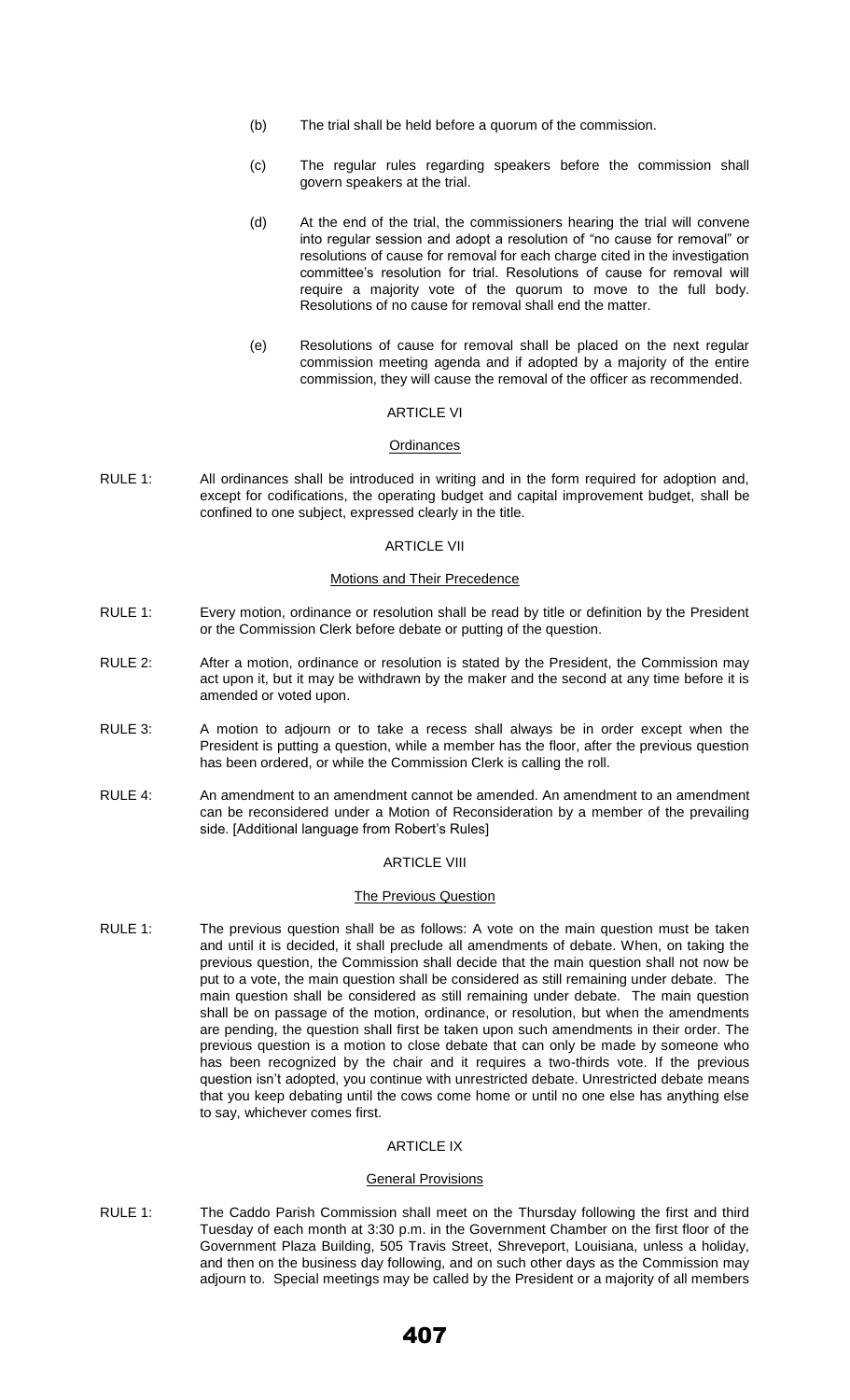with twenty-four hours previous notice, but not on weekends or holidays, except in extreme emergencies.

- RULE 2: The Commission shall determine what communications, petitions, resolutions, ordinances or other matter shall go into the official proceedings or minutes.
- RULE 3: Any of these rules may be changed by a two-thirds vote of a majority of all members, provided previous notice has been given at the prior regular meeting.
- RULE 4: All previous acts, rules, resolutions, or parts thereof pertaining to by-laws inconsistent with these rules are hereby rescinded and repealed.
- RULE 5: These rules will become effective immediately upon adoption.

#### ARTICLE X

#### Work Sessions

- RULE 1: Work Sessions will be in the Government Chamber 3:30 p.m. on the first floor of the Government Plaza Building, 505 Travis Street, Shreveport, Louisiana, on the Monday preceding the meeting of the Caddo Parish Commission, unless a holiday, and then on the business day following, or on such other day as the Commission may set.
- RULE 2: Work Sessions will be chaired by the Commission President, or the Vice President or the President's designee in the President's absence, and shall constitute a standing committee of the whole. Motions, Ordinances, Resolutions or other matters to submitted to the Work Session can, by a majority vote of those members present, be forwarded to the Commission agenda on Thursday by a recommendation for approval or, in instances where additional information or further deliberation is required, by a motion to delay action until Thursday. Actions approved or delayed by the Work Session can also specify referral to a future Commission meeting agenda. Actions forwarded to a Commission agenda will be placed in the appropriate agenda heading, i.e., Old Business, New Business, Ordinances, Resolutions, etc. Administration responses to requests for additional information made during the Work Session will be placed on the Thursday Commission agenda under the heading of Communiques and Reports.
- RULE 3: The Commission Clerk, assisted as required, will record the actions taken in the Work Sessions. In addition, the Commission Clerk will prepare the minutes of each Work Session in final form prior to subsequent Commission meetings.
- RULE 4: Two Work Session agenda files will be established by the Commission Clerk. Agenda items for each Work Session should be developed from this file. In addition, key staff members should advise the Commission Clerk regarding additional items that should be placed on the Work Session agenda. It will also be the responsibility of the Commission Clerk to ensure that items referred from the Commission for Work Session action are included on the subsequent agendas. Moreover, the Commission Clerk will be responsible for inclusion of follow-up action to be placed on subsequent agendas.

## ARTICLE XI

## Procedures Governing Speakers before the Commission

- RULE 1: Public does not speak at the Work Sessions unless invited by the Commission to make a special presentation or during Citizen Comments.
- RULE 2: At the beginning of each meeting (Work Session or Regular Meeting), the President shall announce that individuals wishing to be heard under Citizen Comments, must fill out a card which will be presented to the President or the Commission Clerk prior to their comments. Those wishing to address the Commission under Public Hearings shall fill out their card which will be presented to the President. Each card will have blanks for subject matter and case number, as well as name of individual wishing to speak for or against that subject.
- RULE 3: The President shall group all requests to speak according to subject matter.

#### CITIZEN COMMENTS:

- RULE 4: Visitors who desire to address the Commission will be notified by the President or the Commission Clerk at the beginning of the meeting to fill out a card to be presented to the President prior to recognition.
- RULE 5: Discussion is limited to 3 minutes per person.

# 408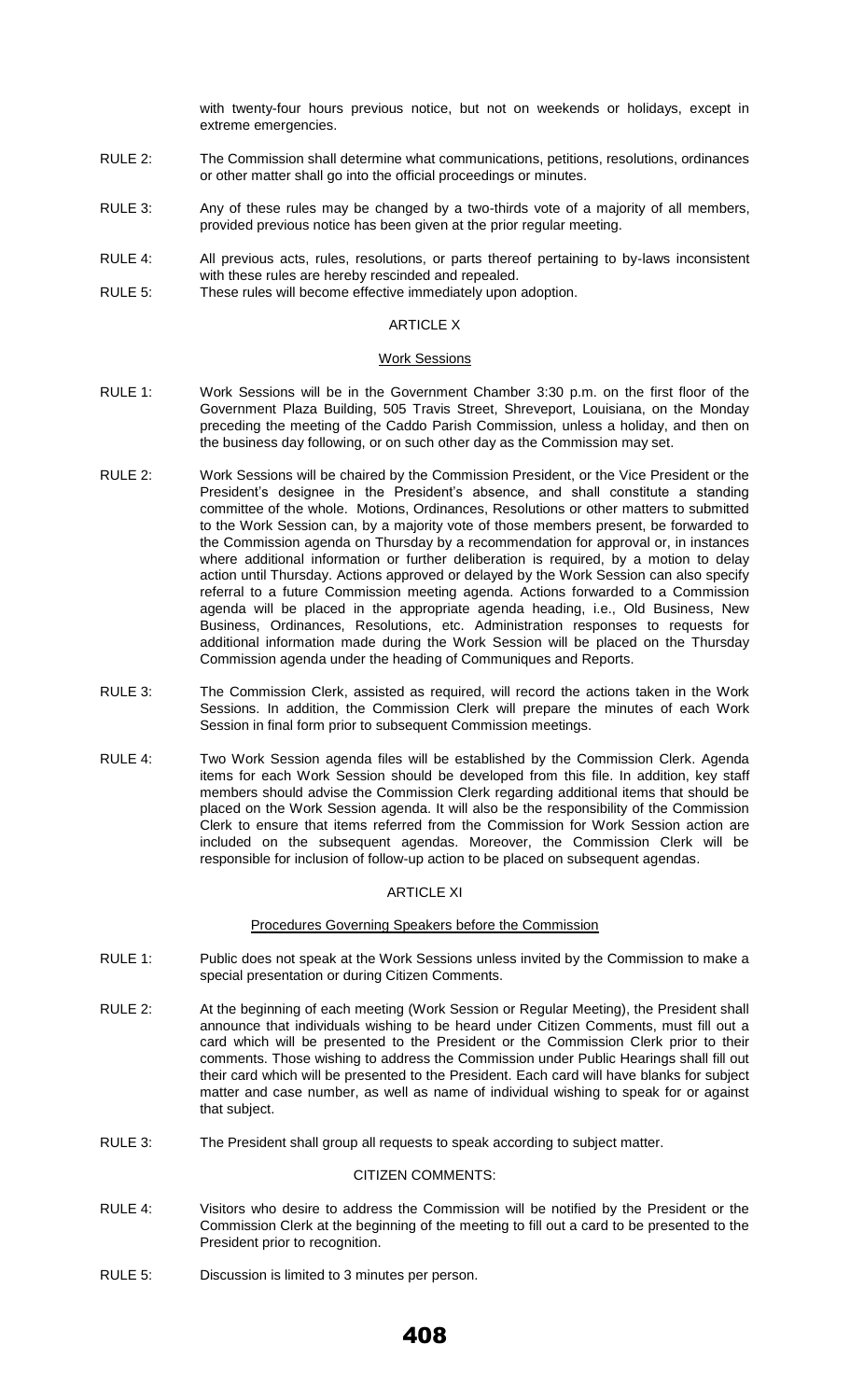- RULE 6: The number of people speaking on a single subject will be limited to 5.
- RULE 7: Questions may be asked by Commissioners when the subject appears on the agenda. If the subject being discussed does not appear on the agenda for that day, the Commission will place it on the following Work Session agenda if requested by the visitors.

PUBLIC HEARING AND ZONING HEARINGS:

- RULE 8: Discussion shall be limited to 3 minutes per person, or a total of 15 minutes for all the proponents of an issue, and 15 minutes for all opponents.
- RULE 9: The number of people speaking on each side of a subject shall be limited to 5.
- RULE 10: The Commission cannot ask any questions during Public Hearings until both sides, proponent and opponent, have completed their presentations. The Commission cannot ask questions during Citizen Comments, the President shall assign staff to follow up on issues brought up during comments.

#### SPECIAL PRESENTATIONS:

RULE 11: The time limit for Special Presentations shall be at the discretion of the President limited to 15 minutes per presentation from visitors.

## ARTICLE XII

## **Travel Policy**

## RULE 1: AUTHORIZATION

Each Commissioner shall be authorized to attend the following annual meetings:

- A. The Louisiana Police Jury Association of Louisiana Convention
- B. Two (2) additional national meetings sponsored by the National Association of **Counties**
- C. The National Association of Black County Officials or the American Counties for Energy Independence
- D. The Police Jury Day at the Legislature

Travel by Commissioners on official Caddo Parish business such as bond sales, financial consultation, economic development, or in support of federal or state grants, education or lobbying members of the Louisiana Legislature and United States Congress, or their staffs on behalf of the Commission as a body shall be by majority vote of the Commission except in emergency cases.

Furthermore, the same exception applies in the case of a Commissioner currently serving on the National Association of Counties, National Association of Black County Officials, or the American Counties for Energy Independence, or the Police Jury Association of Louisiana, or traveling within the State of Louisiana to and from official functions of said association.

Whenever all or a portion of a Commissioner's travel expenses are reimbursed by a third party any further reimbursement of such expenses by Caddo Parish shall be limited to the difference between the expenses reimbursed by said third party and those authorized by current parish policy.

The Parish has no obligation to pay travelers for expenses that are not in compliance with this policy. Personal items, entertainment, alcoholic beverages, and expenses of family members or guests are not authorized travel expenses. Additionally, Commissioner travel shall not be paid out of any other department's budget during a calendar year.

# RULE 2: DAILY EXPENSES

- A. Meals Meal charges will be reimbursed at IRS established rates established by the Department of Finance applicable to all Parish Employees. These rates will include tips. No entertainment expenses in excess of the applicable per diem limits will be allowed unless pre-approved by the Commission. (For current per diem rates, visit: [https://www.gsa.gov/travel/plan-book/per-diem- rates](https://www.gsa.gov/travel/plan-book/per-diem-%20%20%20rates) )
- B. Hotel Room charges shall be reported at the actual rate incurred. If the spouse or family of the official also stay in the room, then the single room rate shall be charged. Rate differentials may be obtained from the hotel or may be listed on registration form in the case of group rates for conventions. Occupancy taxes shall also be pro-rated to the single rate. Any advance room deposits paid by the Commission must be deducted from the first night's charges. Hotel receipts must

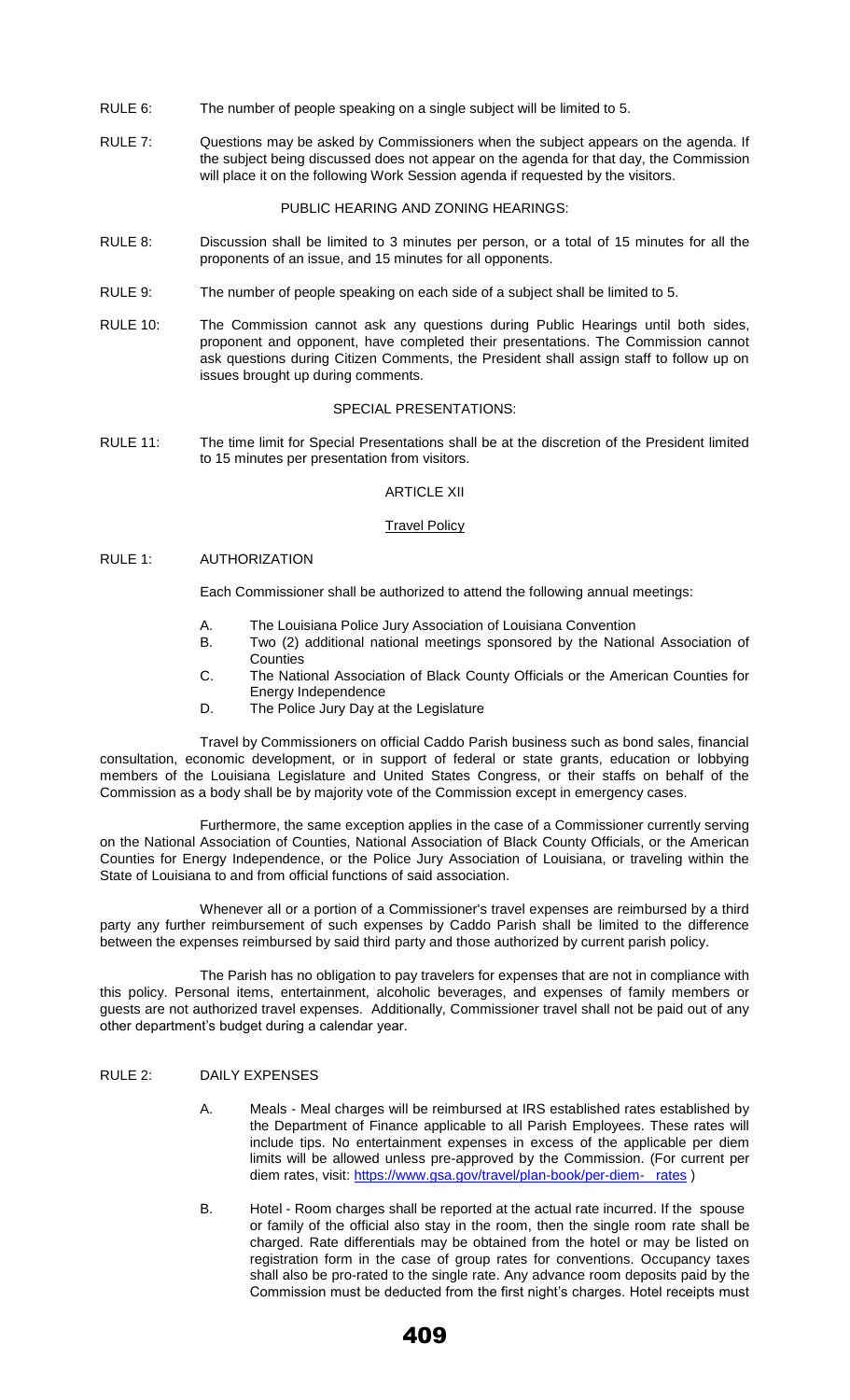be attached to the Expense Account.

Telephone—Reasonable charges may be entered for necessary calls to the home or office of the individual.

Taxi—Reasonable vehicle for hire tolls are allowed for necessary ground transportation at the travel destination; reimbursement will be made only for vehicle for hire toll charges supported by a receipt.

Tips— All customary tips for normal services, excluding meals, should be reported on this line of the Expense Account.

Parking—Charges reported related to necessary fees at hotels, garages, airports and other paid parking while on official business.

#### RULE 3: TRANSPORTATION EXPENSES

- A. Airline Ticket
	- 1. Elected officials and employees have the option of making their own travel arrangements or having the parish purchase airline tickets directly. In either case, discounted airfare rates shall always be utilized where available for scheduled events, and flights shall be made by the most direct routing.
	- 2. The Commission Clerk shall, within 40 calendar days in advance of the scheduled departure date for a planned event, ascertain available airline discount rates by contacting airline agents. All Commissioners shall be advised of this rate by memo from the Commission Clerk within three days.
	- 3. The airline ticket rate so ascertained will be used as the base rate for air travel reimbursement or as reimbursement for travel by private automobile (as outlined in Item C,2 below). Any costs in excess of 110% of the base rate will be borne by the individual Commissioner.
	- 4. Baggage Fees—when not provided as part of the ticket price, baggage fees are a permissible reimbursement expense up to one checked bag per person.
	- 5. A copy of the ticket shall be attached to the Expense Account whenever an airfare charge is claimed thereon.
- B. Personal Car
	- 1. Mileage for use of personal automobiles utilized on Parish business is reimbursed at the rate established by the State of Louisiana. Mileage charged shall be measured by direct route to the destination and may include required local driving upon arrival. For current reimbursement rates, please visit: [https://gsa.gov/travel/plan-book/transportation-airfare](https://gsa.gov/travel/plan-book/transportation-airfare-pov-etc/privately-owned-vehicle-pov-mileage-reimbursement-rates)[pov-etc/privately-owned-vehicle-pov-mileage-reimbursement-rates](https://gsa.gov/travel/plan-book/transportation-airfare-pov-etc/privately-owned-vehicle-pov-mileage-reimbursement-rates)
	- 2. Mileage for side trips or personal usage of the automobile should not be claimed. The mileage rate reimbursements method may not be utilized for out of state trips of over 250 miles. In instances where the elected official or employee wishes to drive a personal automobile on a lengthy business trip, an amount equal to the lowest established round-trip airfare will be utilized in lieu of the mileage rate (See Item A,3 above). This amount is an all-inclusive reimbursement and such items as automobile operating expenses, meals and lodging will not be claimed while en route to the destination.
	- 3. Documentation of mileage shall be attached to expense report. Trip routes using online mapping are acceptable documentation.
- C. Rental Car
	- 1. The use of rental cars should be limited to those cases where extensive local usage is required at the travel destination, the cost of taxis or other alternatives would not be cost effective, or no other means of local transportation is readily available. Receipts should be attached to the Expense Account whenever charges for rental cars are claimed.

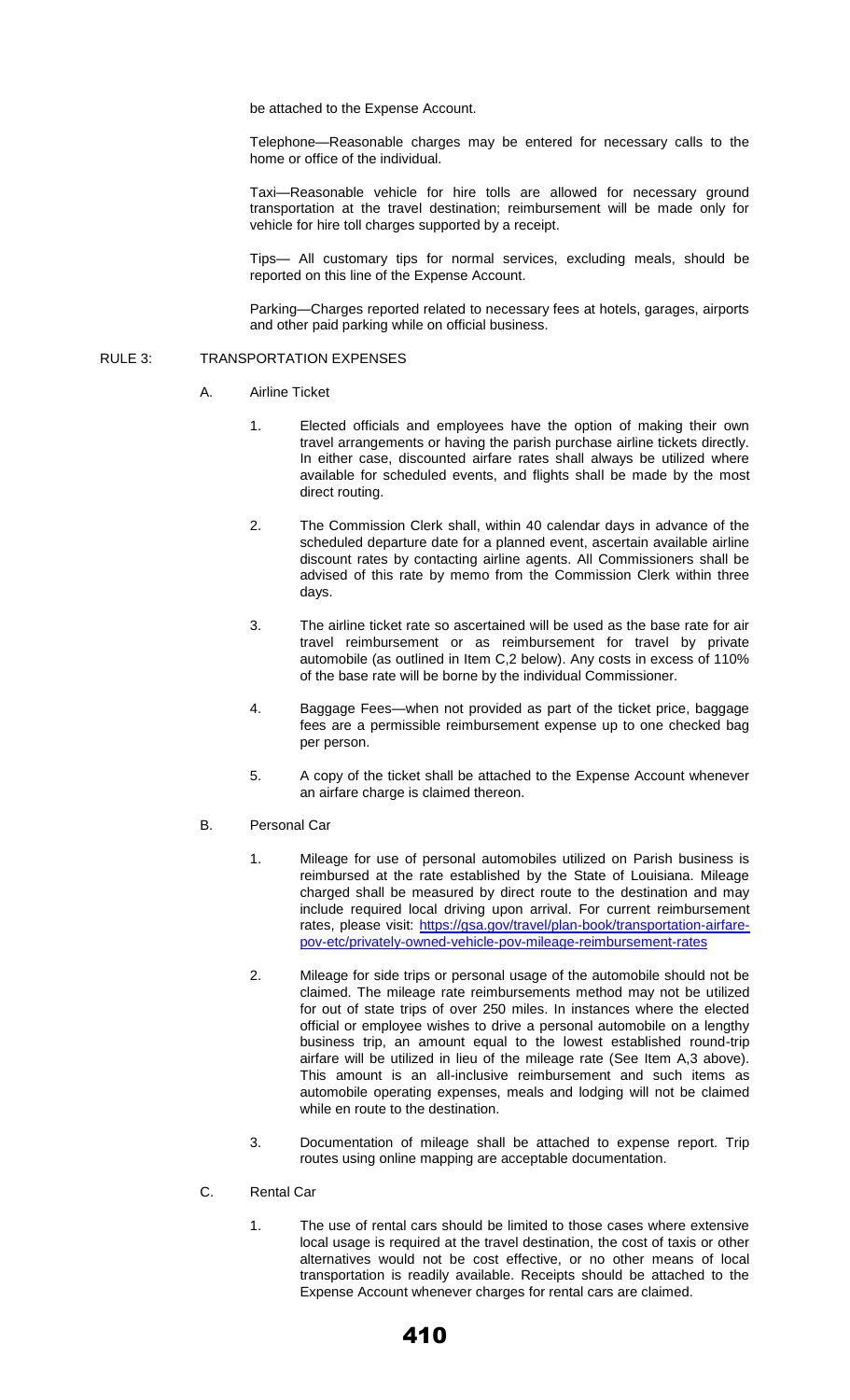## RULE 4: OTHER ITEMIZED EXPENSES

- A. Registration Fees Actual amounts paid for on-site conference registration fees may be charged, though early registration is strongly encouraged when it results in a reduced fee. Receipts for these items must be attached. Dues for special affiliations and/or advocacy groups will not be reimbursed.
- B. Other All other necessary or unusual expense items, for which no other category is appropriate, must be claimed on this part of the Expense Account. Receipts for all such items should be attached.

# RULE 5: TRAVEL EXPENSE ADVANCES

Travel expense funds may be disbursed by the Director of Finance prior to travel if such an advance is requested, unless such a request is in conflict with Rule 6 (below). Travel expense advances will be calculated to include an amount sufficient only for hotel cost, transportation (if not purchased in advance), and the established per diem meal cost.

# RULE 6: REPORTING EXPENSE ACCOUNTS

Expense accounts shall be filed within 30 days after completion of the Parish business for which the travel was incurred. Failure to file an expense account within the 30-day period shall result in a garnishment of wages from that individual until the outstanding expense advance is reconciled. No subsequent travel advances nor reimbursement for subsequent travel shall be granted to an individual with a previous outstanding expense advance.

## RULE 7: GENERAL

- A. The Director of Finance shall comply with the foregoing procedures when it becomes necessary to process individual travel expense reports.
- B. The Administrator and Chief Executive Officer shall apply similar guidelines to Commission, staff and agency travel requests and accounting.
- C. The Administrator and Chief Executive Officer shall provide the Commission with a quarterly report of staff and agency travel for informational purposes.

# ARTICLE XIII

#### CHAMBER USE

- RULE 1: The Government Plaza Chamber Standing Committee is established to oversee the operation of the Chamber and adjoining conference rooms and to make recommendations to the Caddo Parish Commission and the Shreveport City Council relative to the use and operation of the chamber and conference rooms. The committee shall recommend to their respective bodies that, to ensure that the chamber and its electronic feature were properly maintained and available to the governmental entities when needed. To ensure internal security, joint rules should be adopted by the Commission and the Council regulating the use of the chamber in Government Plaza.
- RULE 2. The standing committee (ad hoc committee) for the chamber shall consist of three members of the Caddo Parish Commission and three members of the Shreveport City Council members. Those members being the president, vice president and the immediate past president). (Resolution No. 27 of 2000)
- RULE 3: The Government Chamber and adjoining conference rooms shall have restricted use only by the following entities: (Resolution No. 27 of 2000) (Resolution No. 38 of 2001)
	- A. Caddo Parish Commission
	- B. Shreveport City Council
	- C. Metropolitan Planning Commission
	- D. Shreveport Metropolitan Zoning Board of Appeals
	- E. Louisiana House of Representatives and committees
	- F. Louisiana State Senate and committees

## **VOTING TABLE**

| <b>Action</b>               | Meetina     | <b>To Pass</b>           | <b>Notes</b> |
|-----------------------------|-------------|--------------------------|--------------|
| Action Items (Appointments, | Any meeting | Simple Majority of those |              |
| Directives, etc.)           |             | present                  |              |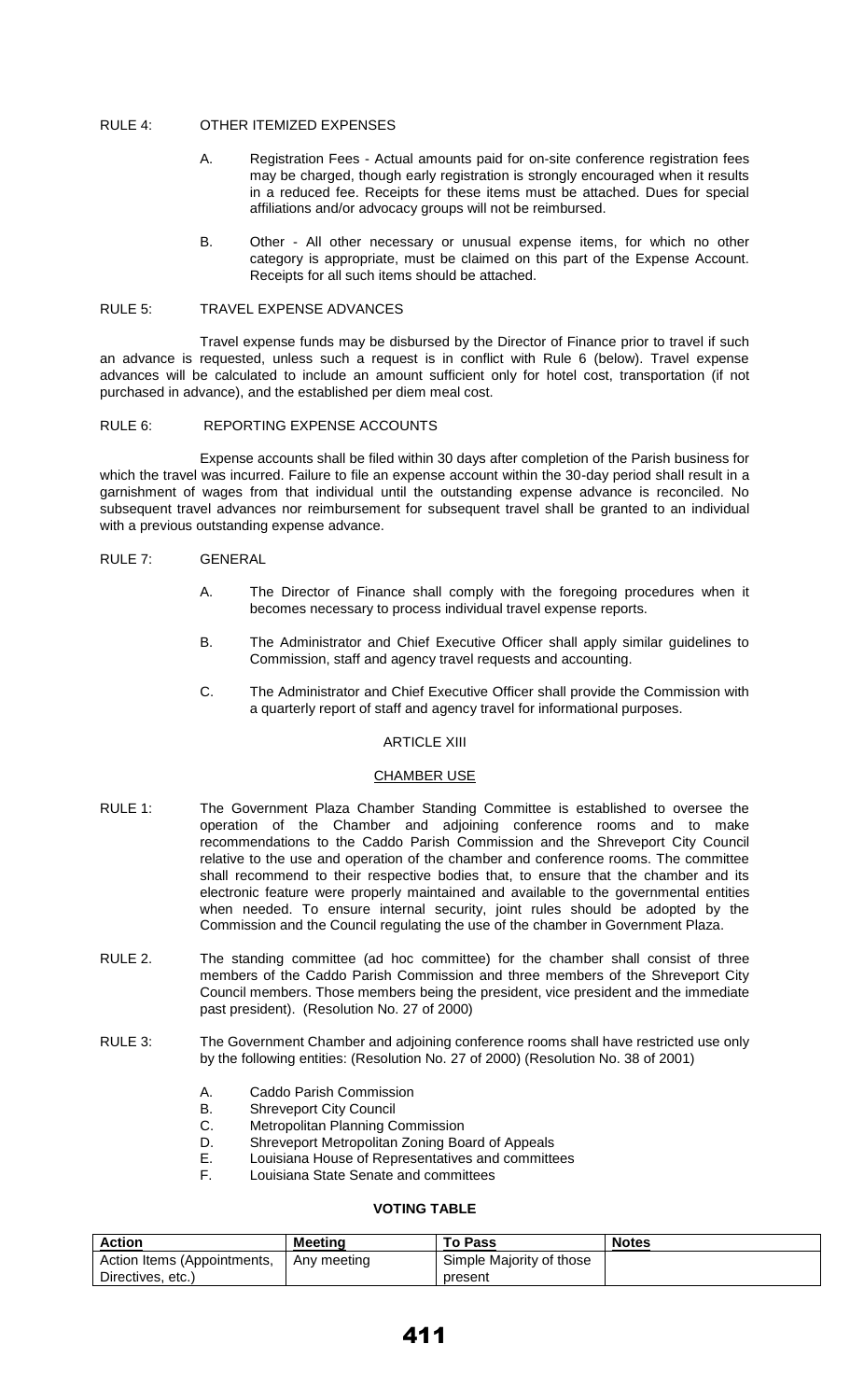| Add to/Expand the Agenda                                            | Any meeting                              | All members present                                                                                            | Also requires a public hearing                                                                                                                                                                                                                                                                                                                                                                                                                                            |
|---------------------------------------------------------------------|------------------------------------------|----------------------------------------------------------------------------------------------------------------|---------------------------------------------------------------------------------------------------------------------------------------------------------------------------------------------------------------------------------------------------------------------------------------------------------------------------------------------------------------------------------------------------------------------------------------------------------------------------|
| Adjust the Order of Business                                        | <b>Regular Session</b>                   | Simple Majority of those<br>present                                                                            |                                                                                                                                                                                                                                                                                                                                                                                                                                                                           |
| Adopt Ordinance                                                     | <b>Regular Session</b>                   | Majority of the Body (7+)                                                                                      | Per Charter, adoption must be<br>by majority of the body. Also<br>requires a public hearing to<br>occur at least 2 weeks after<br>introduction.                                                                                                                                                                                                                                                                                                                           |
| <b>Adopt Resolution</b>                                             | <b>Regular Session</b>                   | Majority of the Body (7+)                                                                                      | Per Charter, adoption must be<br>by majority of the body                                                                                                                                                                                                                                                                                                                                                                                                                  |
| <b>Adopt Resolution Amending</b><br>the By-Laws                     | <b>Regular Session</b>                   | Majority of the Body (7+)                                                                                      | Per Charter, adoption must by<br>majority of the body. Must be<br>introduced then lay over two<br>meetings. Can be adopted upon<br>the third reading.                                                                                                                                                                                                                                                                                                                     |
| Advance to Agenda                                                   | <b>Work Session</b>                      | Simple Majority of those<br>present                                                                            |                                                                                                                                                                                                                                                                                                                                                                                                                                                                           |
| Amend                                                               | Any meeting                              | Simple Majority of those<br>present                                                                            |                                                                                                                                                                                                                                                                                                                                                                                                                                                                           |
| Amend something previously<br>adopted                               | <b>Regular Session</b>                   | (a) Majority with notice;<br>or (b) 2/3; or (c) a<br>majority of entire<br>membership                          |                                                                                                                                                                                                                                                                                                                                                                                                                                                                           |
| Approve Agenda for<br>Teleconference                                | Teleconference<br>Meeting                | Two thirds (2/3) of those<br>present                                                                           | The items also must have been<br>allowed on the agenda pending<br>the 2/3 approval                                                                                                                                                                                                                                                                                                                                                                                        |
| Call for the Question/<br><b>Previous Question/ Close</b><br>Debate | Any meeting                              | Two thirds (2/3) of those<br>present                                                                           |                                                                                                                                                                                                                                                                                                                                                                                                                                                                           |
| <b>Election of Officers</b>                                         | <b>Regular Session</b>                   | Plurality                                                                                                      |                                                                                                                                                                                                                                                                                                                                                                                                                                                                           |
| Emergency change to<br>speaking limitations                         |                                          | Simple majority                                                                                                | In case of emergency                                                                                                                                                                                                                                                                                                                                                                                                                                                      |
| <b>Emergency Ordinance</b>                                          | Special<br>Regular<br>or<br>Meeting      | Seven or more (majority<br>of the body)                                                                        | To meet a public emergency<br>affecting life, health, property, or<br>public safety. It cannot levy<br>taxes or special assessments;<br>grant or extend a franchise;<br>incur debt, except as provided in<br>Section 6-04B of the Caddo<br>Parish Charter; adopt or amend<br>an official map, platting, or<br>subdivision controls or zoning<br>regulations; or propose<br>amendments to the Home Rule<br>Charter. Emergency ordinances<br>are only in place for 30 days. |
| <b>Extend Emergency</b><br>Ordinance                                | <b>Regular Session</b>                   | 8 or more (2/3 of the<br>entire body)                                                                          | Can extend emergency<br>ordinance 30 days, but only 1<br>extension allowed.                                                                                                                                                                                                                                                                                                                                                                                               |
| Extend limits of time or<br>debate                                  | Any meeting                              | Two thirds (2/3) of those<br>present                                                                           |                                                                                                                                                                                                                                                                                                                                                                                                                                                                           |
| <b>Friendly Amendment</b>                                           | Any meeting                              | Allowable if it is a<br>clarification of intent<br>viewed by all parties to<br>enhance the original<br>motion. | These are often allowed by<br>Chairs under Parliamentary<br>Procedures, but don't technically<br>exist under Robert's Rules.<br>Alternately can be done as a<br>motion by unanimous consent.                                                                                                                                                                                                                                                                              |
| Postpone                                                            | Any meeting                              | Simple Majority of those<br>present                                                                            |                                                                                                                                                                                                                                                                                                                                                                                                                                                                           |
| Recess                                                              | Any meeting                              | Simple majority of those<br>present                                                                            |                                                                                                                                                                                                                                                                                                                                                                                                                                                                           |
| Recommend to Commission                                             | Committee                                | Simple Majority of those<br>present                                                                            |                                                                                                                                                                                                                                                                                                                                                                                                                                                                           |
| Reconsider                                                          | Any meeting                              | Simple Majority of those<br>present if motion is<br>debatable                                                  |                                                                                                                                                                                                                                                                                                                                                                                                                                                                           |
| <b>Refer to Committee</b>                                           | Any meeting                              |                                                                                                                |                                                                                                                                                                                                                                                                                                                                                                                                                                                                           |
| Remove from agenda<br>Remove from table                             | Any meeting                              |                                                                                                                |                                                                                                                                                                                                                                                                                                                                                                                                                                                                           |
|                                                                     | Depends when it was<br>laid on the table | Must be unanimous                                                                                              |                                                                                                                                                                                                                                                                                                                                                                                                                                                                           |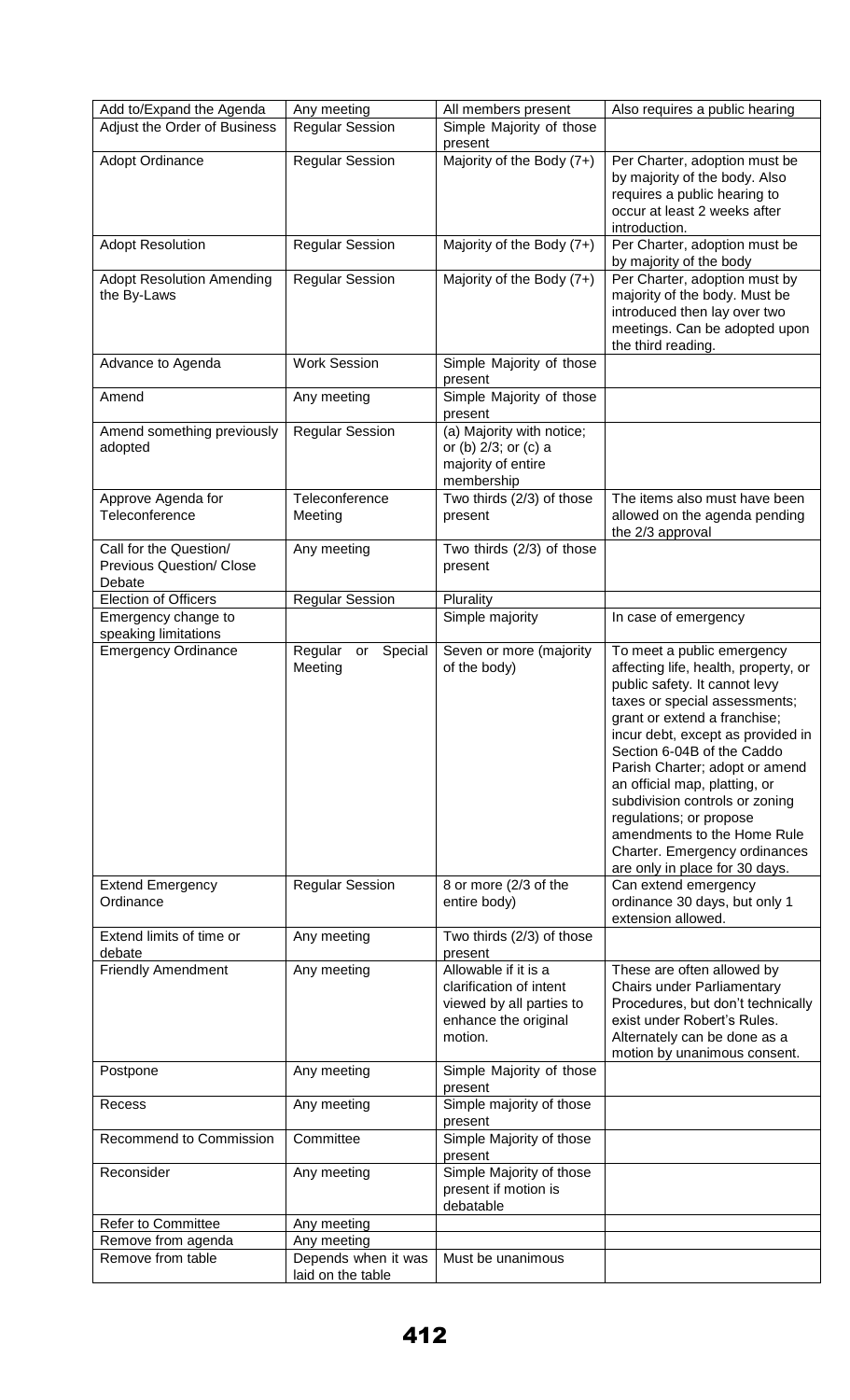| Selection of nominees with<br>multiple choices | <b>Regular Session</b>   | Plurality               |                                |
|------------------------------------------------|--------------------------|-------------------------|--------------------------------|
| <b>Suspend the Rules</b>                       | Any meeting              | Majority for standing   |                                |
|                                                |                          | Rules, 2/3 for Rules of |                                |
|                                                |                          | Order                   |                                |
| Table                                          | Any meeting              | Majority                |                                |
| To fill a vacancy on the                       | Special<br>Regular<br>or | Requires a majority of  | Per By-Law Article III, Rule 3 |
| Commission                                     | Meeting                  | body (7) less any       |                                |
|                                                |                          | vacated seats           |                                |

# **GLOSSARY OF TERMS**

| <u>A</u><br>Abstain              | To refrain deliberately from voting.                                                                                                                                                                                                                                                                                                                                                                                                                                                   |
|----------------------------------|----------------------------------------------------------------------------------------------------------------------------------------------------------------------------------------------------------------------------------------------------------------------------------------------------------------------------------------------------------------------------------------------------------------------------------------------------------------------------------------|
| <b>Action Items</b>              |                                                                                                                                                                                                                                                                                                                                                                                                                                                                                        |
| Ad-hoc                           | For a particular purpose, for a limited time.                                                                                                                                                                                                                                                                                                                                                                                                                                          |
| Adopt                            | Formal acceptance of what a motion proposes usually<br>established by a vote.                                                                                                                                                                                                                                                                                                                                                                                                          |
| Agenda                           | A list or outline of things to be done at a meeting; the most important of<br>which is the terms of business.                                                                                                                                                                                                                                                                                                                                                                          |
| Appointments                     |                                                                                                                                                                                                                                                                                                                                                                                                                                                                                        |
| C<br>CAFR                        | <b>Comprehensive Annual Financial Report</b>                                                                                                                                                                                                                                                                                                                                                                                                                                           |
| Call to order                    | The opening action of a presiding officer or chair that officially starts a<br>meeting.                                                                                                                                                                                                                                                                                                                                                                                                |
| Call or put the question to vote | A motion; a subject or point of debate or a proposition to be voted on in a<br>meeting; the bringing of such to a vote; the specific point at issue. The<br>"question" is whether the board/committee/assembly agrees to or will<br>adopt the immediately pending motion.                                                                                                                                                                                                              |
| Carried                          | The same as "adopted."                                                                                                                                                                                                                                                                                                                                                                                                                                                                 |
| Chair                            | The person presiding; the station in the meeting room from which the<br>person presides.                                                                                                                                                                                                                                                                                                                                                                                               |
| Chairman                         | The person in the chair or the one presiding over the meeting.                                                                                                                                                                                                                                                                                                                                                                                                                         |
| Chairman pro tem                 | Chairman (pro tempore) The individual appointed or elected to preside on<br>a temporary basis.                                                                                                                                                                                                                                                                                                                                                                                         |
| Citizen's Advisory Committee     | a private citizens' advisory group or a private citizens' advisory<br>committee established by a public body, when the members of such<br>group or committee do not receive any compensation and serve only in<br>an advisory capacity. These groups are not subject to the same<br>notification (posting) and record keeping (minutes) requirements of the<br>Open Meetings law. These are established by ordinance, which also<br>explains what triggers the end of such committees. |
| Committee of the Whole           | the whole membership of a legislative body sitting as a committee and<br>operating under informal rules                                                                                                                                                                                                                                                                                                                                                                                |
| Consent agenda                   | groups the route, procedural, information, and self-explanatory, non-<br>controversial items typically found in an agenda. These items are then<br>presented to the board in a single motion for an up or down vote after<br>allowing anyone to request that a specific item be moved to the full<br>agenda for individual attention. Other items, particularly those requiring<br>strategic thought, decision making or action, are handled as usual.                                 |
| <u>D</u><br>Debate               | Discussion on the merits of a motion; the formal discussion on the<br>reasons for or against a pro-posed action.                                                                                                                                                                                                                                                                                                                                                                       |
| Decorum                          | Customs of formality that are followed by the presiding officer and                                                                                                                                                                                                                                                                                                                                                                                                                    |

413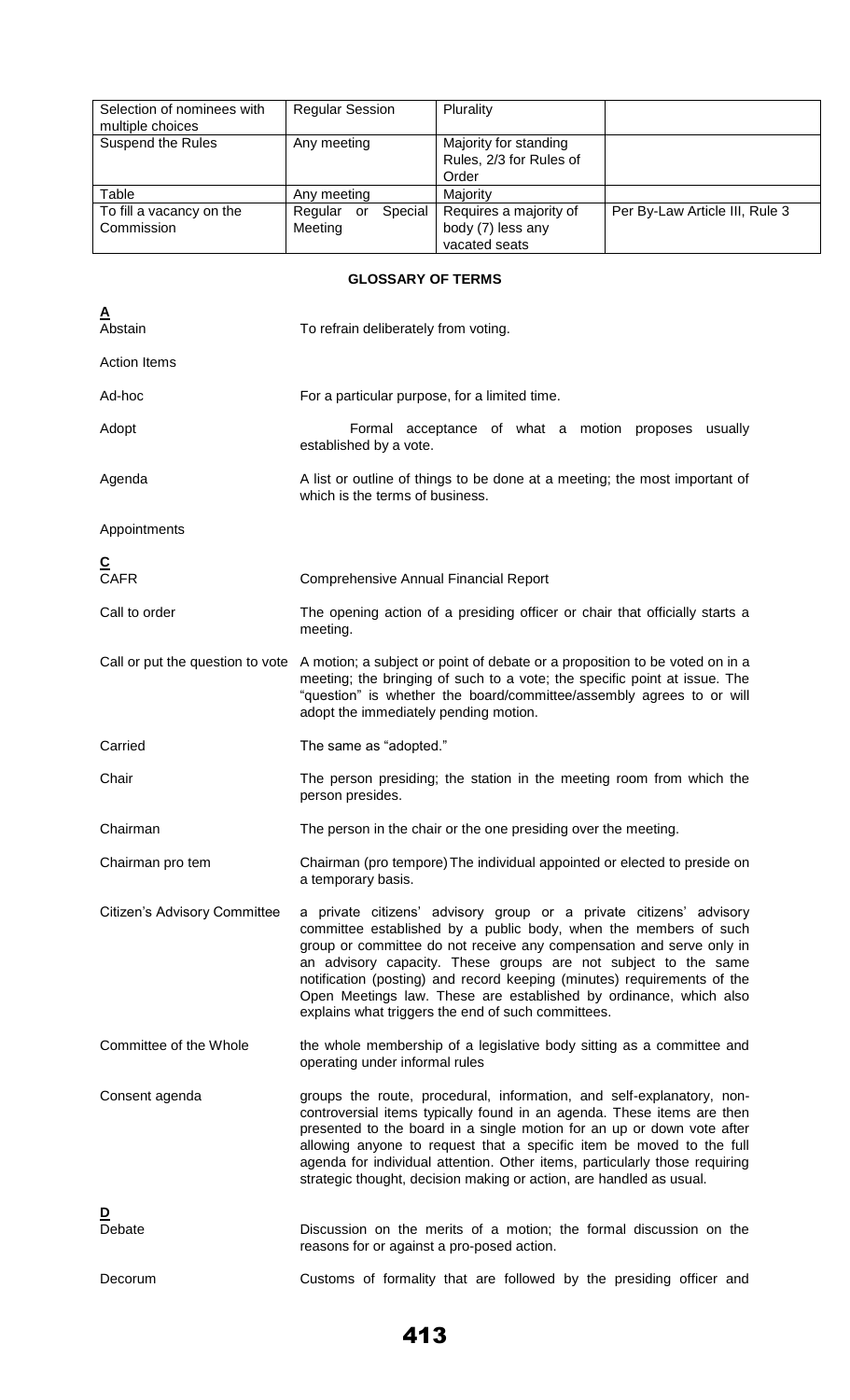|                              | members of a board/ committee/assembly; propriety and good taste in<br>conduct or appearance.                                                                                                                                                                                     |
|------------------------------|-----------------------------------------------------------------------------------------------------------------------------------------------------------------------------------------------------------------------------------------------------------------------------------|
| Defeated motion              | A motion which has been defeated.                                                                                                                                                                                                                                                 |
| E<br>Executive session       | Any meeting of a deliberative assembly, or a portion of a meeting at<br>which the proceedings are secret                                                                                                                                                                          |
| Ex officio                   | By virtue of an office or chairmanship held in the society or in the state or<br>national society or federation. An ex-officio member, is an individual who<br>is a member of boards/committees by virtue of an office held.                                                      |
| E<br>Floor                   | The exclusive right to speak in a meeting.                                                                                                                                                                                                                                        |
| <u>M</u><br>Main motion      | A formal proposal by a member, in a meeting, that the board/committee<br>take certain action; the lowest ranking of the thirteen ranking motions.<br>weight with other members as expressed by a vote. A member has the<br>right to make motions, to speak in debate and to vote. |
| <b>Minutes</b>               | The official record of the proceedings of a deliberative board/committee/<br>assembly which contain mainly a record of what was done at the<br>meeting, not what was said by the members.                                                                                         |
| Motion                       | A formal proposal for action made to a deliberative board/committee/<br>assembly; a question.                                                                                                                                                                                     |
| N<br>Negative vote           | A vote against the adoption of a motion.                                                                                                                                                                                                                                          |
| New business                 | New items of business or matters which may be brought up to a<br>board/committee/assembly for consideration.                                                                                                                                                                      |
| <u>୦</u><br>Obtain the floor | Secure recognition in order to speak or to make a motion.                                                                                                                                                                                                                         |
| Order of business            | An established sequence in which certain types or classes of business<br>are to be brought up or permitted to be introduced at sessions of a given<br>board/committee/assembly.                                                                                                   |
| Out of order                 | A motion, request, or behavior which is in violation of the rules of an<br>organization.                                                                                                                                                                                          |
| P<br>Pass/passed             | The same as adopted or carried.                                                                                                                                                                                                                                                   |
| Pending motion               | A motion which has been stated by the chair but has not yet been<br>disposed of permanently or temporarily.                                                                                                                                                                       |
| Precedence (or rank)         | Briefly, priority or rank of motions; the rules whereby secondary motions<br>take precedence (may be made while a main motion or secondary<br>motions of lower rank are pending).                                                                                                 |
| Preside                      | To exercise guidance, direction or control of a meeting; to occupy the<br>place of authority; act as president, chairman, or moderator.                                                                                                                                           |
| Presiding officer            | The person conducting a meeting; the individual who has the<br>responsibility of exercising guidance, direction and control of a meeting<br>of a deliberative board/committee/assembly.                                                                                           |
| Prevailing side              | The winning side, whether affirmative or negative.                                                                                                                                                                                                                                |
| Pro tem (pro tempore)        | For the time being; temporarily.                                                                                                                                                                                                                                                  |
| <u>Q</u><br>Quorum           | the minimum number of members of an assembly or society that must be<br>present at any of its meetings to make the proceedings of that meeting<br>valid                                                                                                                           |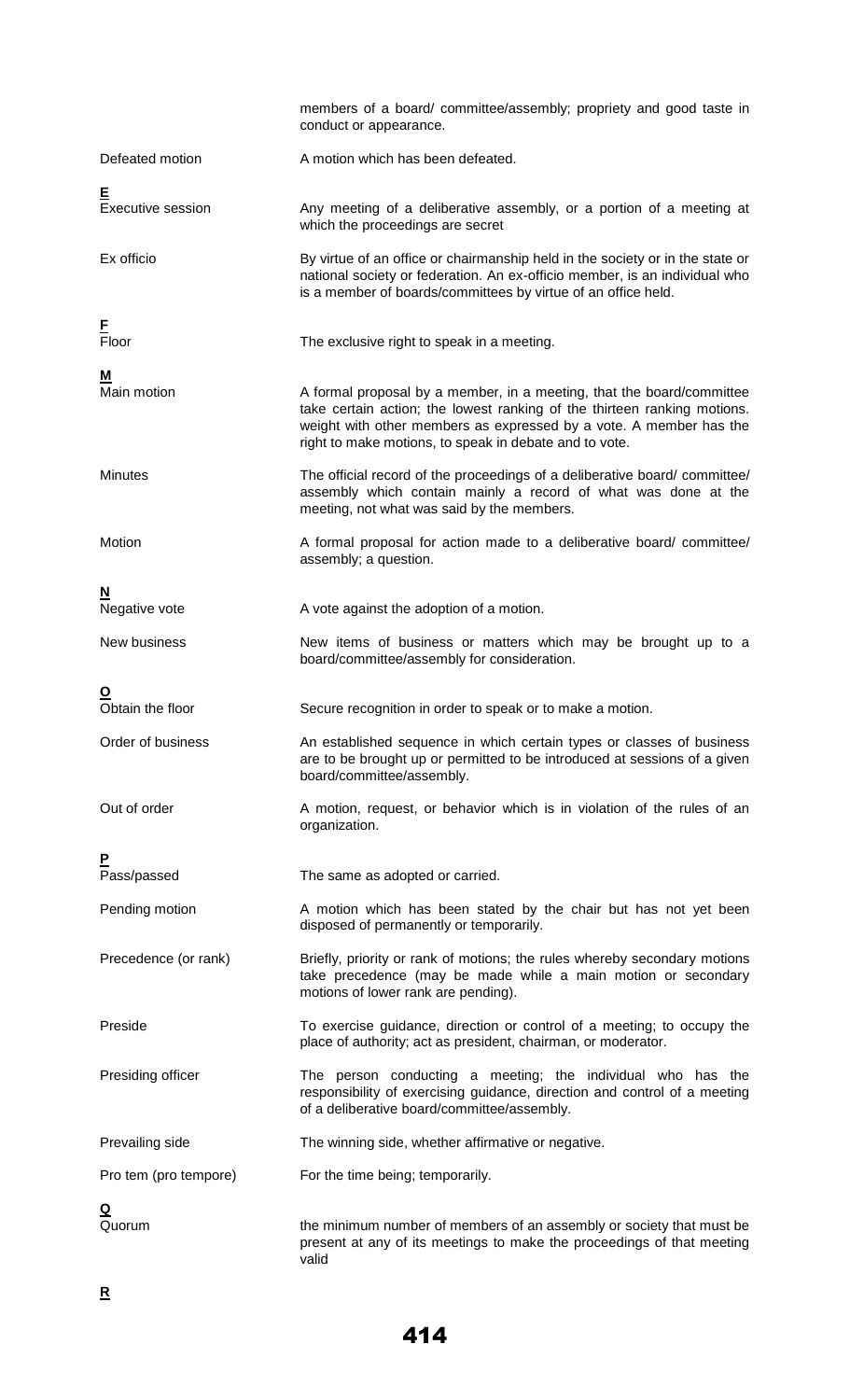| Recognition                      | The chair's formal acknowledgment that a member is assigned the floor.                                                                                                                                                                                                                                                                                                                      |
|----------------------------------|---------------------------------------------------------------------------------------------------------------------------------------------------------------------------------------------------------------------------------------------------------------------------------------------------------------------------------------------------------------------------------------------|
| Recognize                        | The process by which the presiding officer assigns the floor to a member<br>for the purpose of making a motion, to speak in debate or to make a<br>proper inquiry permitted under the rules.                                                                                                                                                                                                |
| Roll call vote                   | The process of voting by each member responding "yea" or "nay" as their<br>names are called by the minutes secretary or staff liaison. It has the<br>opposite effect of a ballot vote. Rules of order- Refers to the written rules<br>of parliamentary procedure; such rules relate to the orderly transaction of<br>business in meetings and to the duties of officers in that connection. |
| Rules of Order                   | refers to the written rules of parliamentary procedure; such rules relate to<br>the orderly transaction of business in meetings and to the duties of<br>officers in that connection                                                                                                                                                                                                         |
| Ruling                           | a decision of the chair on questions of parliamentary law usually<br>rendered in response to a point of order                                                                                                                                                                                                                                                                               |
| <u>s</u><br>Stating the question | After a motion is made and seconded the presiding officer repeats the<br>motion so there will be no doubt what is to be considered.                                                                                                                                                                                                                                                         |
| Substitute motion                | The motion proposed to be substituted for the pending motion.                                                                                                                                                                                                                                                                                                                               |
| I<br>Taskforce                   | established advisory body of Commissioners<br>formally<br>whose<br>membership and establishing/ending triggers are established<br>by<br>ordinance                                                                                                                                                                                                                                           |
| $\frac{V}{V}$ voice vote         | The process of voting by voice where an "Aye" vote indicates for or in<br>favor and a "No" vote means against or not in favor.                                                                                                                                                                                                                                                              |
| Vote                             | A formal expression of the will, or opinion, or preference of the members<br>of an assembly in regard to a matter submitted to it.                                                                                                                                                                                                                                                          |
| W<br>Withdraw (as a motion)      | To take back or remove from consideration.                                                                                                                                                                                                                                                                                                                                                  |
| Y<br>Yeas and nays               | Another term for a roll call vote.                                                                                                                                                                                                                                                                                                                                                          |
| Yield                            | Give precedence to; give way to. A lower ranking motion yields to a<br>motion of higher rank.                                                                                                                                                                                                                                                                                               |
| Yield the floor                  | When a member who has been recognized as "having the floor" finishes<br>speaking, he is said to "yield the floor" after he sits down.                                                                                                                                                                                                                                                       |

It was **moved by Mr. Epperson,** seconded by Mr. Burrell, *that Resolution No. 84 of 2021, urge and request the Louisiana Department of Natural Resources to consider the negative impacts of oil and gas drilling in or near urban areas, implement rules to combat those negative impacts, and to otherwise provide with respect thereto* be postponed until the first meeting in January.

Mr. Chavez suggested meeting with the citizens and industry with regards to protecting the water in Cross Lake. Mr. Johnson mentioned that there are already several wells all around the lake.

Mr. Burrell said that he would like industry people to come and talk to the citizens.

Mr. Atkins suggested that this be postponed to the second meeting in January.

**Substitute motion by Mr. Hopkins,** seconded by Mr. Atkins, *that Resolution No. 84 of 2021, urge and request the Louisiana Department of Natural Resources to consider the negative impacts of oil and gas drilling in or near urban areas, implement rules to combat those negative impacts, and to otherwise provide with respect thereto* be postponed until the last meeting in January.

Mr. Hopkins said that this will provide for enough time to sit down and have discussions after the holidays.

Mr. Epperson said that he will not support this substitute motion. He does not want to send the message to the citizens that "we are stalling and kicking the can down the road".

At this time, Mr. Hopkins' motion carried, as shown by the following roll call votes: AYES: Commissioners Atkins, Chavez, Gage-Watts, Hopkins, Jones, Lazarus, and Taliaferro (7). NAYS: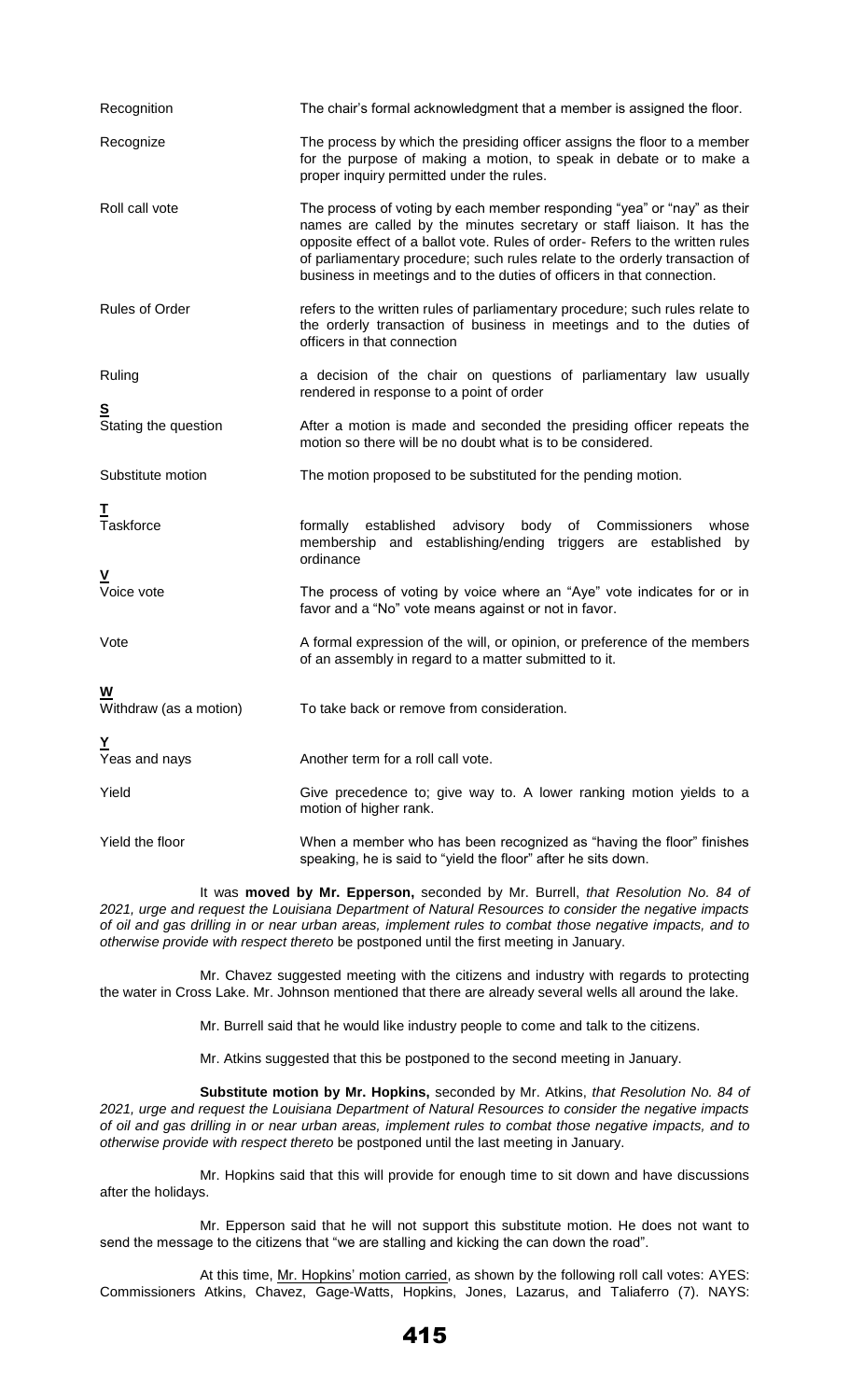Commissioners Burrell, Epperson, and Johnson (3). ABSENT: Commissioner Jackson (1). ABSTAIN: None (0).

Mrs. Gage-Watts and Mr. Jones said that they should have been NAYS on the last vote. Mr. Johnson suggested that the votes be taken again.

At this time, Mr. Hopkins' motion carried, as shown by the following roll call votes: AYES: Commissioners Atkins, Burrell, Chavez, Hopkins, Lazarus, and Taliaferro (6). NAYS: Commissioners Epperson, Gage-Watts, Johnson, Jones, and Young (5). ABSENT: Commissioner Jackson (1). ABSTAIN: None (0).

## *OLD BUSINESS*

It was **moved by Mr. Johnson,** seconded by Mr. Taliaferro, *that the following end of the year appointments be adopted:* 

| Name                 | Board                                             | Term Expire |
|----------------------|---------------------------------------------------|-------------|
| Vacant               | Pinehill Waterworks District No. 8                | 5/20/2022   |
| Vacant               | Sewerage District No. 2                           | 9/18/2022   |
| Appoint 5            | Caddo Zoning Commission                           |             |
| Appoint 12           | Caddo Broadband Committee                         |             |
| Carlos Gibson        | Fire District No. 1                               | 1/1/2022    |
| Ed Angel             | Fire District No. 1                               | 1/1/2022    |
| Helen Mazier         | Fire District No. 3                               | 1/1/2022    |
| Mickey Gilcrease     | Fire District No. 4                               | 1/1/2022    |
| James Robinson       | Fire District No. 4                               | 1/1/2022    |
| John B. Frierson     | Fire District No. 5                               | 1/1/2022    |
| Kyle Dill            | Fire District No. 5                               | 1/1/2022    |
| Charles Partain, Jr. | Fire District No. 6                               | 1/1/2022    |
| Claude Jackson       | Fire District No. 8                               | 1/1/2022    |
| Jewell Wagner        | <b>Waterworks District No. 7</b>                  | 1/8/2022    |
|                      | Dep. Jessica Anderson Caddo Animal Services Board | 1/1/2022    |
|                      |                                                   |             |

**Substitute motion by Mr. Chavez,** seconded by Mr. Hopkins, *that all of the End of the Year Appointments be adopted with the exception of the Caddo Zoning Commission (delay until the second meeting in January).* 

Mr. Chavez said that this will provide enough time for the applications to be submitted and vetted. Mr. Hopkins agreed.

Mr. Epperson said that nothing has been put in place in regards to the Zoning Commission. He suggested that this be delayed. Mr. Atkins agreed.

At this time, Mr. Chavez's substitute motion carried, as shown by the following roll call votes: AYES: Commissioners Atkins, Burrell, Chavez, Epperson, Gage-Watts, Hopkins, Johnson, Jones, Lazarus, Taliaferro, and Young (11). NAYS: None (0). ABSENT: Commissioner Jackson (1). ABSTAIN: None (0).

#### *NEW BUSINESS*

It was **moved by Mr. Hopkins,** seconded by Mr. Gage-Watts, *to appoint Casey B. Hartley to fill the unexpired term of Mrs. Edie Festavan who has resigned from the Shreveport-Bossier Convention and Tourist Board (Term to expire December 31, 2022).* Motion carried, as shown by the following roll call votes: AYES: Commissioners Atkins, Burrell, Chavez, Epperson, Gage-Watts, Hopkins, Johnson, Jones, Lazarus, Taliaferro, and Young (11). NAYS: None (0). ABSENT: Commissioner Jackson (1). ABSTAIN: None (0).

It was **moved by Mr. Atkins,** seconded by Mr. Burrell, *to adopt the 2022 Audit Schedule as follows: 1. Finance—Purchasing & Procurement Services, 2. Public Works—Street Maintenance, and 3. Other Auditable Areas—Parish Administration and Legal.* Motion carried, as shown by the following roll call votes: AYES: Commissioners Atkins, Burrell, Chavez, Epperson, Gage-Watts, Hopkins, Johnson, Jones, Lazarus, Taliaferro, and Young (11). NAYS: None (0). ABSENT: Commissioner Jackson (1). ABSTAIN: None (0).

## *COMMUNIQUES AND COMMITTEE REPORTS*

Mr. Burrell read aloud the following Christmas story:

There is nothing like a good old Christmas tale and the Grinch is my favorite story because every town has one, and sometimes more than one. So, let me share this holiday story with a Coronavirus or COVID twist. Some may find it amusing while others a bit distasteful, according to your perspective. Both COVID and the Grinch story are similar, but one can be deadlier than the other. Both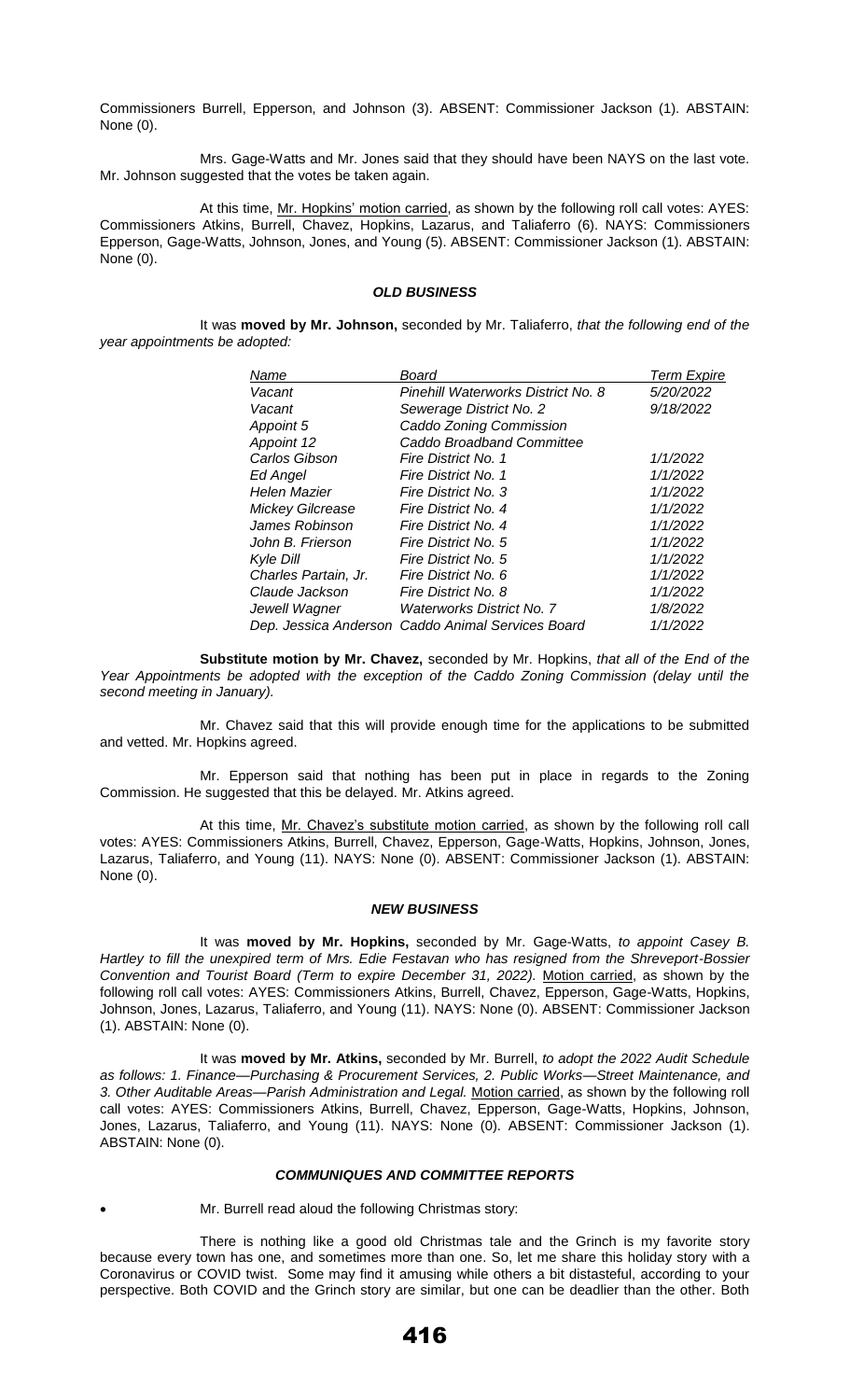comes silently to steal and pilfer the happiness and joy of citizens and their families. Neither has any value of note, yet they persistently find ways to annoy and cause harm to the lives of citizens year-round, not just Christmas. To begin this special Christmas tale, it would be only proper to put names with the face of these two minuses--COVID and the Grinch. They both reside in the river village of Caddo-ville. COVID (short for Corona Virus) is known by many names like Alpha, Delta, Lambda, and the latest Omicron. Delta had proven so far, the worse among the viruses. Therefore, the Delta Virus is known to have caused more people suffering, and more death both locally, in the state, nation and the world, totaling some 750 million or more—a tragic pandemic. More on than later. The other character in our Christmas tale is the Grinch. Most know him as "John Mettles"-- a real tormented soul who is known to mettle in other folk's business uninvited. He is sometimes called "Mr. PRR"—Mr. Public Record Request. This dubious reputation came from old Grinch Mettle constantly requesting and suing government bodies for the public records, taking immense pleasure in slandering people's character and embellishing the truth, hiding his true intent. His main target is the Black male leadership, where he gets most of his kicks. Some may consider him a bit racist. He is described as little man in more ways than one, short in statue, a gray beard like old Saint Nick, mean as a snake. Most times, he wears a Cabana style hat, copying the style of former popular Shreveport Lawyer named K. D. Kelly, known as "the man with the hat". Unfortunately, was debarred in 2019. Like Attorney Kelly, old Grinch Mettles was once a bonified attorney in Caddo-ville and Bossier-ville, a fairly good one some say. But just like the "other man with the hat", old Grinch Mettles was also permanently and shamefully debarred by the Louisiana Supreme Court in 2017 for criminal activities. He was found not to be an honorable man of the judiciary, according to court filings and Wikipedia. Some say, after this, old Grinch Mettles started a downward mental spiral in life, sometimes regressing fast back into criminal and deviant behavior. He became very self-centered and self-absorbed, often lashing out and seen drunken in public. Yes, he was paying for his past sins. According to media reports, old Grinch Mettles had a long criminal history and legal ethics problems prior to his 2017 legal debarment for an unauthorized lawyer practice, threatening harm to the judiciary, intentional contempt of court, and trying to intimidate judges in their courtrooms. The story has it that old Grinch Mettles was mentally diagnosed with the "Napoleon Small-man Complex', coupled with "narcissistic psychosis"; whatever that is? Maybe that explains his deviant behavior, given that he was also criminally charged with soliciting prostitution. What an upstanding character? It was also noted that old Grinch Mettles ran for Caddo-ville City Council against a Republican fellow named Arcenaux and was beaten like the "Little Drummer Boy". Some say that is why he is obsessed with destroying the reputation of public officials, especially the Black ones. After becoming a washed-up attorney, he became a mediocre journalist by acquiring a failing magazine tabloid, the "Unqisitor". Old Grinch Mettles often used it to spear and tear down the reputation of those who he secretly hate; pushing his toxic propaganda to whoever is gullible enough to believe it. Many jokingly say "The Unquisitor", only good for spreading gossip and mess. I must agree! How ironic, Old Grinch Mettles often accuses Black politician of taking government money when he uses his tabloid to extort media business as the official journal for local government organizations like the Caddo-ville and Bossier-ville Tourist Bureau, Caddo-ville Sheriff Office, and Blanchard-ville and Greenwood-ville governments. Is there no shame? Most people who live in Caddo-ville are afraid of old Grinch Mettle, especially most politicians, trying to avoid the wrath his "toilet paper", the Unquisitor. They avoid it like the plague, or let's say a COVID Pandemic. Like the little green Christmas grinch that stole Christmas from people in Who-ville, old Grinch Mettles is trying to make a name for himself. The moral of this story is: Don't let COVID or old Grinch Mettle steal your Christmas. Get vaccinated! Merry Christmas to All in Caddo-ville!

# *PRESIDENT'S REPORT*

Mr. Johnson wished everyone a Merry Christmas and Happy New Years. He reminded everyone that Independence Bowl is December 18<sup>th</sup>. He asked everyone be safe during the holidays.

# *CITIZENS COMMENTS (Late Arrivals)*

Marvin Muhammad came before the Commission and gave the following comment:

I'm sorry. Oh man. Merry Christmas and Happy New Year to you as well. Marvin Muhammad and I wish I was bringing good cheer. But I rise today and I'll preface my comments by saying. First of all, I want to commend Dr. Wilson and his staff with the support of this Commission for administering over \$25 million dollars in the rental assistance program. I believe if many might not know they are one of only four parishes of counties in the country that has received recognition of just excellent work. And that is definitely be to be commended. But today, I rise to speak of a dilemma. Earlier today there was a probably a hundred residents, maybe 75% of the activists and maybe two or three car loads of Shreveport Police Officers trying to keep the peace over at what is now Woodlawn Terrace Apartment. It's a Wood Wool estates Apartments. And why I won't get into the deplorable conditions or all the allegations going back and forth, what I do have an issue with is that there's a company that tenant that would that received rent assistance money. They're not being given credit. And the reason why is because the property was recently sold. And, so, what is happening the new ownership, allegedly, is saying we don't have those funds and so we're not giving you credit. And on yesterday to make the matter extreme, over 60 residents in that apartment complex electric was cut off. Today, those residents and I'm assuming a few more receive five-day notices to vacate. As the third vice president of the NAACP and the legal register, I have received a lot of phone calls from some of those residents. So, today I stand. Many of those residents, they sent me screen shots of the rental assistance account. And it showed where they had where their rent was paid to December, some even to January 2022. But, yet, some of those residents are asked to leave. So, I'm not a lawyer and what I don't want to happen is the great work of this Administration, this Commission, to be smeared. I'm hoping that maybe, I know,